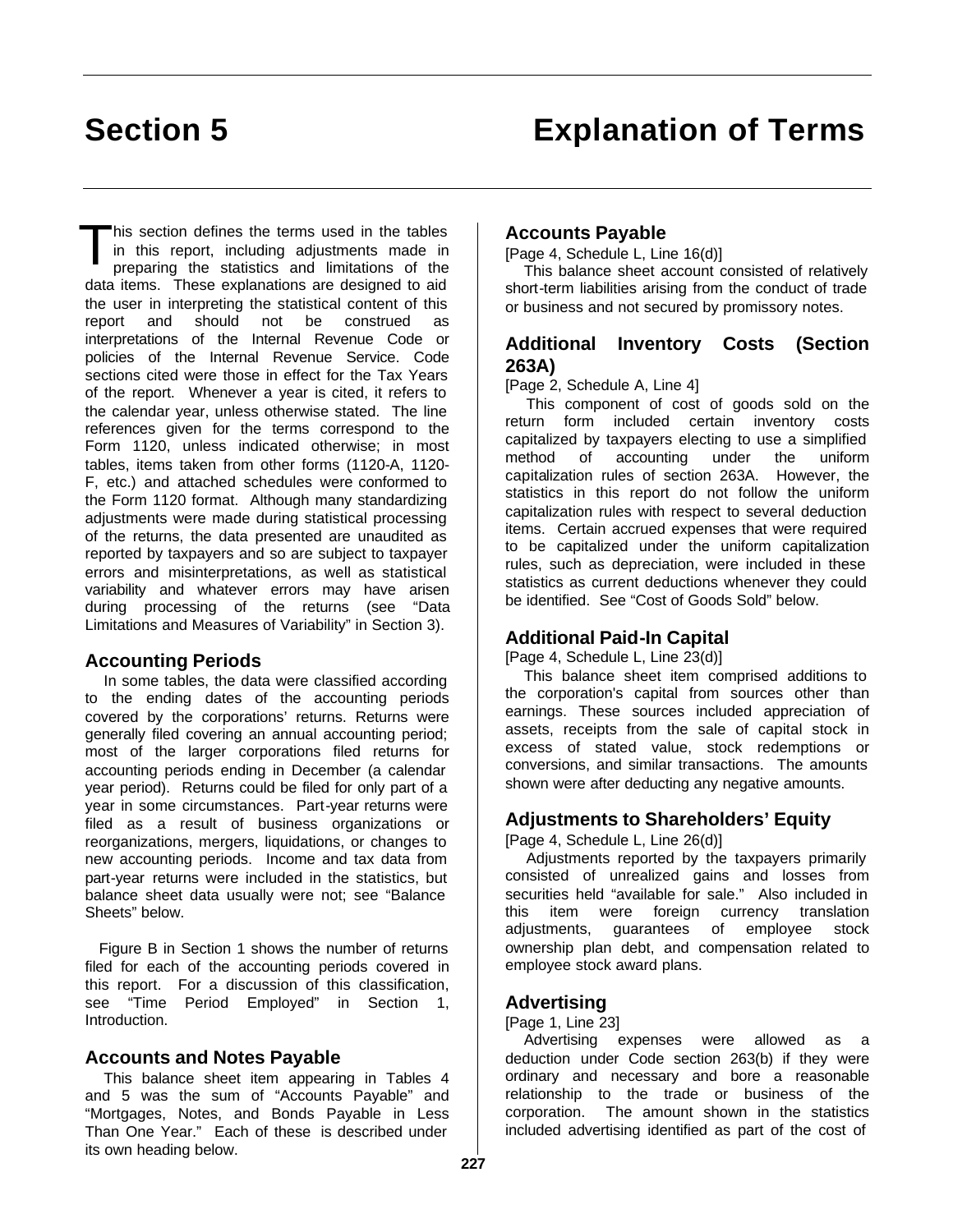goods sold, or capitalized under section 263A, as well as advertising reported separately as a business deduction. The statistics include combined amounts reported as advertising and promotion and advertising and publicity. They do not include the costs incurred by publishers, broadcasters, and similar businesses in preparing advertisements for others, which were generally treated as part of the cost of goods sold.

For corporations that filed the short form income tax return, Form 1120-A, advertising identified in other deductions or attached schedules was included in the statistics for advertising.

# **Alcohol Fuel Credit [Form 6478]**

An income tax credit was available for alcohol (other than alcohol produced from petroleum, natural gas, or coal) used as a motor fuel, either alone or in a mixture. In general, the alcohol fuel credit was the sum of the alcohol mixture credit, the alcohol credit, and the small ethanol producer credit. The amount was 60 cents per gallon for alcohol of at least 190 proof and 45 cents per gallon for alcohol between 150 and 190 proof. No credit was available for alcohol of less than 150 proof. The alcohol mixture credit was for alcohol used in the production of a qualified mixture fuel used by the producer or sold in a trade or business. The small ethanol producer credit was allowable for an ethanol producer in the amount of 10 cents per gallon for up to 15 million gallons per year. The credit was claimed as one of the components of the general business credit. For a discussion of the income tax limitations and carryback and carryforward provisions of the credit, see "General Business Credit" in this section. The components of the general business credit are shown separately in Table 21.

# **Allowance for Bad Debts**

[Page 4, Schedule L, Line 2b(c)]

This balance sheet account was the allowance or reserve set aside to cover uncollectable or doubtful notes, accounts, and loans, usually shown, as it is on the Form 1120, as an adjustment to notes and accounts receivable. A few corporations, however, reported only net receivables and thus did not show their allowance for bad debts. Many banks and savings and loan associations included reserves for uncollectable mortgages and real estate loans in the allowance for bad debts, and these amounts were also transferred to this item if identified on supporting schedules during statistical processing.

The allowance for bad debts was a book account that was not necessarily related to the deduction for bad debts allowed for tax purposes (see "Bad Debts" in this section).

# **Alternative Minimum Tax**

[Form 4626, Line 15]

The alternative minimum tax (AMT) was designed to ensure that at least a minimum amount of income tax was paid in spite of the legitimate use of exclusions, deductions, and credits. In effect, it provided a second tax system that curtailed or eliminated many of the means of reducing taxes allowed in the regular tax system and taxed the resulting "alternative" taxable income at a reduced rate.

For Tax Years beginning after 1997, a small corporation was not subject to the Alternative Minimum Tax. Generally, a corporation was considered small for AMT purposes if its average annual gross receipts for three years prior to the 2000 Tax Year (and after Tax Year 1993) was \$7.5 million or less and its average annual gross receipts for 1994 through 1996 did not exceed \$5 million. New corporations were also exempt from the AMT.

The basic computation of the alternative minimum tax is shown in Table 23 in this report. This computation involved recomputing taxable income from the regular tax by adding or subtracting items that were allowable in both systems but in different tax years or under different rules ("adjustment items"), adding back deductions not allowed under the minimum tax ("tax preference items"), and adding or subtracting items from the corporations' books not accounted for elsewhere (the "adjusted current earnings" computation). A net operating loss deduction, computed using the AMT rules for what constitutes a loss, was allowed, but limited to 90 percent of alternative minimum taxable income (AMTI). The excess of AMTI over a \$40,000 exemption was taxed at a flat rate of 20 percent. The \$40,000 exemption was phased out at higher income levels; corporations with AMTI of \$310,000 or more were allowed no exemption. The only credit allowed against the AMT was the credit for foreign taxes, recomputed using the rules for computing AMTI; in most cases, it could not offset more than 90 percent of AMT. The result of this computation was the "tentative minimum tax"; the excess of this tentative amount over the regular income tax was the legally defined alternative minimum tax, which was paid in addition to the regular tax.

Most of the following adjustment and preference items could be either additions or subtractions in computing alternative minimum taxable income. The few exceptions are noted.

(1) **Depreciation of tangible property placed in service after 1986.** This was the difference between the accelerated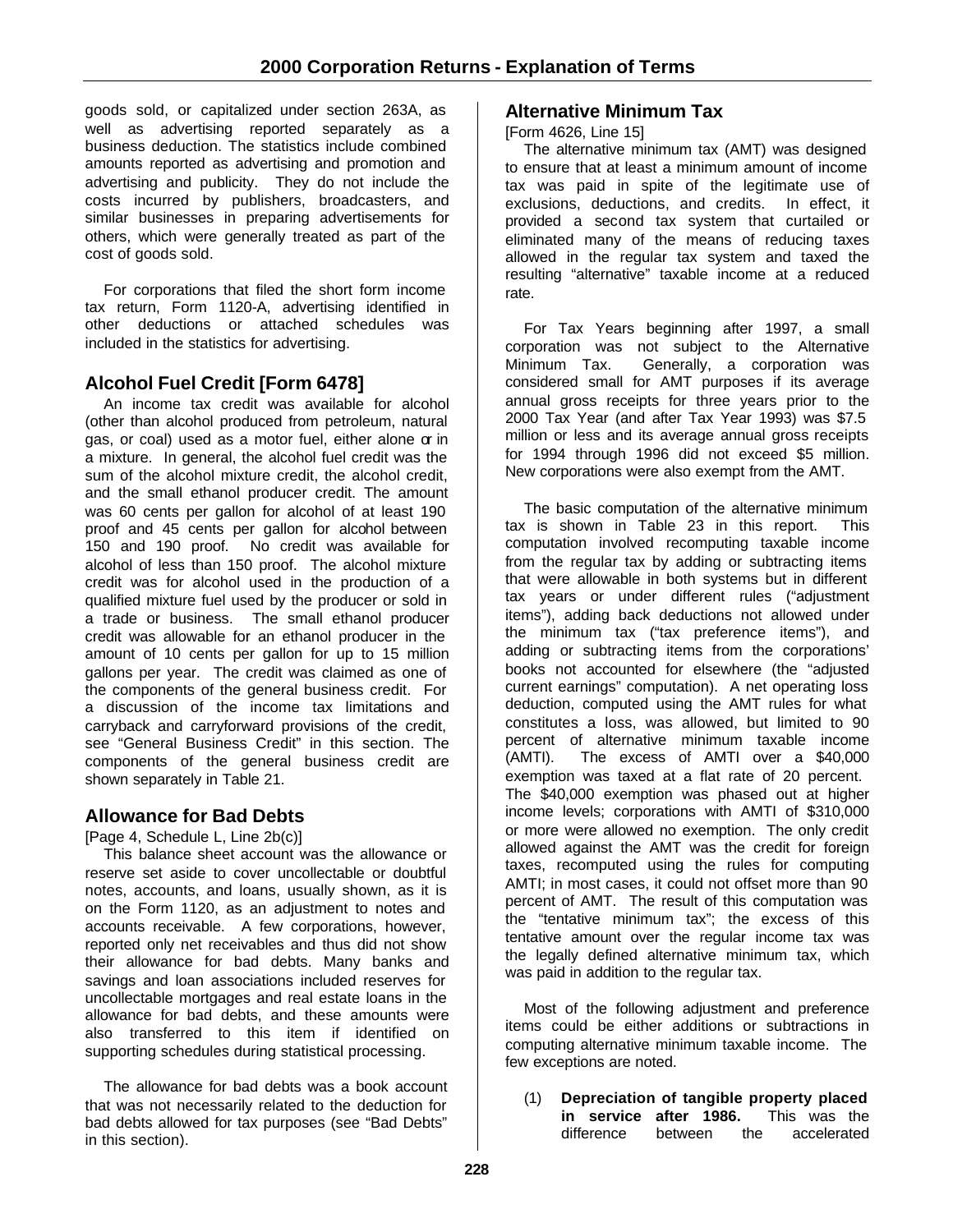depreciation allowed under the regular tax rules and the slower depreciation allowed under the AMT. Generally, the adjustment increased AMTI in the early years of a property's life and decreased it in later years. Certain types of property were exempt from refiguring depreciation for AMT purposes.

- (2) **Amortization of certified pollution control facilities.** This was the difference between the rapid amortization of pollution control facilities allowed under the regular tax and the deduction under the depreciation system used for the AMT.
- (3) **Amortization of mining exploration and development costs.** This was the difference between the regular tax deduction allowed for these expenses and that allowed by the AMT rules, which required that the expenses be capitalized and amortized over 10 years.
- (4) **Circulation expenses.** (personal holding companies only). This was the difference between the regular tax deduction allowed these expenses and the AMT requirement that they be capitalized and deducted ratably over 3 years. This was considered a tax preference only for individuals and personal holding companies.
- (5) **Adjusted gain or loss.** Because many of the differences between the regular tax and the AMT affect the calculation of property's basis for determining gain or loss from its sale or exchange, gain or loss had to be recomputed for AMT purposes. This item was the difference (positive or negative) between the two gains or losses.
- (6) **Long-term contracts.** Long-term contracts, except some home construction contracts, were required to use the percentage-ofcompletion method to determine current income for the AMT. This item was the difference between the current year's income from the contract under this method and the methods allowed for the regular tax.
- (7) **Installment sales.** Generally, this was the negative of installment sale income reported for regular tax.
- (8) **Merchant marine capital construction funds.** For the regular tax, some maritime companies were allowed to deduct profits deposited in a fund for constructing new

ships, and neither the fund nor the interest it earned was taxed until the money was withdrawn. This deferral was not allowed under the AMT, and any such deductions or interest had to be included in AMTI.

- (9) **Section 833(b) deduction.** Under this section of the Internal Revenue Code, Blue Cross/Blue Shield companies and similar health insurers were allowed a special deduction from their regular taxable income that was not allowed for AMT purposes. This item was the amount of any deduction taken in the current year.
- (10) **Tax shelter farm activities.** (personal service corporations only). This was the difference between farm gains and losses computed under the regular tax rules and those computed using all the AMT accounting rules. It applied only to personal service corporations with farming operations that were "tax shelters" as defined in section 58(a)(2) but not "passive activities."
- (11) **Passive activities.** (closely held and personal service corporations only). This was the difference between gains and losses from passive activities as reported for regular tax purposes and as recomputed using all the AMT accounting rules.
- (12) **Loss limitations.** This was the difference between gains and losses computed under the different rules of the regular tax and AMT systems where the at-risk and partnership limitations applied in the regular tax.
- (13) **Depletion.** The depletion deduction under both the regular tax and the AMT was limited by the net income from the depletable property if percentage depletion was used; in addition, depletion under the AMT was limited to a taxpayer's basis in the property. This item is the difference between depletion figured under the regular tax rules and depletion limited by AMT net income and the AMT basis limitation.
- (14) **Tax-exempt interest from private activity bonds.** Interest from private activity bonds issued after August 7, 1986 used to finance private activity that was still tax exempt under the special exceptions in the regular tax was subject to the AMT and so was an addition to AMTI.
- (15) **Intangible drilling costs.** Generally, some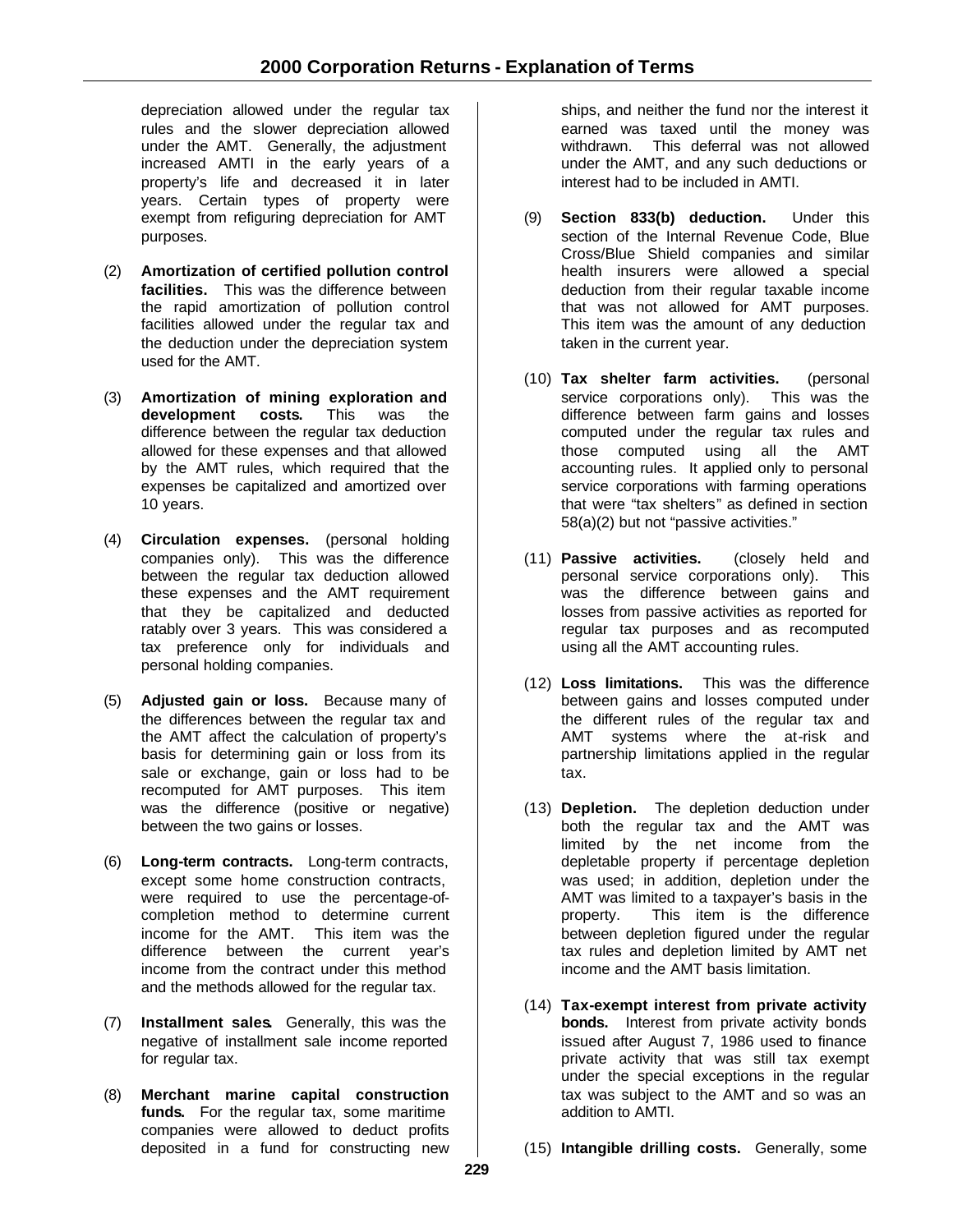of the intangible drilling costs for oil, gas, and geothermal wells that were deductible as current expenses for the regular tax had to be capitalized and written off over 10 years for the AMT. If the difference between the two systems exceeded 65 percent of the net income from the properties, the excess was included in AMTI.

- (16) **Accelerated depreciation of real property (pre-1987).** Buildings placed in service in the early 1980s were eligible for accelerated depreciation methods under the regular tax; for AMT purposes, any current depreciation deductions on these buildings had to be recalculated using the straight-line method of depreciation and any positive difference included in AMTI.
- (17) **Accelerated depreciation of leased personal property (pre-1987).** (personal holding companies only). The difference between the more liberal pre-1987 regular tax rules and the current year's AMT rules for depreciation of personal property had to be included in AMTI by personal holding companies if the difference was positive.
- (18) **Other adjustments.** This item covered necessary adjustments to allow for changes made to limitation amounts by AMT calculations, an allowance for the possessions tax credit and the alcohol fuel credit, and AMT adjustments from estates, trusts, large partnerships, or cooperatives.

After all adjustments and preferences had been included in AMTI, a catch-all adjustment, called the "**Adjusted current earnings (ACE) adjustment after excess**" was added to or subtracted from the income base. The ACE adjustment took into account items whose tax treatment offered tax advantages but that were not otherwise included in the AMT (such as tax-exempt interest). The "excess" (if any) was the corporation's total increase in AMTI from the prior year ACE adjustment over its total reductions in AMTI from prior ACE adjustments.

# **Amortization**

Amortization was a deduction for the recovery of the costs of long-lived intangible assets similar to the depreciation deduction to recover the costs of tangible assets. It was also used in the IR Code for recovery of the costs of some tangible assets, usually as a tax preference for those assets. Most amortization is calculated on a straight-line basis over recovery periods specified in the IR Code. Although amortization is not a line item on the

corporation income tax return, for statistical purposes, specific types of amortization were edited from attached schedules (for cost of goods sold or other deductions, for example) and included in this item in the tables. Because it is not a separate line item, the statistics for this item may be less reliable than for other deduction items.

Amortization of the following types was included in this heading when identifiable on tax returns:

- (1) **Section 197 intangibles.** Purchased goodwill and other "going concern" intangibles, customer-based intangibles, licenses, franchises, and most other purchased intangible assets not included elsewhere were amortizable over a 15-year life.
- (2) **Pollution control facilities (section 169).** 20 percent of the basis of depreciable property used to reduce pollution could be written off over 5 years instead of being depreciated.
- (3) **Bond premiums (section 171).** Premiums on bonds acquired before 1988 were amortized over the life of the bond; for bonds acquired after 1987, the pro-rata bond premium was an offset to the interest earned and was not included here.
- (4) **Research and experimental expenditures (section 174).** Any such expenditures not expensed or taken as a tax credit could be amortized over 5 years.
- (5) **Lease acquisition costs (section 178).** Such costs could be amortized over the period of the lease.
- (6) **Expenditures to remove architectural and transportation barriers to the handicapped and elderly (section 190).**
- (7) **Qualified reforestation expenses (section 194).** Up to \$10,000 of each year's capital expenditures for planting or replanting forests could be deducted ratably over 7 years.
- (8) **Business start-up expenditures (section 195).** Taxpayers could elect to write off such expenses over 5 years.
- (9) **Organizational expenditures of corporations (section 248).** These expenditures were amortized over 5 years.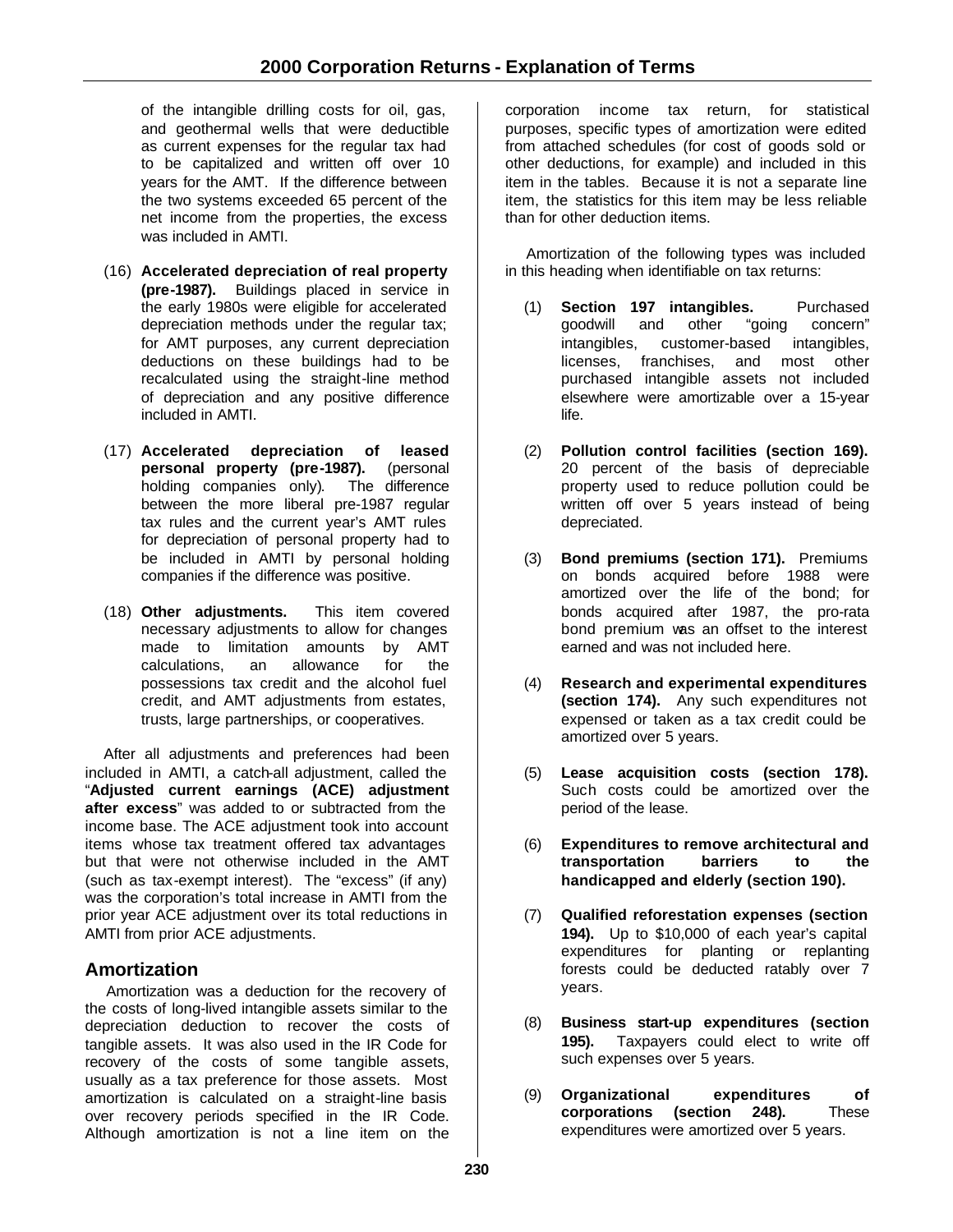(10) **Optional write-off of certain tax preferences (section 59(e)).** Taxpayers could avoid including some tax preference items in the minimum tax by electing to capitalize and amortize rather than deduct the expenses. These options included 3 year amortization of circulation expenses (section 173), 10-year amortization of research and experimental expenditures (section 174), 5-year amortization of intangible drilling costs (section 263) (but see below), and 10-year amortization of mining exploration and development expenses (sections 616 and 617).

Amortization of intangible drilling costs was excluded from this heading when it could be identified; instead, it was included in "Other deductions" in the statistics.

# **Bad Debts**

[Page 1, Line 15]

Bad debts occurring during the year were allowed as a deduction under Code section 166. For most businesses, the deduction was allowed only for debts actually written off as uncollectable; additions to reserves, even if hat was the taxpayer's normal method of accounting for bad debts, were not deductible. However, "small" banks with total assets of \$500,000,000 or less were allowed under section 585 to deduct additions to bad debt reserves based on their own experience of bad debt losses.

# **Balance Sheets**

[Page 4, Schedule L]

The balance sheet data presented in this report were the amounts reported by the taxpayer (when available) as of the end of the taxpayer's accounting year. Taxpayers were instructed to provide data that agreed with their books of account but were given very few other guidelines. Thus, the statistics for balance sheets contained considerably more reporting variability than those for the income statement and tax computation items, which were the subject of more detailed instructions and more intense scrutiny during IRS processing.

Since balance sheet data were from the taxpayers' books, they were generally governed by general accounting principles rather than the special rules of tax accounting. Where these rules diverged significantly, the balance sheet statistics could show little relationship to the income statement accounts. Inventories, accumulated depletion, depreciation, and amortization, accrued tax and other liability accounts, and other capitalized items were often recorded on different bases for tax and book purposes.

A number of steps were taken during statistical processing to reduce the variability due to taxpayer reporting practices. Misreported amounts were transferred to their proper accounts; amounts from attached schedules were edited into the Schedule L format; and missing balance sheets were either supplied from reference books (if possible), or statistically imputed based on other data on the return and the company's characteristics.

Some balance sheets were suppressed (or not imputed) during statistical processing. (These companies appear in the tables in the "zero-asset" category.) The balance sheets of foreign corporations were not included (with one exception) because it was not possible to separate U.S. assets from foreign ones. Foreign insurance companies were the exception; they are required to report U.S. assets segregated from foreign ones. Final returns of corporations going out of existence were not permitted balance sheets, because they should have either had zero assets (if liquidating) or assets included in some other corporation's return (if merging). And balance sheet data were not included from most part-year returns, because the same company's end-of-year data could have been subject to inclusion from its complete return.

# **Branch Tax**

[Form 1120-F, Page 1, Line 3]

This was an additional tax imposed under Code section 884 on the after-income-tax U.S. earnings and profits of a foreign corporation that were not invested in a U.S. trade or business. The tax also applied to certain interest payments from income that was earned in U.S. operations. The provisions were designed to impose a tax on foreign companies' branches similar to the withholding tax on dividends and interest imposed on foreign-owned subsidiaries incorporated in the U.S. Like the withholding tax, the rate was set in the law at 30 percent, but that rate was only applicable if the U.S. had no tax treaty with the companies' home country setting a different rate (which could be zero).

The branch profits tax was imposed on the "dividend equivalent" amount of the earnings and profits of a U.S. branch of a foreign corporation that was attributable to its income effectively connected (or treated as effectively connected under Code section 897) with a U.S. trade or business. The effectively connected earnings and profits were (1) reduced to reflect any reinvestment of the branch's earnings in assets in the U.S. trade or business (or reduce liabilities in the U.S. trade or business) and (2) increased to reflect any prior reinvested earnings that were considered remitted to the home office of the foreign corporation.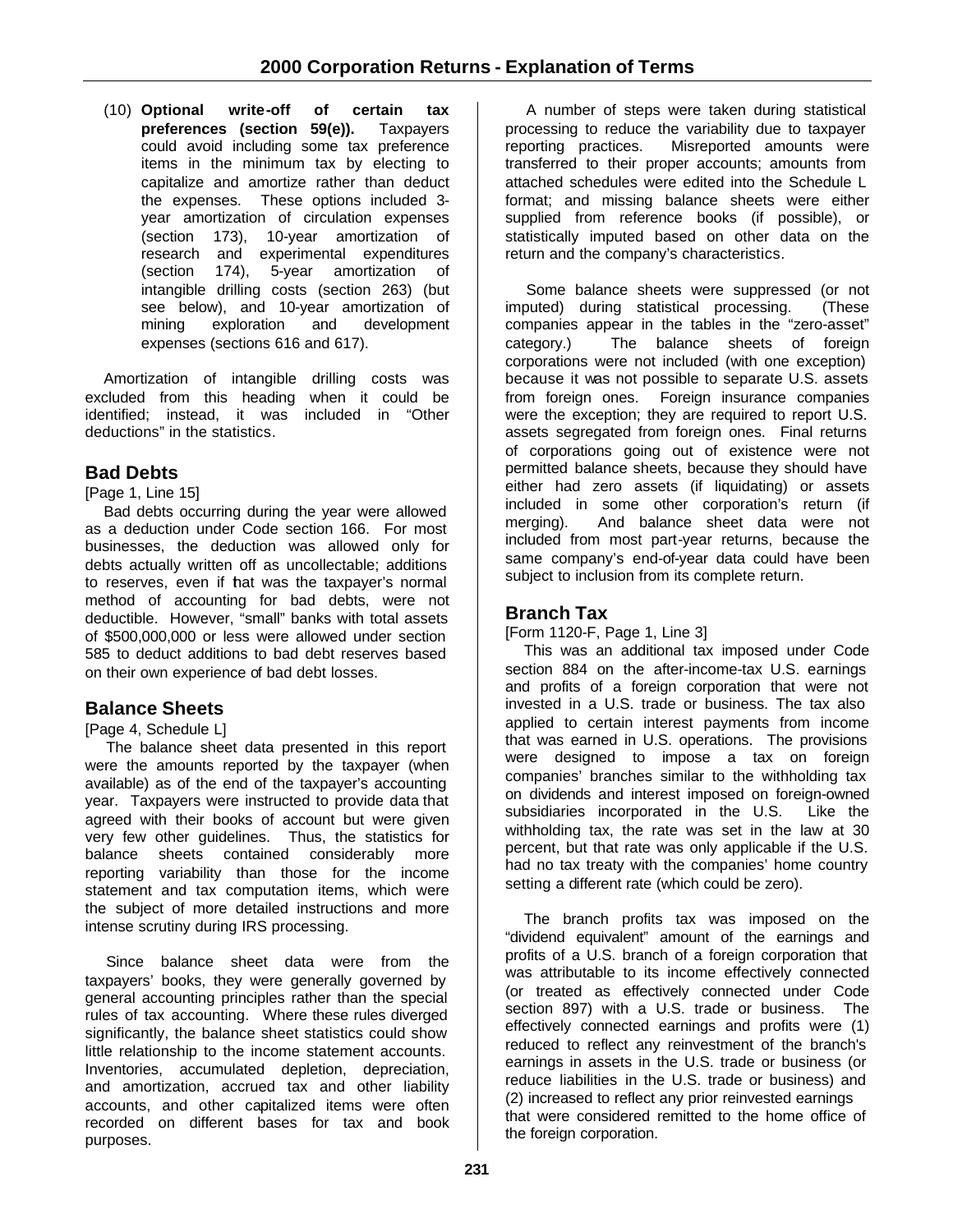Certain earnings and profits attributable to income effectively connected with a U.S. trade or business were exempt from the branch profits tax. The tax exempt earnings included: (1) certain earnings of a foreign sales corporation as described in Code sections 921(d) and 926(b); (2) earnings of foreign transportation carriers (such as ships and aircraft) that were exempt from U.S. tax by reciprocal exemption; (3) earnings derived from the sale of any interest in U.S. real property holding corporations; (4) interest income derived by a possession bank from U.S. obligations as described in Code section 882(e); (5) earnings derived by certain insurance companies which elected to have income treated as effectively connected income; and (6) income of foreign governments and international organizations exempt under Code section 892.

The branch tax was the sum of the tax imposed on the earnings and profits and interest payments of the foreign corporation. The branch tax was reported on the Form 1120-F, U.S. Income Tax Return of a Foreign Corporation. The tax was included in Total Income Tax in the statistics. It was also shown separately in the statistics for foreign corporations with U.S. business operations in Tables 10 and 11.

# **Business Receipts**

[Page 1, Line 1(c)]

Business receipts were the gross operating receipts of the corporation reduced by the cost of returned goods and allowances. Generally, they represented all of a corporation's receipts except investment and incidental income. Business receipts may also have included sales and excise taxes that were included in the sales price of products; some corporations reported this way, while others reported their receipts after adjustment for these taxes.

Business receipts included rents reported by real estate operators as well as by other corporations for which rent made up a significant portion of income. The latter corporations included manufacturers that rented their products, lessors of docks, warehouses, pipelines, and other public utility facilities, and companies engaged in rental services, such as providing lodging places and the rental of automobiles or clothing.

For banks and other financial institutions whose principal income was interest, business receipts consisted of fees, commissions, credit card income, and other operating receipts; interest was reported under that heading and included so in the statistics. Banks' business receipts also included profit from Federal funds transactions; if the bank reported

gross sales and purchases, the amounts were netted during statistical processing. Likewise, security dealers included profit from security trades in business receipts; if gross amounts were reported, costs and sales proceeds were netted during statistical processing. Regulated investment companies and real estate investment trusts did not report business receipts; all of their income was included in the investment income categories in the statistics.

Business receipts for insurance companies consisted of premium income. Some small property and casualty insurance companies, however, could elect to be taxed only on investment income and thus would have reported no business receipts, and other, smaller, companies were exempt from tax altogether. Property and casualty insurance companies with premium income of \$1,200,000 or less could elect (under section 831(b)(2)) to be taxed on only investment income; such companies with premiums of \$350,000 or less were exempt from tax under section 501(c)(15).

For all industries, business receipts excluded gains from the sale of assets. See "Net Gain (or Loss), Noncapital Assets" and "Net Capital Gains," below.

# **Capital Gains Tax (1120-RIC)**

[Form 1120-RIC, Page 2, Part II, Line 4]

Regulated investment companies that did not distribute all of their capital gains to their shareholders were taxed at the regular corporate rates on the undistributed gain. This tax is a component of "Total Income Tax Before Credits."

# **Capital Stock**

[Page 4, Schedule L, Line 22(d)]

This end-of-year balance sheet equity item included amounts shown for outstanding shares of both common and preferred stock.

# **Cash**

[Page 4, Schedule L, Line 1(d)]

This balance sheet asset item included the amount of actual money or instruments and claims which were usable and acceptable as money on hand at the end of the taxable year, including certificates of deposit.

# **Cash, U.S. Government Obligations, Tax-Exempt Securities, and Other Current Assets**

This item shown in Tables 4 and 5 is the sum of "Cash," "U.S. Government Obligations," "Tax-Exempt Securities," and "Other Current Assets."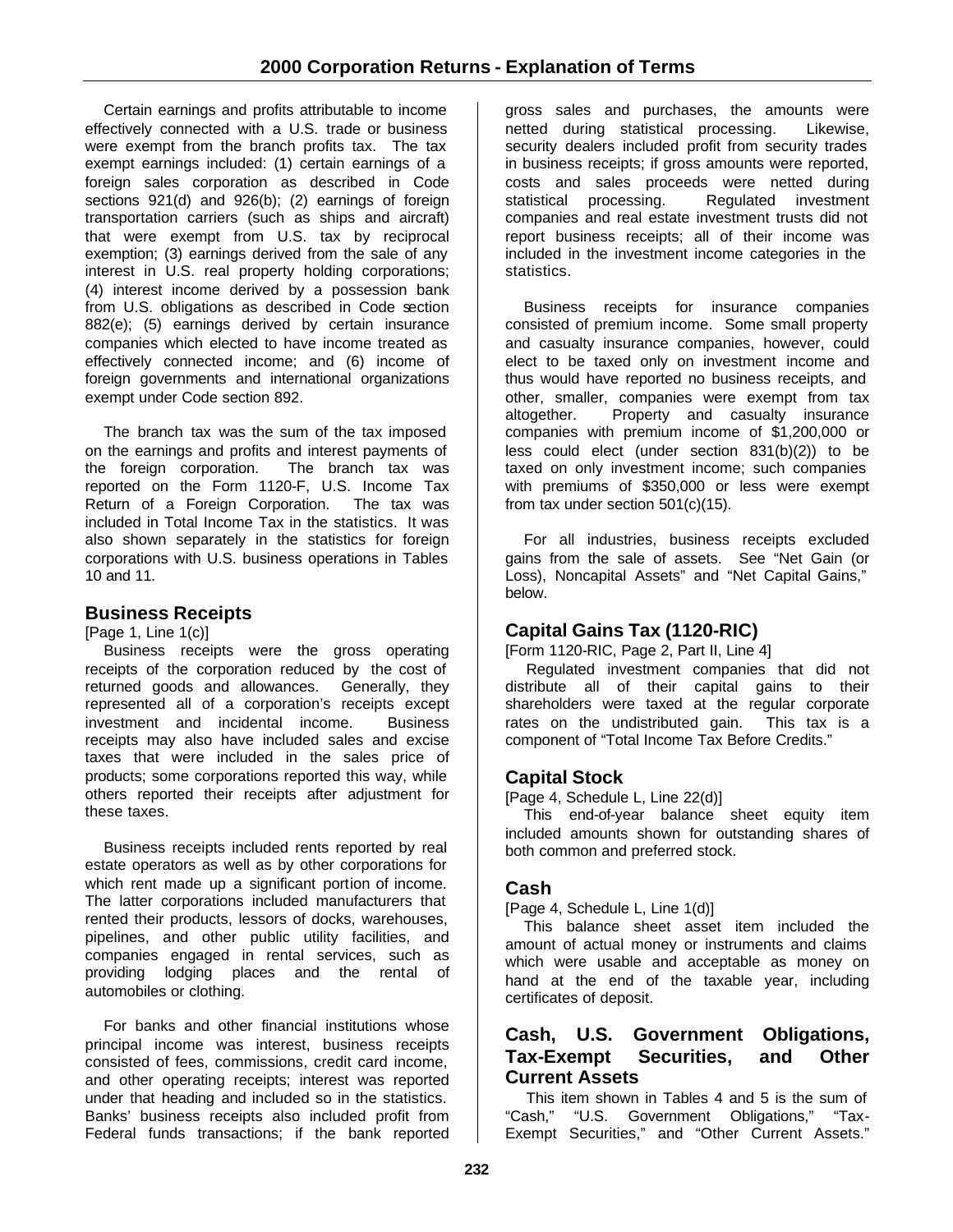Each of these is described under its own heading in this section.

# **Compensation of Officers**

[Page 1, Line 12]

Salaries, wages, stock bonuses, bonds, and other forms of compensation were included in this deduction item if they were identified as having been paid to officers for personal services rendered. It did not include qualified deferred compensation, such as contributions to a 401(k) plan or a salary reduction agreement, which were included in the statistics for pensions and profit sharing plans. The item included amounts reported as a part of cost of goods sold or capitalized under section 263A.

The deductible compensation of certain officers of publicly held corporations was limited under section 162(m) to \$1,000,000 or less. However, the limit did not apply to commissions or other compensation based on performance or if the officer worked under a binding contract in effect on February 17, 1993.

# **Consolidated Returns**

Consolidated returns were income tax returns that contained the combined financial data of two or more corporations meeting the following requirements: (1) a common parent corporation owned at least 80 percent of the voting power of all classes of stock and at least 80 percent of each class of nonvoting stock (except stock which was limited and preferred as to dividends) of at least one member of the group; and (2) these same proportions of stock of each other member of the group were owned within the group.

Corporations electing to file consolidated returns in one year had to file consolidated returns in subsequent years, with certain exceptions. The consolidated filing privilege could be granted to all affiliated domestic corporations connected through stock ownership with a common parent corporation except: (1) regulated investment companies; (2) real estate investment trusts (REITs) who did not consolidate with qualified REIT subsidiaries; (3) corporations for which an election to be treated as a possessions corporation under Code section 936(e) was in effect; (4) corporations designated taxexempt under Code section 501; (5) Domestic International Sales Corporations (DISC); and (6) S corporations.

Under Code section 1504(c), life insurance companies could file consolidated returns with other life insurance companies without restriction. Also, a non-life insurance parent could include a life insurance subsidiary subject to certain restrictions (e.g., the insurance company must have been a

member of the controlled group for at least 5 years).

A consolidated return filed by the common parent company was treated as a unit, each statistical classification being determined on the basis of the combined data of the affiliated group. Therefore, filing changes to or from a consolidated return basis affect year-to-year comparability of certain statistics (such as data classified by industry and size of total assets). Data on consolidated returns are shown in Table 19.

# **Constructive Taxable Income from Related Foreign Corporations**

This item was the sum of (1) includable income from controlled foreign corporations and (2) foreign dividend gross-up. Includable income was the income of U.S.-owned foreign corporations that was taxable to their U.S. shareholders under sections 951-964 ("Subpart F"). Foreign dividend gross-up was an amount equal to the foreign tax deemed paid by the foreign corporation that the U.S. shareholder could claim as a foreign tax credit. A controlled foreign corporation was one in which more than 50 percent of the voting stock was controlled by U.S. persons, including domestic corporations, each of whom owned at least 10 percent of the voting stock. Any U.S. shareholder owning 10 percent or more of the stock was required to include in taxable income a share of the includable income and dividend gross-up.

Foreign dividend gross-up and includable income from Controlled Foreign Corporations were combined and presented in the statistics as Constructive Taxable Income from Related Foreign Corporations. The components are presented separately in Table 20. Neither includable income from Controlled Foreign Corporations nor foreign dividend gross-up was included in the statistics for Total Receipts.

#### **Includable Income**

[Page 2, Schedule C, Line 14(a)]

Generally, the earnings and profits of a controlled foreign corporation (CFC) were subject to U.S. taxation only when the income was actually distributed to the U.S. shareholders or repatriated to the United States. The Subpart F provisions of the Code created an exception to this general rule by requiring that some types of foreign income be included in the income of the U.S. shareholders even if not distributed. The types of income involved are either passive investment income, income from sources thought especially easy to shift between tax jurisdictions, or income from sources contrary to public policy.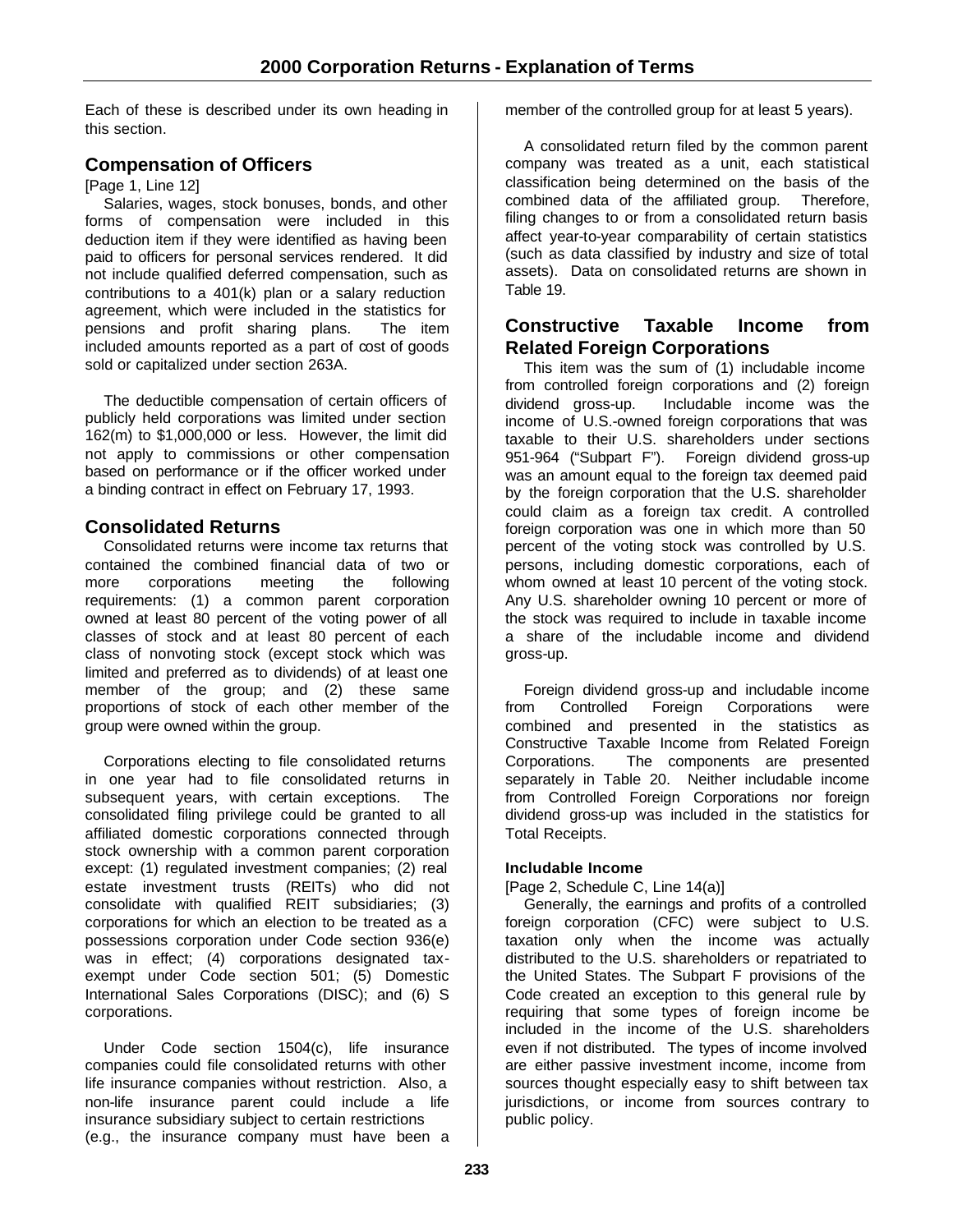Includable income consisted of:

- (1) Subpart F income, defined below;
- (2) any previously excluded Subpart F income which had been invested in qualified assets in less developed countries, and which was either withdrawn from those countries or repatriated to the U.S. shareholders and therefore became taxable;
- (3) any previously excluded Subpart F income which had been withdrawn from foreign base company shipping operations;
- (4) any increase in Controlled Foreign Corporation earnings due to investment in U.S. property; and
- (5) factoring income, or income that arose from the sale or transfer of a receivable.

Subpart F income, defined in Code section 952, included:

- (1) income from insurance issued by CFCs outside the country of incorporation of the CFC;
- (2) "foreign base company income," which included several types of income derived from passive investments or from transactions outside the CFC's country of incorporation;
- (3) income from participation in international boycotts not sanctioned by the United States;
- (4) illegal bribes, kickbacks, or other payments to a government official; and
- (5) income derived from any foreign country during any period for which a foreign tax credit would be denied for taxes paid to those countries, as described in Code section 901(j) (i.e., a government that was not recognized by the United States, with which the United States severed or did not conduct diplomatic relations, or which provided support for international terrorism).

#### **Foreign Dividend Income Resulting From Foreign Taxes Deemed Paid**

[Page 2, Schedule C, Line 15(a)]

This item, also called "foreign dividend gross-up," was constructive taxable income to corporations that claimed a foreign tax credit. A U.S. corporation could claim a foreign tax credit for a share of the foreign taxes actually paid by its related foreign corporations, including its Controlled Foreign Corporations. The U.S. corporation's share of the foreign taxes depended on the ratio of the dividends and includable income it received to the total earnings and profits of the related foreign corporation. The foreign taxes were treated as deemed paid by the U.S. corporation. In order to receive credit against U.S. tax, the foreign taxes deemed paid needed to be included in the corporation's worldwide income as well. They were included in income as an increase to foreign dividends, called a dividend gross-up. The dividend gross-up was the equivalent amount of the foreign taxes deemed paid by the U.S. corporation.

# **Charitable Contributions**

[Page 1, Line 19]

Contributions or gifts to charitable, religious, educational, and similar organizations were deductible under Code sections 170(c). In general, the deduction was limited to 10 percent of taxable income computed without regard to:

- (1) the deduction for contributions;
- (2) special deductions for dividends received and for dividends paid on certain preferred stock of public utilities;
- (3) any net operating loss carryback under Code section 172;
- (4) any capital loss carryback to the tax year under Code section 1212(a)(1); and
- (5) the deduction of bond premium on repurchase under Code section 249.

Charitable contributions over the 10 percent limitation could be carried forward to the next 5 tax years; however, the carryover was not allowed if it increased a net operating loss carryover.

A corporation could receive a larger deduction for contributing scientific property used for the care of the ill, needy or infants, for research to an institution of higher education. These applied to all except Personal Holding Companies and corporations whose businesses were the performance of services, and for contributions of computer technology and equipment to school (under section 170(e). Regulated investment companies and real estate investment trusts did not report contributions. Contributions made by S corporations were passed through to the shareholders to be deducted on the shareholders' returns.

The amount shown in the statistics included contributions identified as part of cost of goods sold or capitalized under section 263A, as well as contributions reported as a business deduction.

# **Cost of Goods Sold**

[Page 2, Schedule A, Line 8]

Cost of Goods Sold represented the costs incurred by the corporation in producing the goods or providing the services that generated the corporation's business receipts. Included were costs of materials used in manufacturing, costs of goods purchased for resale, direct labor, and a share of overhead expenses, such as rent, utilities, supplies, maintenance, and repairs. (Overhead expenses, however, were not included in these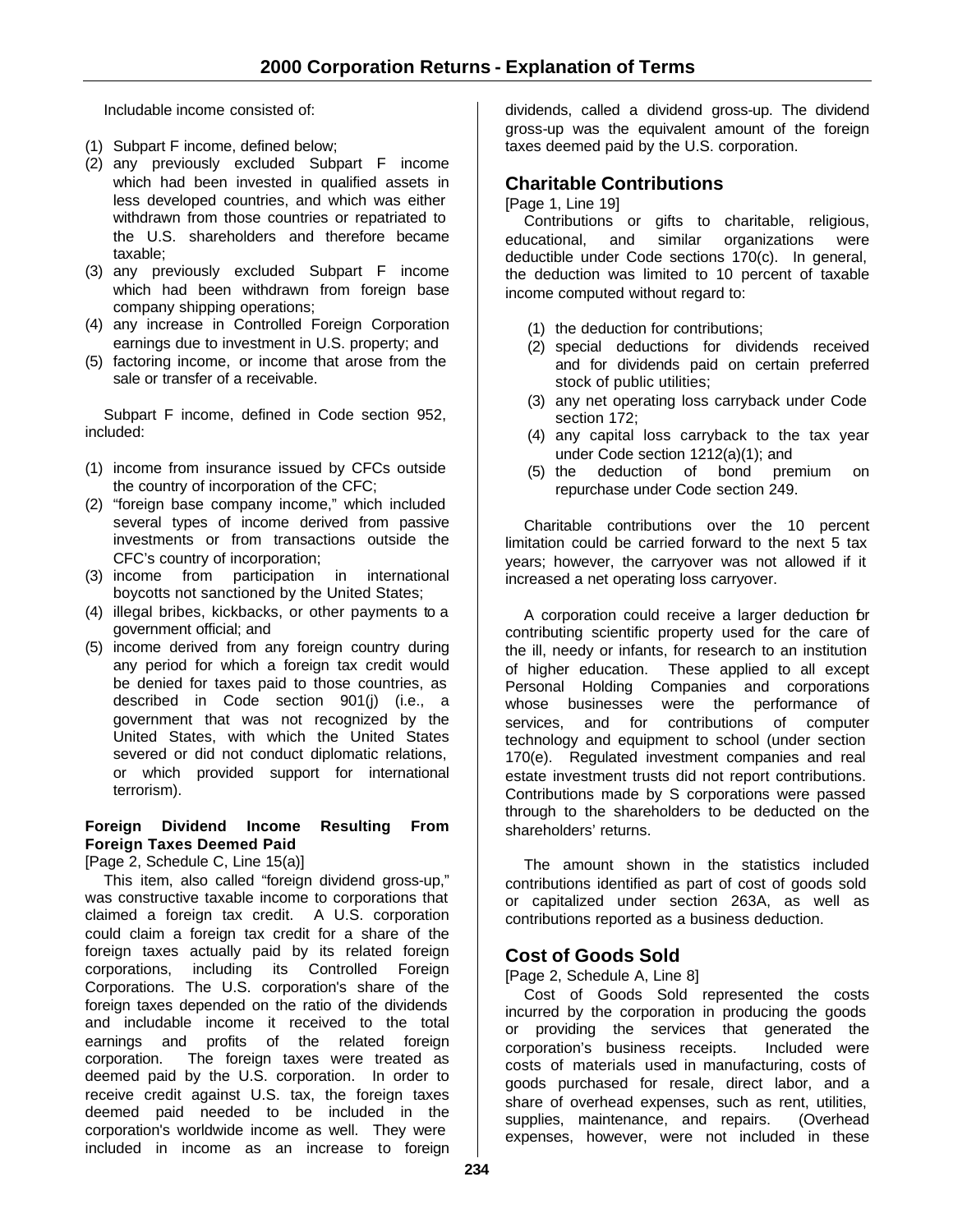statistics as the taxpayers reported them; see "Uniform Capitalization Rules" below.)

The basic cost of goods sold calculation, shown in Schedule A, consisted of adding beginning inventory to the current year purchases, labor, and other costs and subtracting ending inventory. Each of the individual items included in cost of goods sold is shown separately in Table 2.

For companies engaged in manufacturing or trade activities, if gross receipts were reported, a cost of goods sold was imputed if not reported. The cost was imputed using attachments for "Other Deductions." For other nonfinance industries, a cost was imputed only for companies that reported gross receipts and included inventories on the balance sheet.

Security dealers sometimes reported the cost of securities traded on their own accounts as cost of goods sold (and reported the gross sales proceeds as business receipts). Such amounts were netted during statistical processing, with the net gain reported as receipts and cost of goods made zero. The same handling was given bank returns reporting gross receipts and costs from Federal funds transactions. Generally, returns of corporations in the finance sector were not expected to have cost of goods sold unless they were consolidated returns including nonfinance subsidiaries.

Insurance companies were made to conform to the Form 1120 format using premium income as gross business receipts and showing benefits paid as cost of goods sold. For most life insurance companies, cost of goods sold was equal to death benefits; for other insurance companies, it was equal to losses incurred. These items are combined and shown as "Insurance cost of goods" in Table 26.

#### **Uniform Capitalization Rules**

A taxpayer reporting of cost of goods sold was governed by the "uniform capitalization rules" of Code section 263A. Most companies producing goods for sale were required to capitalize inventory costs under the uniform capitalization rules. Corporations subject to the rules were required to capitalize direct costs and an allocable portion of most indirect costs that related to the goods produced or acquired for resale. Some of the indirect costs that were required to be allocated to capital accounts were administration expenses, taxes, depreciation, insurance costs, compensation of officers, and contributions to pension, stock bonus, profit sharing, and deferred compensation plans. Special rules were provided for the

capitalization of interest expense paid or incurred in the course of production.

The rules did not apply to personal property acquired for resale for corporations with annual average gross receipts of \$10,000,000 or less. Special rules were provided for farmers and for timber property.

For statistical purposes, many components of cost of goods sold were moved to the equivalent deduction item and thus appear in the tables as current deductions rather than as components of cost of goods sold. Expenses for advertising, amortization, bad debts, compensation of officers, contributions to charitable organizations, contributions to employee benefit programs, contributions to pension plans, depletion, depreciation, interest, rent of buildings or real estate, and taxes were transferred to their respective deduction categories when identified on attachments for cost of goods sold. Intangible drilling costs were also removed from cost of goods sold and included in other deductions.

In this report, therefore, cost of goods sold appears smaller, and many deduction accounts larger, than reported by taxpayers. However, these are the only accounts affected; inventories were not adjusted and net income or deficit and taxable income were not affected.

# **Cost of Labor**

[Page 2, Schedule A, Line 3]

This component of cost of goods sold included the portions of the company's payroll representing direct labor costs and some indirect costs allocated to inventory under the uniform capitalization rules. Some labor costs were included in other accounts, such as "Other Costs." See also, "Cost of Goods Sold."

# **Cost of Treasury Stock**

[Page 4, Schedule L, Line 27(d)]

This item was the total value of issued common or preferred stock that had been reacquired and was held at the end of the accounting year by issuing corporations. The stock, which was available for resale or cancellation, may have been purchased by the corporation or acquired through donation or as settlement of a debt. Treasury stock was a part of capital stock outstanding; it did not include unissued capital stock.

# **Credit by Reciprocal**

[Form 1120-PC, Page 1, Line 14(h)] See "Reciprocal Tax."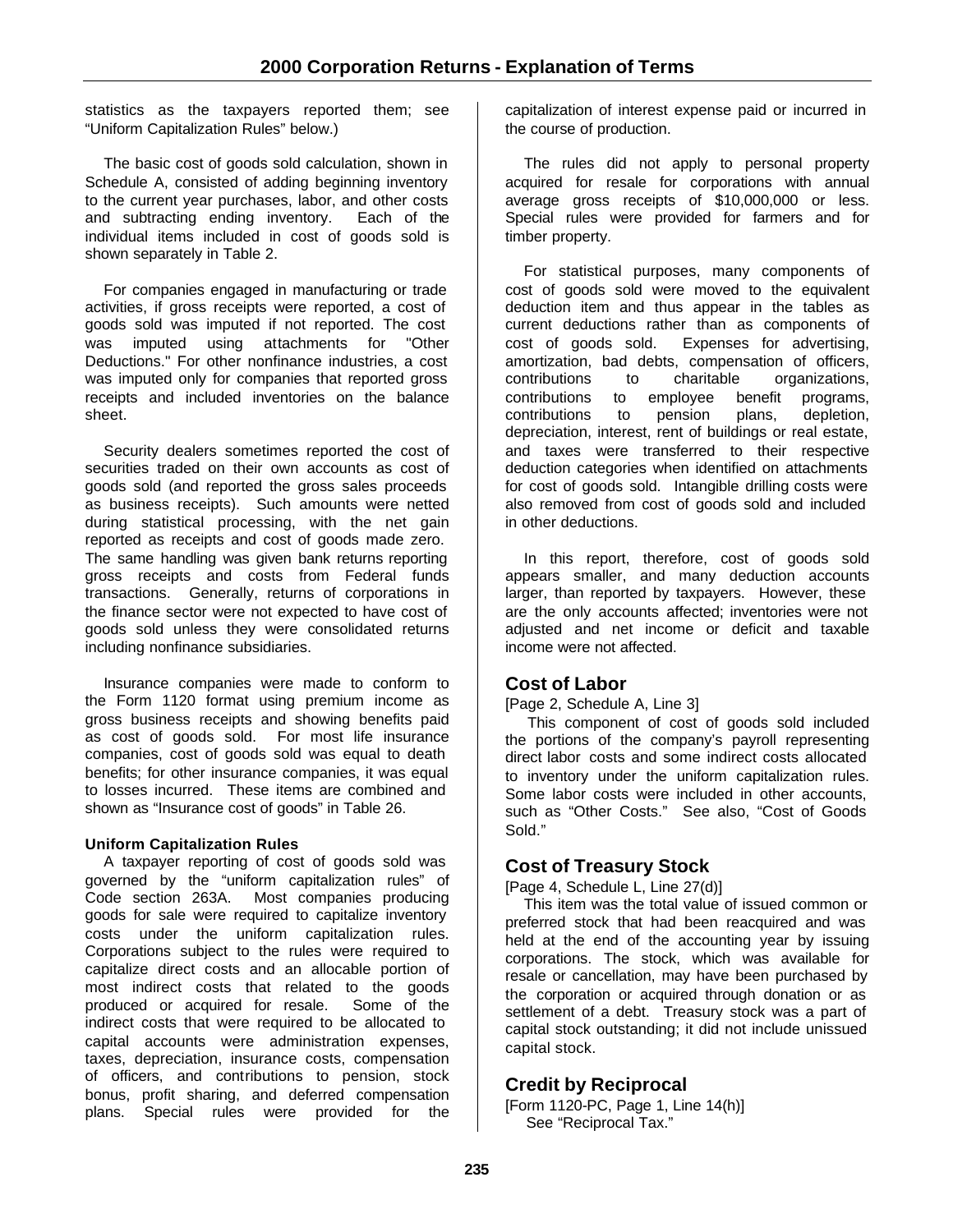# **Credit for Contributions to Selected Community Development Corporations [Form 8847]**

A corporation making qualified cash contributions (including loans or investments) to a community development corporation selected by the Secretary of Housing and Urban Development (HUD) could take a credit against tax. The corporation may claim as a credit 5 percent of the amount contributed for each tax year during a 10-year credit period beginning with the tax year in which the contribution is made as subject to the limitations of the "General Business Credit" (described under that heading in this section). The components of the general business credit are shown separately in Table 21.

# **Credit for Employer Social Security and Medicare Tax on Tips [Form 8846]**

Food and beverage establishments that paid the employer's social security and Medicare tax on employee tip income in excess of the minimum wage were allowed to receive a refund of the excess in the form of a credit against income tax. This credit was a component of the "General Business Credit" and was subject to the limitations and carryover provisions discussed under that heading. The components of the general business credit are shown separately in Table 21.

# **Credit for Federal Tax on Fuels**

[Page 1, Line 32g]

Code section 34 allowed a credit in full or in stated amounts for excise taxes on:

- (1) gasoline used on farms for farming purposes (Code section 6420);
- (2) gasoline used for nonhighway purposes or by local transit systems (Code section 6421); and
- (3) fuel not used for taxable purposes (Code section 6427), such as, on the sale of fuel when tax was imposed under section 4041(a) or (e) and the purchaser used such fuel other than for the use for which sold, or resold such fuel.

This credit was also used to claim the credit for purchase of qualified diesel-powered highway vehicles.

# **Credit for Tax Paid on Undistributed Capital Gains**

#### [Page 1, Line 32f]

Regulated investment companies (RIC) and real estate investment trusts (REIT) were required to pay tax on amounts of undistributed net long-term capital gain less net short-term capital loss at the regular corporate tax rate of 35 percent. Stockholder corporations, for their part, were required to include in the computation of their long-term capital gains any such gains designated by the parent as undistributed dividends. The stockholder corporations were then deemed to have paid the tax on the undistributed long-term capital gain dividends and were allowed a credit for the tax they were deemed to have paid.

# **Credit to 2001 Estimated Tax**

#### [Page 1, Line 36a]

This item was the amount of the taxpayer's 2000 overpayment applied to his estimated tax for the 2001 Tax Year. See also, "Overpayment or Tax Due."

### **Death Benefits**

[Form 1120-L, Page 1, Line 9] See "Cost of Goods Sold."

# **Deficit**

See "Net Income (or Deficit)."

# **Depletable Assets and Accumulated Depletion**

[Page 4, Schedule L, Lines 11a and b]

Depletable assets represented, in general, the gross end-of-year value of mineral property, oil and gas wells, other natural deposits, standing timber, intangible development and drilling costs capitalized, and leases and leaseholds, each subject to depletion. Accumulated depletion represented the cumulative adjustment to these assets shown on the corporation's books of account.

The value of depletable assets and accumulated depletion may not be closely related to the current year depletion deduction. The depletable assets and accumulated depletion balance sheet accounts reflected book values; the depletion reflected the amount claimed for tax purposes.

For all Form 1120-A corporations, this amount is included in depreciable assets.

# **Depletion**

#### [Page 1, Line 22]

This deduction was allowed for the exhaustion of mines, oil and gas wells, other natural deposits, and timber. The Code provided two methods for computing the deduction: cost depletion, in which a share of the cost of acquiring or developing a property was written off each year; and percentage depletion, which involved simply deducting a fixed percentage of the gross income from the property each year. For standing timber, depletion was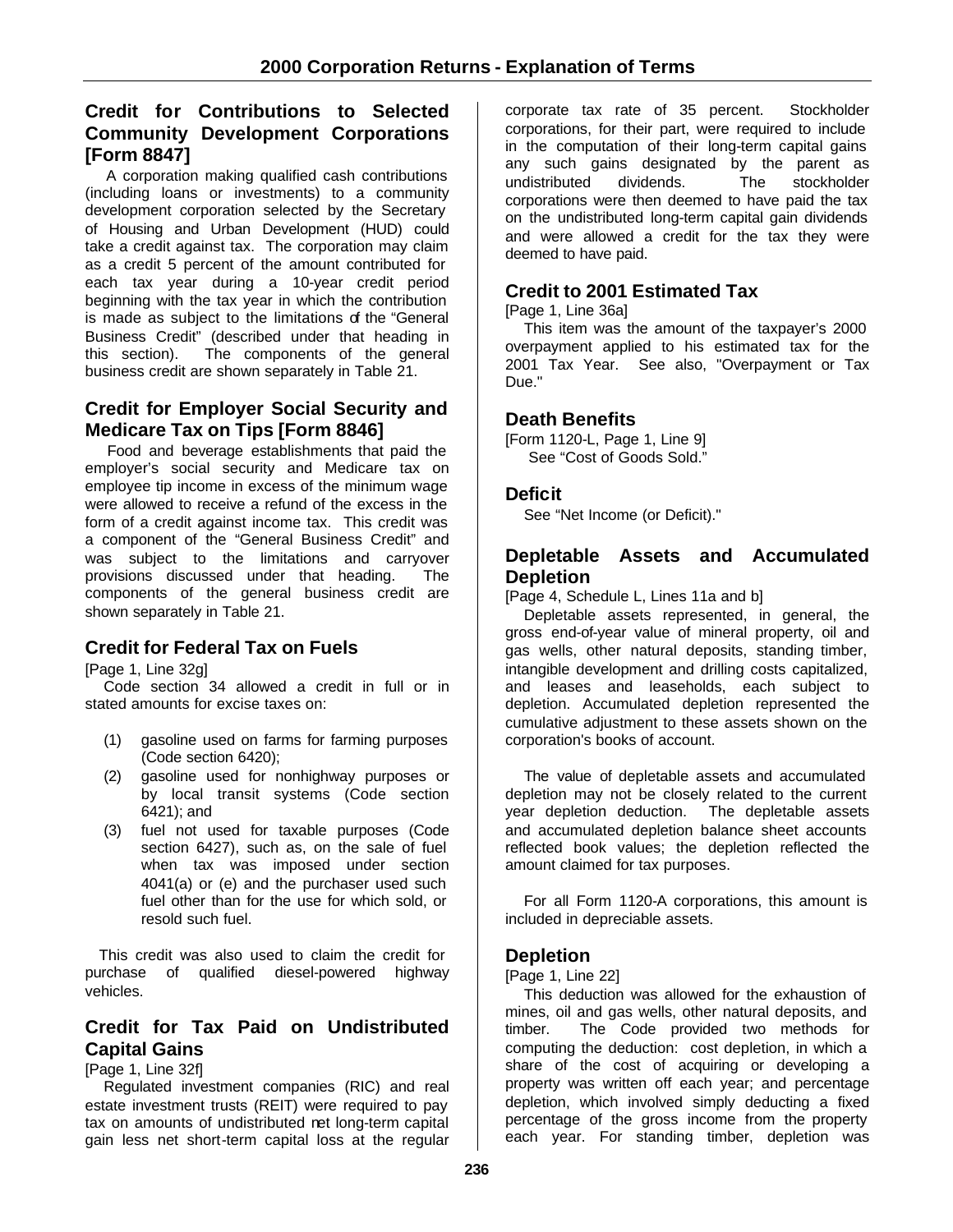computed on the basis of cost. In the case of most natural deposits, the depletion was computed either on a cost or percentage basis; for oil and gas wells, however, percentage depletion was allowed only to "independent" producers (producing less than 50,000 barrels of oil or an equivalent amount of gas a day) and then only for the first 1,000 barrels produced each day. All other oil and gas producers were required to use cost depletion.

Generally, for gas and oil wells the gross income was the actual sales price, or representative market or field price if the gas or oil were later converted or manufactured prior to sale. For other natural deposits, gross income was defined to include income from mining or extraction and certain treatment processes as well. Percentage rates for each type of natural deposit were listed in Code section 613 and ranged from 5 to 25 percent of gross income. However, percentage depletion generally could not exceed 50 percent of the taxable income from the property computed without the depletion deduction.

The depletion deduction for natural deposits other than oil and gas could also have been limited by provisions designed to recapture previously deducted mine exploration and development costs. These capital expenditures were deductible when incurred but had to be recaptured if the mine became productive or was sold. One method taxpayers could elect to recapture these deductions was to forego percentage depletion deductions on the mine until recapture was complete.

The statistics for depletion also did not include amounts shown by the corporation as a deduction in computing net gain or loss from sale of depletable assets under sections 631(a) or 1231. Regulated investment companies and real estate investment trusts did not report depletion.

The amounts shown in the statistics included any identifiable depletion reported as part of the cost of goods sold or capitalized under section 263A. Amortization of intangible drilling costs was not included in the statistics for depletion but was<br>included in Other Deductions. For 1120-A included in Other Deductions. corporations, depletion reported in Other Deductions or an attached schedule was included in this item.

# **Depreciable Assets and Accumulated Depreciation**

[Page 4, Schedule L, Lines 10a and b]

Depreciable assets from the corporation's end-ofyear balance sheet were the book value of tangible property subject to depreciation (such as buildings

and equipment with a useful life of one year or more). This item could include fully depreciated assets still in use and partially completed assets for which no deduction was yet allowed if the corporation reported them as depreciable on its balance sheet. The amounts shown as accumulated depreciation represented the portion of the assets that were written off in the current year and all prior years.

In general, depreciable assets were the gross amounts before adjustment for accumulated depreciation. Some corporations, however, reported only the net amount of depreciable assets after deducting accumulated depreciation. Certain insurance companies were included among the corporations which reported only a net amount of depreciable assets. Life insurance companies and some property and casualty insurance companies reported their balance sheet information in the format required by State insurance regulations. This format usually provided for the reporting of only net depreciable assets and only the home and branch office buildings and equipment were included. Other real estate holdings of these corporations were reported as "Other Investments."

Except for corporations filing the short-form tax return, Form 1120-A, the statistics for depreciable assets excluded depletable and intangible assets, which were reported in their respective items. The Form 1120-A return provided only one line for all three accounts, so the amount reported for depreciable assets also included depletable and intangible assets. Similarly, the accumulated depreciation field for the 1120-A returns represented the total of accumulated depreciation, accumulated depletion, and accumulated amortization.

Generally, the value of depreciable assets and accumulated depreciation were not closely related to the current-year depreciation deduction. The depreciable assets and accumulated depreciation balance sheet accounts reflected book values; the depreciation deduction reflected the amount claimed in the current year for tax purposes.

### **Depreciation**

Depreciation is a method of recovering the cost of investments in tangible assets that lose value as they are used to produce income. The depreciation deduction allowed under Code sections 167 and 168 approximated this loss in value by prescribing the rates at which various types of assets could be depreciated and the period over which the investment could be recovered. The depreciation rules in effect for property placed in service in 2000 were basically those enacted in 1986; however, the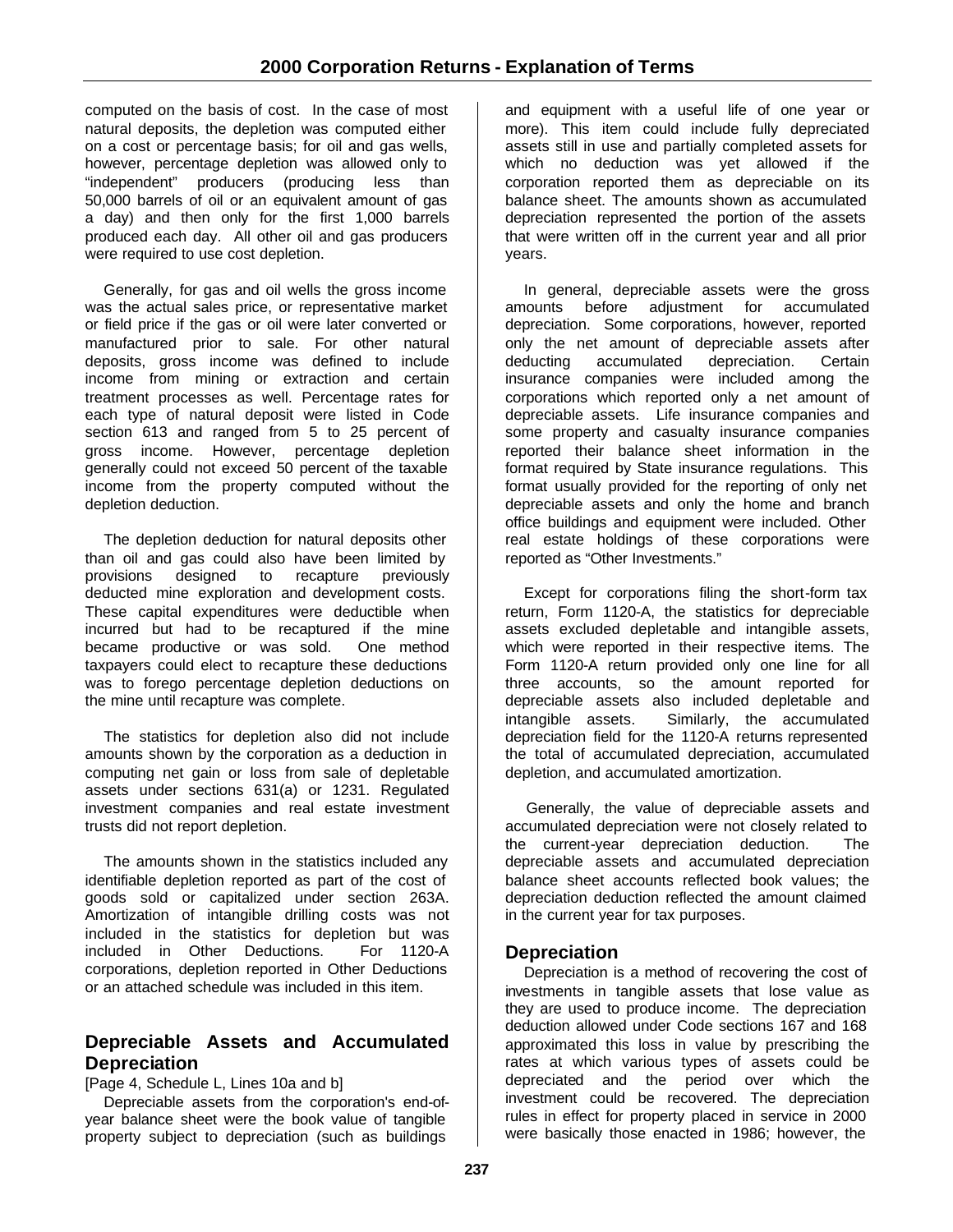tax depreciation rules were changed many times over the years, and some assets were still in use in 2000 that were originally placed in service under prior year rules. So the depreciation claimed on 2000 returns included in these statistics could have represented amounts computed by several different sets of rules.

In 2000, the basic depreciation system was the "Modified Cost Recovery System," or MACRS, that provided two systems for computing the depreciation deduction. The "General Depreciation System," or GDS, specified recovery periods of 3, 5, 7, or 10 years for livestock, fruit trees, most machinery, equipment, and tangible personal property, and prescribed the 200-percent declining balance method of determining the amount to be written off each year. Public utility property, water transportation equipment, and farm buildings were placed in either the 15-year, 20-year, or 25-year category and were to be depreciated by the 150 percent declining balance method. Buildings were to be depreciated by the straight-line method and over recovery periods of 27.5 years for residential buildings, 31.5 years for nonresidential buildings placed in service before May 13, 1993, and 39 years for nonresidential buildings placed in service after May 12, 1993. Railroad roadbeds and tunnels were prescribed a recovery period of 50 years and the straight-line depreciation method.

MACRS also provided for an "Alternative Depreciation System," or ADS, that was less accelerated than GDS and thus could help avoid the alternative minimum tax. Under ADS, the recovery period was generally based on the old "class life" system, which was a set of lives prescribed by IRS and based on studies of actual asset lives. The depreciation method was straight-line. Some types of property could only be depreciated using ADS. These were (1) tangible property used predominantly outside the U.S., (2) tax-exempt property, (3) property financed by tax-exempt bonds, (4) imported property covered by a Presidential order, or (5) farm property placed in service in a year in which the taxpayer had elected to expense preproduction period costs under section 263A.

Also included here were amounts the corporation elected to expense under section 179. For 2000, the maximum deduction was increased to \$20,000 (\$40,000 for enterprise zone businesses). The deduction and depreciation allowable on a vehicle (that is not a clean-fuel car) used for business purposes and placed in service in 2000 could not exceed \$3,060. Furthermore, allowable depreciation could not exceed \$4,900 in the second year, \$2,950 in the third year, or \$1,775 for any additional years.

This item included amounts of depreciation

reported as a part of cost of goods sold or capitalized under section 263A.

# **Disabled Access Credit [Form 8826]**

The credit was allowed to small businesses that incurred expenses to make their business accessible to disabled individuals. An eligible small business was one with either gross receipts of less than \$1 million for the preceding tax year or not more than 30 full-time employees in the preceding tax year.

An eligible expenditure was one paid or incurred by an eligible small business in order to comply with the requirements of the Americans with Disabilities Act of 1990. Expenditures included: (1) removing architectural, communication, physical, or transportation barriers; (2) providing qualified interpreters or other methods of delivering materials to individuals with hearing impairments; (3) providing qualified readers, taped texts, or other methods of delivering materials to individuals with visual impairments; (4) acquiring or modifying equipment or devices for individuals with disabilities; or (5) providing other similar services, modifications, materials or equipment. The amount of the credit was 50 percent of the amount of the eligible expenditures for a year that exceeded \$250 but did not exceed \$10,250.

The disabled access credit was claimed as one of the components of the general business credit. For a discussion of the income tax limitations and carryback and carryforward provisions of the credit, see "General Business Credit", in this section. The components of the general business credit are shown separately in Table 21.

# **Dividends Received from Domestic Corporations**

Dividends received from domestic corporations was a statistic constructed during processing from amounts reported on Schedule C. The amounts making up this statistic are shown in detail in Table 20. The statistic represented most distributions from the earnings and profits of companies incorporated in the United States. Dividends received from domestic corporations were generally those used in computing the special deduction from net income for dividends received, which is discussed under the heading "Statutory Special Deductions" in this section.

Dividends from Interest Charge Domestic International Sales Corporations (IC-DISC's) and from former Domestic International Sales Corporations (DISC's) that were deductible were included as domestic dividends received. Dividends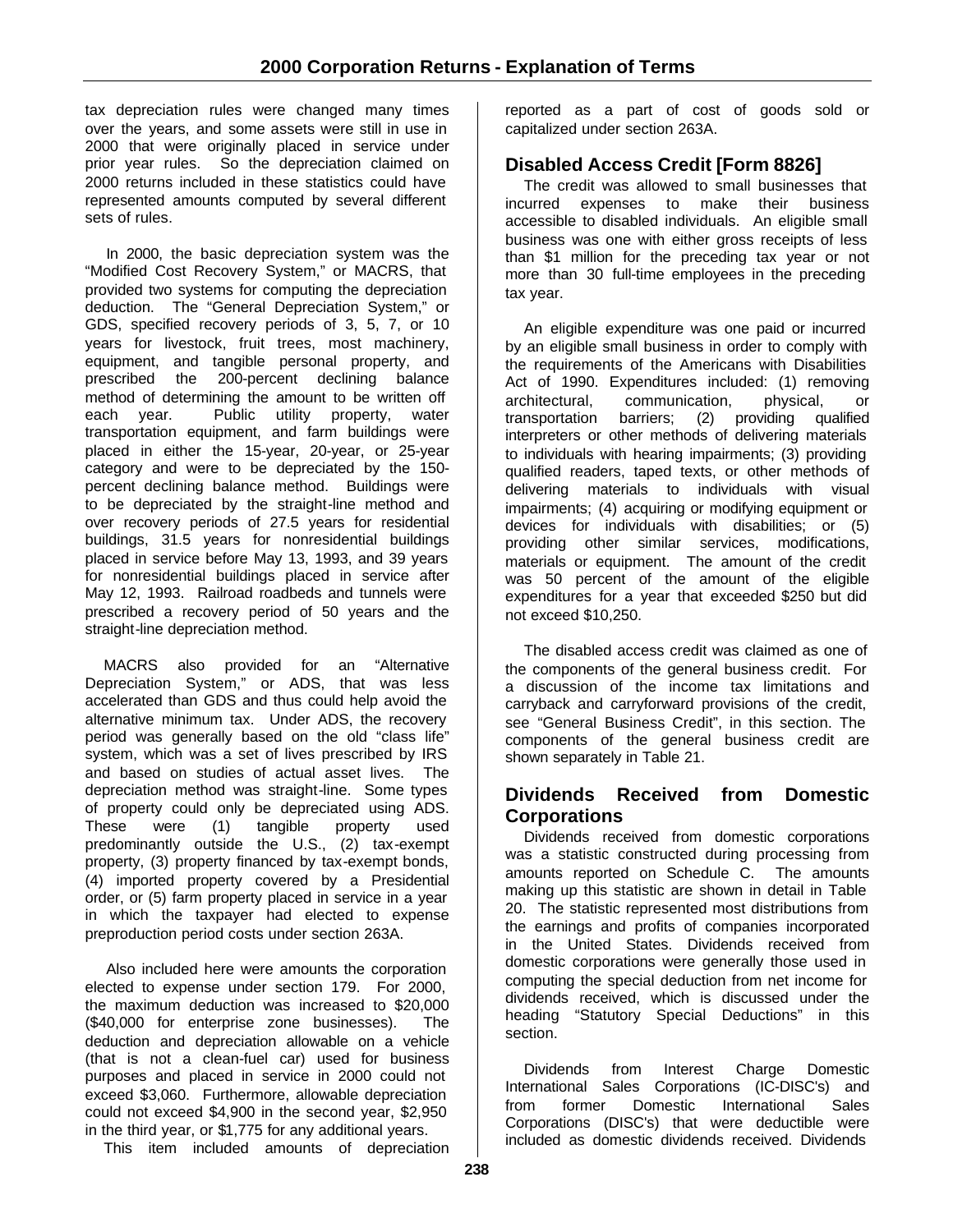from FSC's and foreign subsidiaries, on the other hand, were included under "Dividends Received from Foreign Corporations."

Dividend distributions among member corporations electing to file a consolidated return were eliminated from the statistics as part of the consolidated reporting of tax accounts. For tax purposes, dividends reported on these returns represented amounts received from corporations that were outside the tax-defined affiliated group.

If portfolio stock was wholly or partially financed by debt, no dividend received deduction was allowed on the debt-financed portion of the stock. There was a separate line item and a separate deduction calculation for dividends on debt-financed portfolio stock. This amount was included as part of domestic dividends even though it also represented debt-financed stock of foreign corporations.

Dividends or other distributions other than those detailed in Table 20 were included in "Other Receipts."

Dividends received by S corporations were passed through to shareholders and reported on the Form 1120S, Schedule K, Shareholders' Share of Income, Deductions, Credits, etc. and are not included in these statistics. These statistics are presented in Bennett, Kelly, "S Corporation Returns, 2000," *Statistics of Income Bulletin*, Spring 2003, Volume 22, Number 4.

# **Dividends Received from Foreign Corporations**

These were dividends paid from the earnings and profits of companies incorporated in foreign countries.

Dividends received from foreign corporations out of U.S. source earnings and profits or from Foreign Sales Corporations (FSC's) were usually eligible for the dividends received deduction, described in "Statutory Special Deductions," below. Not eligible were dividends out of foreign earnings and profits and certain gains from the sale, exchange, or redemption of Controlled Foreign Corporation stock.

Because foreign dividend gross-up and includable income from Controlled Foreign Corporations were not actual receipts, for statistical purposes they were excluded from dividends received. Both were combined and presented in the statistics as "Constructive Taxable Income from Related Foreign Corporations," discussed above.

Dividends received from Foreign Corporations by

S corporations were not included in these statistics.

# **Employee Benefit Programs**

[Page 1, Line 25]

Contributions made by employers to such plans as death benefit plans, insurance plans, health plans, accident and sickness plans, and other welfare plans were deductible under Code sections 419 and 419A. Generally, such programs were not an incidental part of a pension, profit sharing plan, or other funded deferred compensation plan. Deductions for a welfare benefit fund were limited to the qualified cost of the fund for the taxable year, as described under Code section 419. Direct payments for employees' welfare were not included as employee benefits; only payments into a fund for employee benefits were included.

Included in the statistics for this item were amounts identified as part of the cost of goods sold, or capitalized under section 263A. Regulated investment companies and real estate investment trusts do not report employee benefits. Some mining companies could have reported an amount for a combination of welfare/retirement plans. When identified, the combined amount was included in the statistics for contributions to employee benefit plans.

For all 1120-A corporations, employee benefit programs identified in other deductions or attached schedules were included in the statistics for employee benefit programs.

# **Empowerment Zone Employment Credit**

(Form 8844, line 24)

The Revenue Reconciliation Act of 1993 allowed an income tax credit for qualified empowerment zone employment (EZE) wages and certain training expenses of qualified zone employees. Although the EZE credit was a component of the general business credit, there was a special tax liability limitation for this credit. A qualified zone employee was any employee who performed substantially all of the services for an employer within an empowerment zone in the employer's trade or business and had his or her principal residence within that empowerment zone while performing those services. Both full and part-time employees could be qualified zone employees. Qualified zone wages were any wages paid or incurred by an employer for services performed by a qualified zone employee. Although a qualified zone employee could earn any amount of wages, only the first \$15,000 of qualified zone wages paid or incurred was taken into account for the credit. The \$15,000 limit was reduced by the amount of wages paid or incurred during the year that was used in figuring the work opportunity credit for that employee. With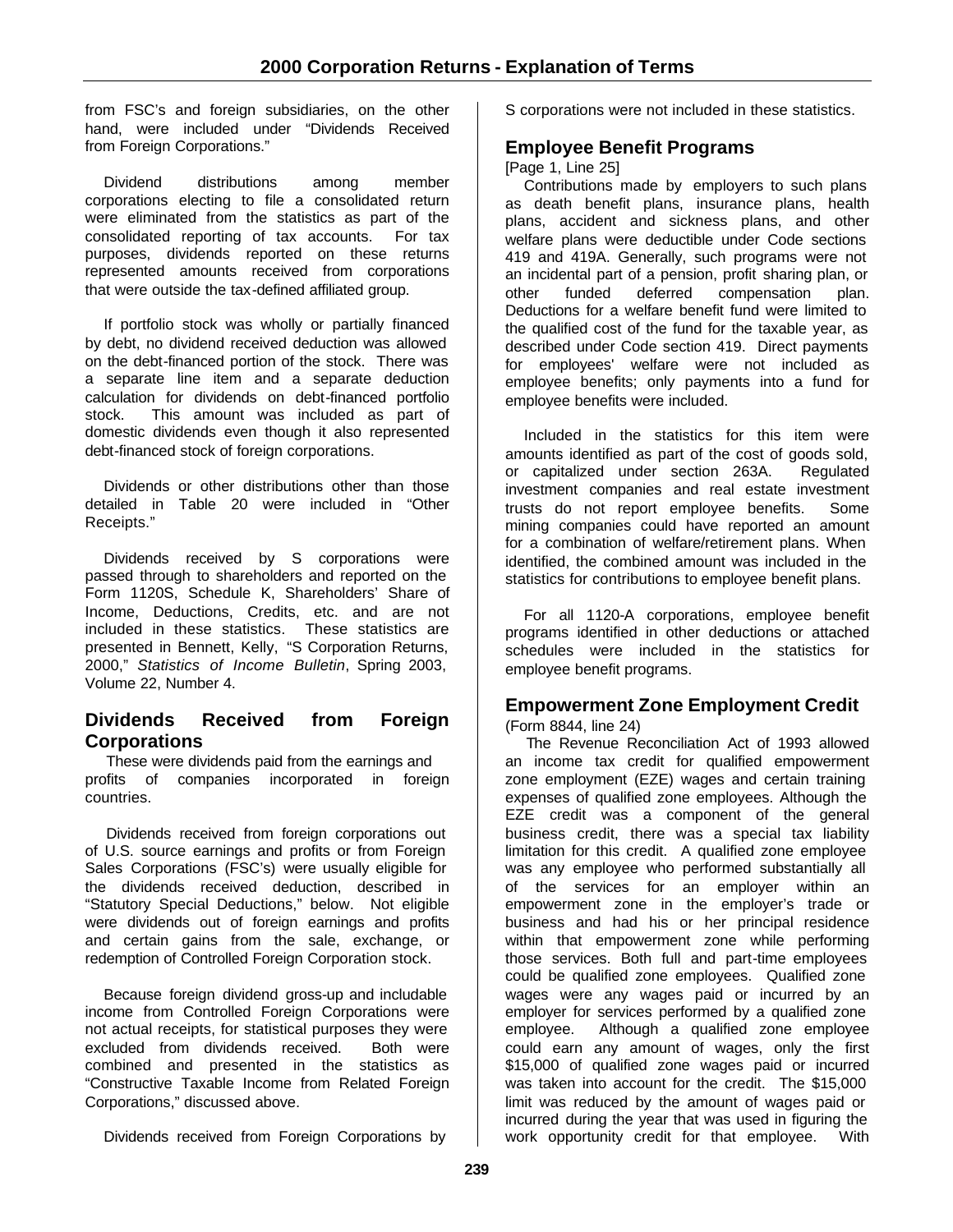certain exceptions amounts paid or incurred by an employer for the education or training of the employee were treated as wages paid to an employee. In general, any individual employed for less than 90 days was not a qualified zone employee. However, there were exceptions to this for an employee who was terminated because of misconduct, who became disabled, or who was acquired by another empowerment zone corporation and who continued to be employed by that corporation.

# **Enhanced Oil Recovery Credit [Form 8830]**

This credit was allowed to taxpayers who incurred qualified enhanced oil recovery costs for projects located in the United States using one or more tertiary methods to recover otherwise unrecoverable crude oil. Enhanced oil recovery costs were costs of depreciable property used in the project, intangible drilling costs, and tertiary injectant expenses. The amount of the credit was 15 percent of the taxpayer's qualified enhanced oil recovery costs for the taxable year.

The enhanced oil recovery credit was claimed as one of the components of the general business credit. For a discussion of the income tax limitations and carryback and carryforward provisions of the credit, see "General Business Credit" in this section. The components of the general business credit were shown separately in Table 21.

# **Estimated Tax Penalty**

See "Penalty for Underpayment of Estimated Tax."

# **Excess Net Passive Income Tax**

[Form 1120S, Page 1, Line 22a]

A Subchapter S corporation that had accumulated earnings and profits from a prior subchapter C status and also had net passive income greater than 25 percent of its gross receipts was taxed on the excess (net of related expenses) at the regular corporate tax rate of 35 percent. Passive investment income, in general, was gross receipts derived from rents, royalties, dividends, interest, annuities, or the sales or exchange of stock or securities.

# **Foreign Dividend Income Resulting from Foreign Taxes Deemed Paid**

[Page 2, Schedule C, Line 15(a)] See "Constructive Taxable Income."

# **Foreign Tax Credit**

[Page 3, Schedule J, Line 6a]

Code section 901 allowed a credit against U.S. income tax for income taxes paid to foreign countries or U.S. possessions. The credit could be claimed by domestic corporations, except S corporations, and by foreign corporations engaged in trade or business in the United States for foreign taxes paid on income effectively connected with the U.S. business. The U.S. income tax that could be reduced by the credit excluded the recapture taxes for investment credit and low income housing credit, the alternative minimum tax, the personal holding company tax, and the environmental tax. (But a separate foreign tax credit was computed for alternative minimum tax purposes; see "Alternative Minimum Tax" in this section.)

The credit was not allowed for S corporations because their income was primarily taxed through their shareholders; any creditable foreign taxes were also passed through to their shareholders. Regulated investment companies could elect under Code section 853 to allow their shareholders to claim any credit for the foreign taxes paid. However, if the election was not made, the regulated investment company could claim the foreign tax credit.

The foreign tax credit was subject to a limitation that prevented the corporations from using foreign tax credits to reduce U.S. tax liability on U.S. sourced income. The credit was limited to a percentage of total U.S. income tax equal to the ratio of taxable income from foreign sources to worldwide taxable income. This limitation was computed separately for foreign taxes paid or accrued with respect to nine categories of income. These were: (1) passive income; (2) high withholding tax interest; (3) financial services income; (4) shipping income; (5) dividends from each noncontrolled section 902 corporation; (6) dividends from a DISC or former DISC; (7) foreign trade income of a FSC; (8) distributions of a FSC or former FSC; and (9) all other income from sources outside the United States. Foreign taxes in excess of the limitation for any one year could be carried back to the 2 preceding years and then carried forward to the 5 succeeding years to reduce income tax, subject to the foreign tax credit limitation of the years to which they were carried.

A corporation that claimed (or passed through) the foreign tax credit could not also claim a business deduction for the same foreign taxes paid. The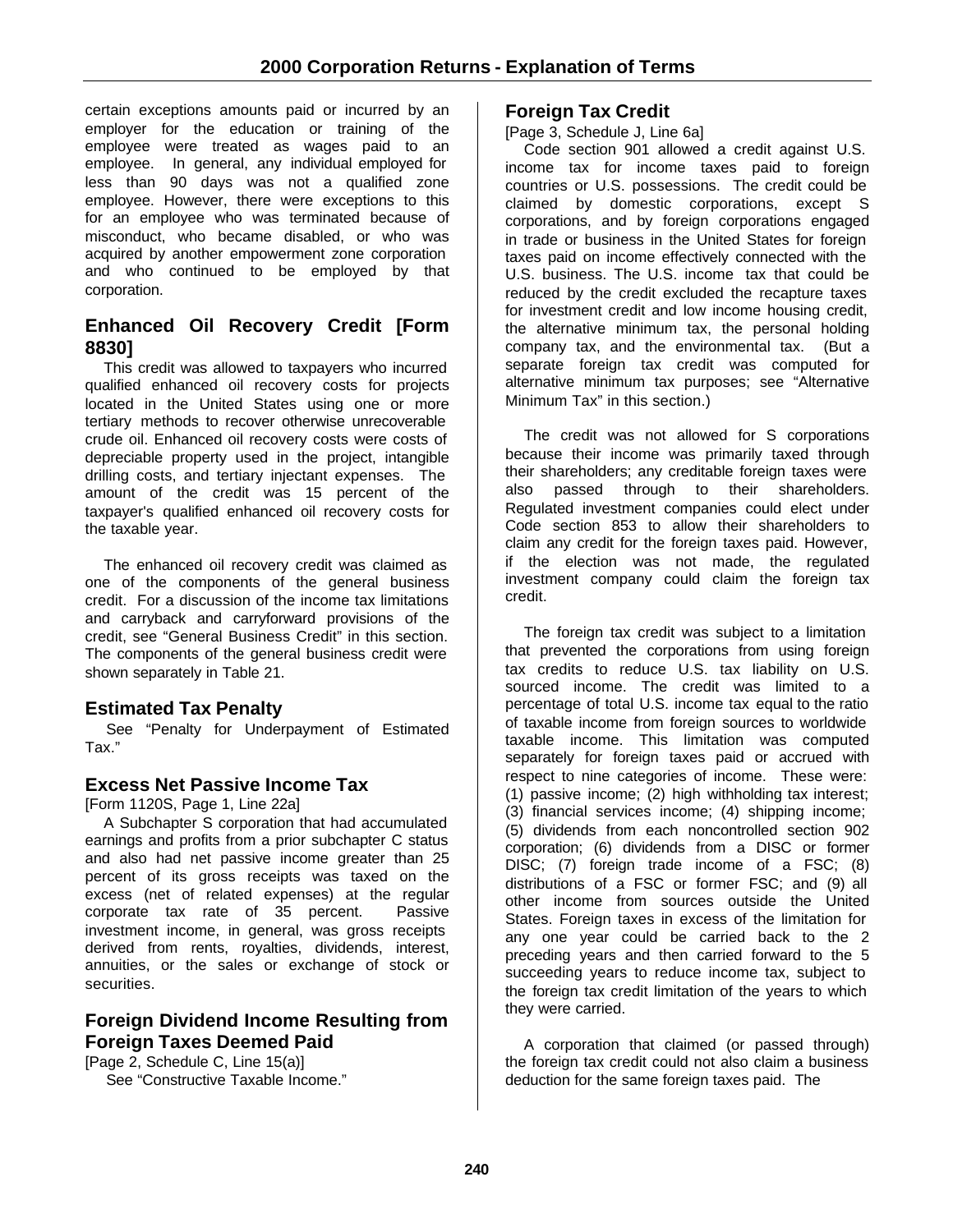credit could be reduced for taxes paid on foreign income from operations involving participation or cooperation with an international boycott. The foreign tax credit was not allowed for taxes paid to certain foreign countries whose government was not recognized by the United States, with which the United States severed or did not conduct diplomatic relations, or which provided support for international terrorism.

# **General Business Credit**

[Form 3800, Line 19]

The general business credit consisted of a combination of several individual credits - investment credit (Form 3468), work opportunity credit (Form 5884), welfare-to-work credit (Form 8861), alcohol fuels credit (Form 6478), research credit (Form 6765), low-income housing credit (Form 8586), enhanced oil recovery credit (Form 8830), disabled access credit (Form 8826), renewable electricity production credit (Form 8835), Indian employment credit (Form 8845), credit for employer social security and Medicare taxes paid on certain employee tips (Form 8846), orphan drug credit (Form 8820), and credit for contributions to certain community development corporations (Form 8847). If a corporation claimed more than one of these credits, reported a carryforward, had credits from a passive activity, or had the Trans-Alaska pipeline liability fund credit, or had the general credits from an electing large partnership (Schedule K-1, Form 1065-B), Form 3800 was to be filed with the income tax return. The empowerment zone employment credit (Form 8844) was included as part of the general business credit total but was not included on the Form 3800. The separate components of the general business credit are shown in Table 21.

The purpose of the general business credit was to provide a uniform limitation on the amount that could be used to reduce tax liability and to establish uniform rules for carrybacks and carryforwards. Each of the credits was computed separately. The total of the credits became the general business credit for the purpose of applying the maximum tax liability rules and the carryback and carryforward rules.

Except for the investment credits, S corporations computed these credits at the corporate level; the credits were then passed through to the shareholders. For the investment credits, the S corporation reported the basis in the qualifying property to each shareholder. The shareholders themselves computed the credits. However, S corporations that were previously C corporations could use business credit carryforwards from their Ccorporation status to reduce tax on their net recognized built-in gains.

According to Code section 38(c), the general business credit reduced the tax liability to the extent of 100 percent of the first \$25,000 of net tax liability and 75 percent of the net tax liability over \$25,000. An additional limitation was also imposed on the general business credit as a result of the alternative minimum tax.

When the credit exceeded the limitation in any year, the excess became an unused business credit that could be carried back 3 years and forward 15 years. (For tax years beginning after December 31, 1997, the carryback period was reduced to 1 year and the carryforward period increased to 20 years.) Carryforwards of the general business credit from prior years are shown separately in Table 21.

# **Income Subject to Tax**

[Page 1, Line 30]

This was generally the amount of income subject to tax at the corporate level. For most corporations, income subject to tax consisted of net income minus the "Statutory Special Deductions" described in this section. However, there were certain exceptions. S corporations were usually not taxable at the corporate level and so did not have income subject to tax. Some, however, had a limited tax liability on capital gains and so were included in the statistics for this item. Likewise, regulated investment companies and real estate investment trusts generally passed their net income on to be taxed at the shareholder level; but any taxable amounts not distributed were included in income subject to tax. Because insurance companies were permitted to use reserve accounting for tax purposes, insurance income subject to tax was based on changes in reserve accounts; life insurance companies could also have been allowed an additional special deduction (discussed in "Statutory Special Deductions"). Consolidated returns that contain life insurance subsidiaries were not allowed to offset all of the life insurance subsidiary's gains by losses from nonlife companies, so it was possible for such a consolidated return to show no net income but still have a positive amount of income subject to tax.

### **Income Tax**

[Page 3, Schedule J, Line 3]

Income tax was the amount of corporation's total tax liability calculated at the regular corporate tax rates in Code section 11 (or substitutes for section 11).

The rates of tax on taxable incomes below \$18,333,333 were graduated (with some exceptions). Corporations other than members of a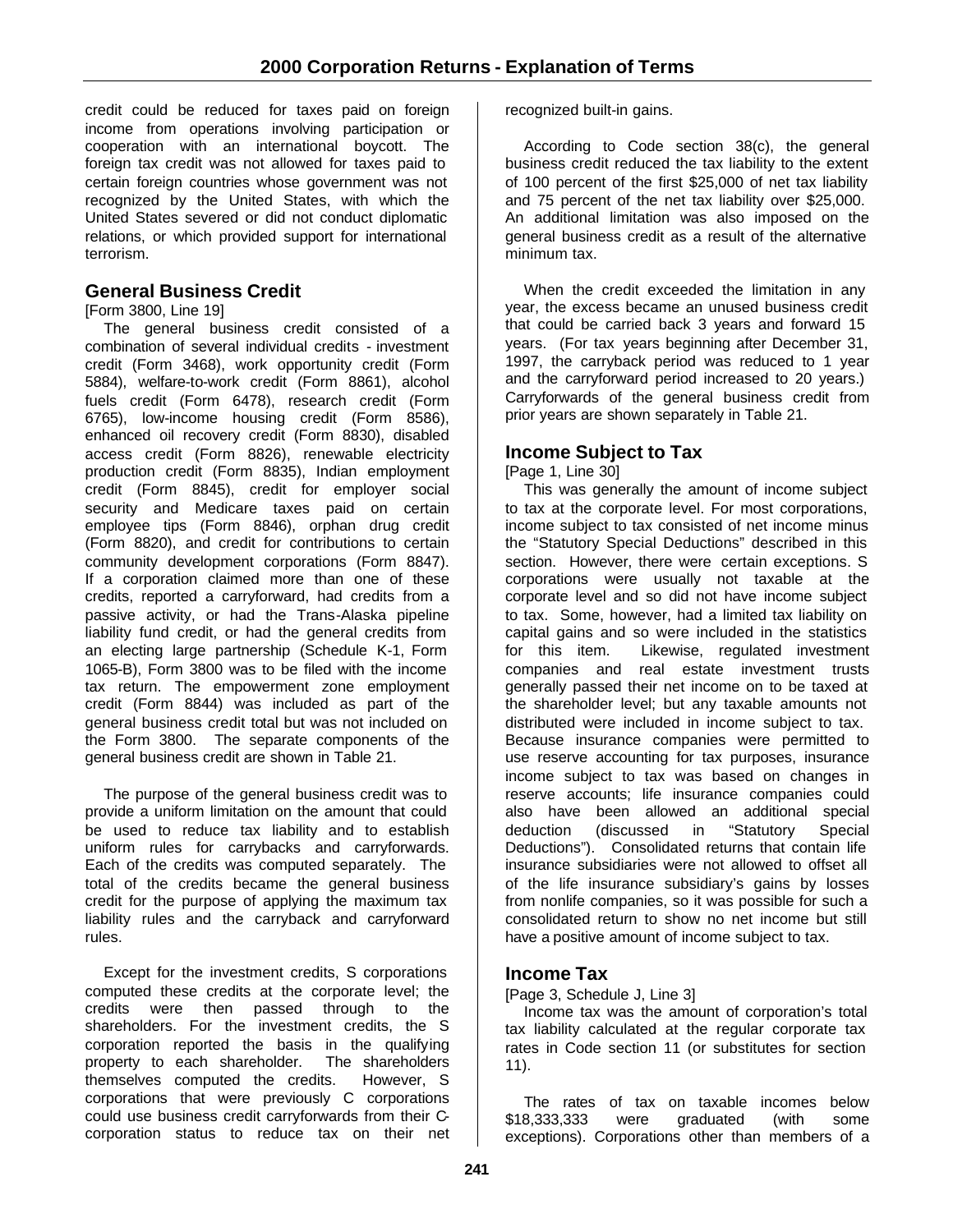controlled group or personal service corporations used the following tax rate schedule. If taxable income is:

| Over:      | But not    | Tax is:           | Of the       |
|------------|------------|-------------------|--------------|
|            | over:      |                   | amount over: |
| \$0        | \$50,000   | 15%               | \$0          |
| 50,000     | 75,000     | 7,500 +25%        | 50,000       |
| 75,000     | 100,000    | 13,750 +34%       | 75,000       |
| 100.000    | 335,000    | 22,250 +39%       | 100,000      |
| 335,000    | 10,000,000 | 113,900 +34%      | 335,000      |
| 10,000,000 | 15,000,000 | $3,400,000 + 35%$ | 10,000,000   |
| 15,000,000 | 18,333,333 | 5,150,000 +38%    | 15,000,000   |
| 18,333,333 |            | 35%               | O            |

The 39 percent and 38 percent rates were imposed to phase out the benefits of the lower brackets for high-income corporations.

Members of controlled groups had to share the lower-bracket amounts, so the rates would have applied at different income levels. Personal service corporations qualified under section 448 to use cash accounting (incorporated professional practices, performing artists, or consultants) were taxed at 35 percent on all of their taxable income.

Most income of S corporations was taxed only at the shareholder level. However, for S corporations that had once been C corporations, the corporate income tax was imposed on certain long-term capital gains, recognized built-in gains, and excess net passive income. The taxes paid on capital gains or recognized built-in gains by S corporations were included in the corporate statistics as "Income Tax." The taxes paid on excess net passive income were excluded from "Income Tax" but were included in "Total Income Tax."

A small number of corporations without net income had an income tax liability. These were corporations reporting all or part of their income under special life insurance rules, including mutual savings banks with life insurance departments and consolidated returns including a life insurance subsidiary.

Other adjustments made to income tax returns by the taxpayer and included in these statistics for income tax were: (1) deferred tax under section 1291(c)(2), where a corporation was a shareholder in a passive foreign investment company (PFIC) and received an excess distribution or disposed of its investment in the PFIC during the year; and (2) additional tax under section  $197(f)(9)(B)$  where a corporation that elects to pay tax on the gain from the sale of an intangible under the related person exception to the anti-churning rules.

See also, "Total Income Tax Before Credits" and

"Total Income Tax After Credits."

# **Indian Employment Credit [Form 8845]**

This component of the general business credit was for employing members of American Indian tribes on Indian reservations. The credit was equal to 20 percent of the excess of wages and health benefits for such employees over the amount paid such employees in 1993, limited to \$20,000 per employee.

For the income tax limitations and carryback and carryforward provisions that apply, see "General Business Credit" in this section.

# **Intangible Assets and Accumulated Amortization**

[Page 4, Schedule L, Line 13a(c)]

Intangible assets represented the total gross value of goodwill, contracts, formulas, licenses, patents, registered trademarks, franchises, covenants not to compete, and similar assets that were amortizable for tax purposes. Thus, specific intangible asset items were included in this category only if amortization (or depreciation) actually had been taken against them.

The amounts shown as accumulated amortization represent the portion of these intangible assets that were written off in the current year as well as in prior years. In general, intangible assets were the gross amounts before adjustments for amounts of accumulated amortization. Some corporations, however, reported only the net amount of intangible assets after adjusting for amortization charges.

For all Form 1120-A corporations, this amount is included in depreciable assets.

#### **Interest**

[Page 1, Line 5]

Taxable interest, a component of total receipts, included interest on U.S. government obligations, loans, notes, mortgages, arbitrage bonds, nonexempt private activity bonds, corporate bonds, bank deposits, and tax refunds. The statistics also included dividends from savings and loans and mutual savings banks, federal funds sold, finance charges, and sinking funds. The interest received was reduced by the amortizable bond premium under Code section 171.

Interest received from tax-exempt state or municipal bonds and ESOP loans was not included in this item. Corporations were not allowed to offset any interest expense against interest income. However, if the corporation reported only a net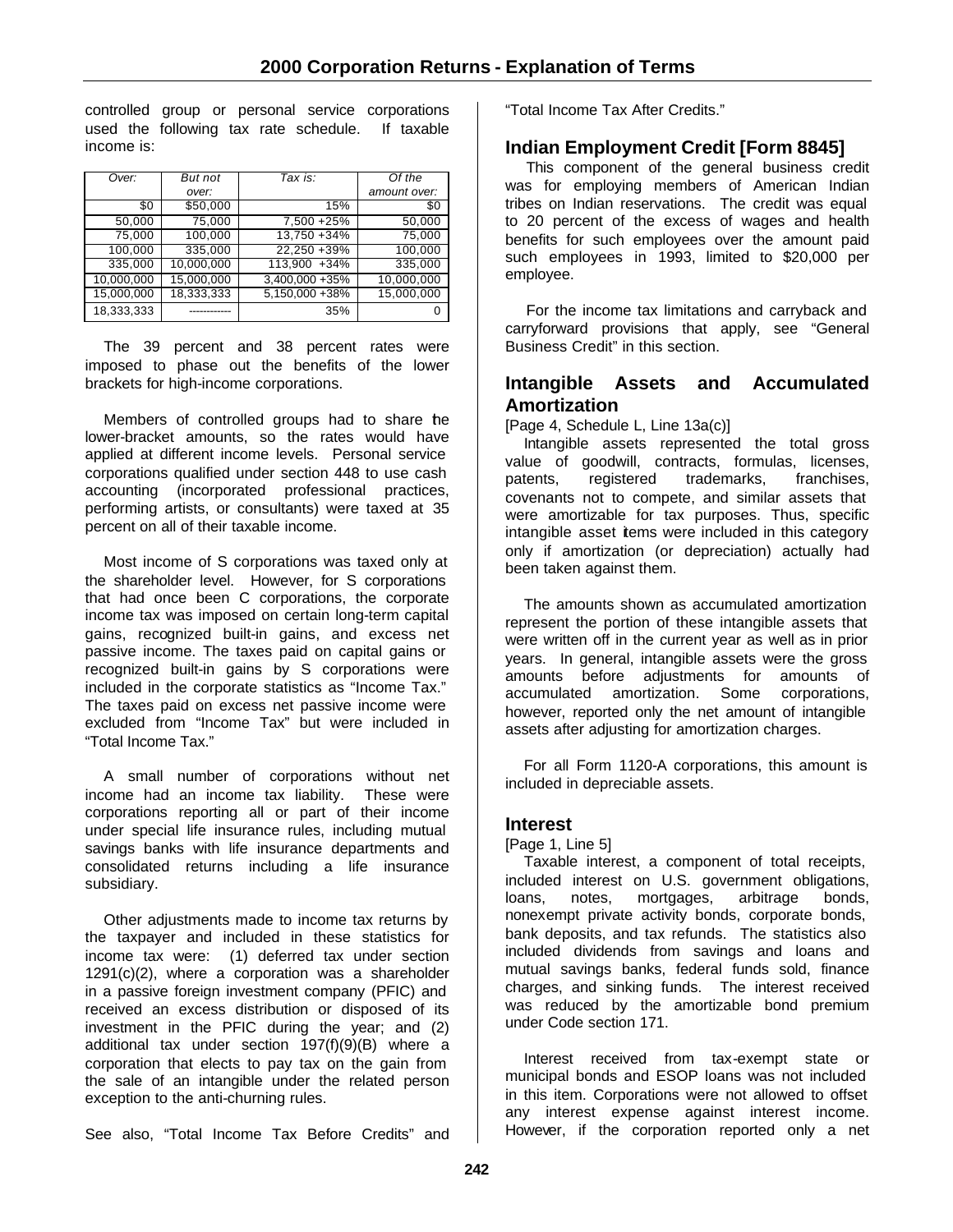amount, this figure was used in the statistics. See also, "Interest Paid."

Interest received by S corporations was passed through to shareholders and reported on the Form 1120S, Schedule K, *Shareholders' Share of Income, Deductions, Credits, etc.,* and are not included in these statistics. These statistics are presented in Bennett, Kelly, "S Corporation Returns, 2000," *Statistics of Income Bulletin*, Spring 2003, Volume 22, Number 4.

# **Interest on Government Obligations: State and Local**

[Page 4, Schedule M-1, Line 7]

The interest received from certain government obligations was not subject to U.S. income tax. These tax-exempt obligations included those issued by states, municipalities, and other local governments, the District of Columbia, and U.S. possessions, including Puerto Rico.

For statistical presentation, this interest was included in total receipts. However, it was not included in net income (less deficit) or income subject to tax.

Most corporations reported this tax-exempt interest in the Reconciliation of Income per Books with Income per Return (see Schedule M1 on the Form 1120 in Section 6 of this report). Because of variations in taxpayer reporting, this item may not have always been identified. Therefore, the statistics could be understated for interest received from state and local government obligations.

# **Interest Paid**

#### [Page 1, Line 18]

These amounts consisted of interest paid by corporations on all business indebtedness. For banking and savings institutions, the statistics also included interest paid on deposits and withdrawable shares. For mutual savings banks, building and loan associations, and cooperative banks, interest paid included amounts paid or credited to the accounts of depositors as dividends, interest, or earnings under Code section 591. Interest identified as part of the cost of goods sold or capitalized under section 263A was excluded from cost of goods sold and included in the statistics as interest paid.

# **Inventories**

#### [Page 4, Schedule L, Line 3(d)]

This was the corporations' end-of-year inventories as reported on their balance sheets. Inventories included such items as finished goods, partially finished goods (work in progress), new materials and supplies acquired for sale, merchandise on hand or

in transit, and growing crops reported as assets by agricultural concerns. Inventories reported on balance sheets were book accounts and would not necessarily have corresponded to those reported for tax purposes in cost of goods sold.

Inventories reported on the returns of companies in financial industries were transferred during statistical processing to other balance sheet accounts (unless reported on a consolidated return with nonfinancial subsidiaries). For security brokers and dealers, commodity brokers and dealers, and holding and other investment companies (except bank holding companies), inventories were included in "Other Investments." For the rest of the "Finance, and Insurance", and "Management Holding Companies" sectors, inventories were included in "Other Current Assets". Inventories shown in the statistics for the "Finance and Insurance", and "Management Holding Companies" sectors were those reported by consolidated financial companies with diversified nonfinancial subsidiaries.

See also, "Cost of Goods Sold."

# **Inventory, Beginning of Year**

[Page 2, Schedule A, Line 1]

# **Inventory, End of Year**

[Page 2, Schedule A, Line 7]

These were the companies' beginning and ending inventories as calculated for tax purposes. Statistical adjustments made to the current year components of cost of goods sold were not carried over into the capitalized inventory accounts, which were shown as reported by taxpayers (except for necessary corrections). See "Cost of Goods Sold."

# **Investment Credit [Form 3468]**

This component of the General Business Credit, shown separately in Table 21, was composed of three separate, unrelated credits: the rehabilitation tax credit, the solar and geothermal energy tax credit, and the reforestation tax credit. Form 3468 was also used to claim a regular investment credit for transition property.

The **rehabilitation tax credit** was a credit equal to 20 percent of the cost of rehabilitating a certified historic structure or 10 percent of the rehabilitation costs for any nonresidential building originally placed in service before 1936. The rehabilitation had to be "substantial" and meet strict criteria for how much of the original structure was retained. The rehabilitation of historic structures had to be approved by an appropriate State or Federal official.

The **energy tax credit** was allowed for equipment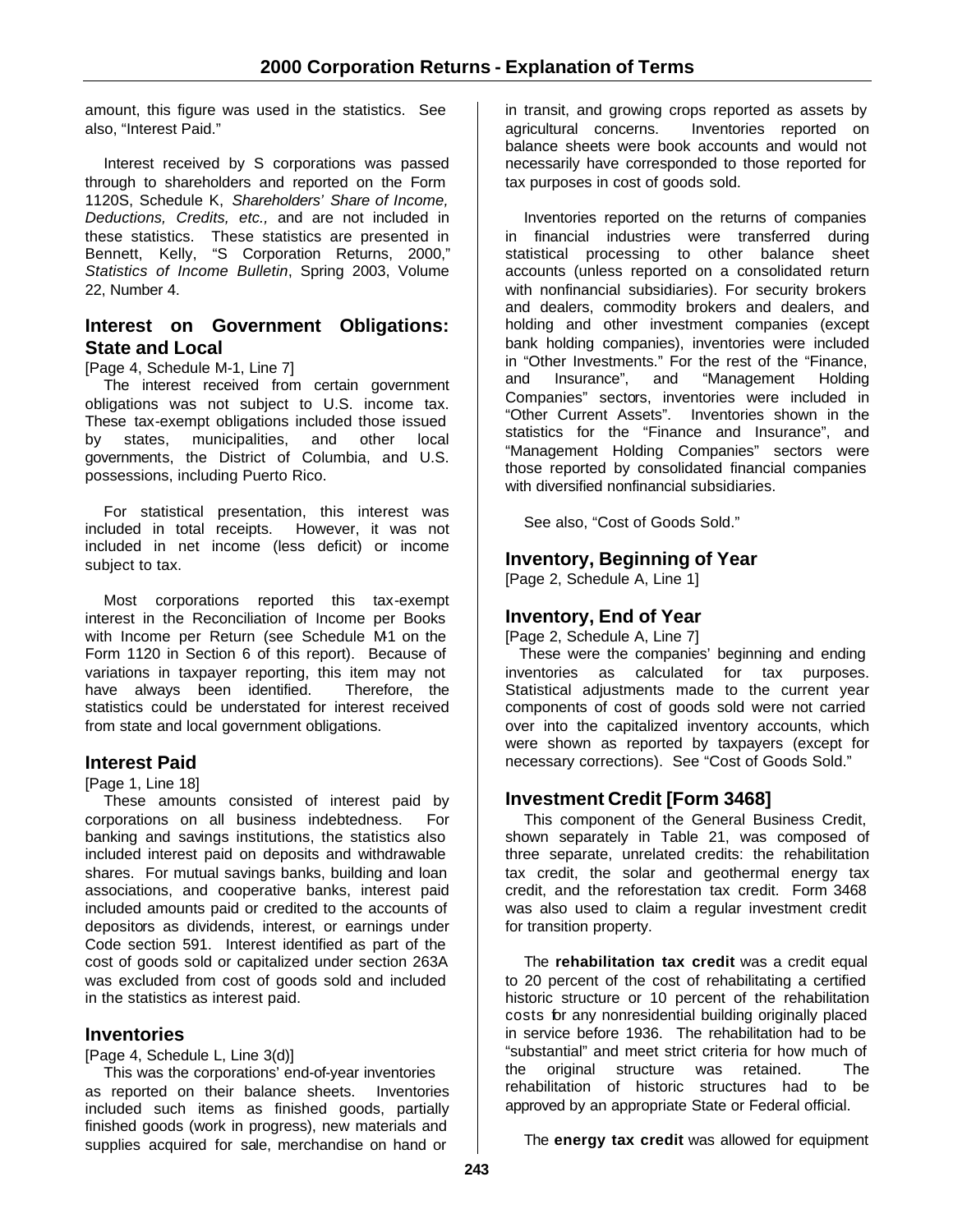that used solar or geothermal energy to generate electricity or that used solar energy to heat or cool a building or provide heat for a process. The credit was equal to 10 percent of the cost of the equipment.

The **reforestation tax credit** was allowed for a portion of the costs of planting or replanting trees to be grown for timber. The amount of the credit was 10 percent of the costs up to an annual limit of \$10,000.

**Transition Property** was property of certain taxpayers specified under the Tax Reform Act of 1986 (TRA) that was eligible for the regular investment credit under the transitional rules of section 49. Also, certain projects specified under TRA were eligible for the rehabilitation credit under the transitional rules.

The investment credit was subject to recapture if the property was sold or converted to other uses. See "Recapture Taxes" below.

For S corporations, the investment credit was computed at the shareholder, not the corporate, level. The S corporation reported the basis in the qualifying property to each shareholder for this purpose.

For the income tax limitations and carryback and carryforward provisions that apply, see "General Business Credit" in this section.

# **Investments in Government Obligations**

[Page 4, Schedule L, Line 4(d)]

This balance sheet asset item comprised U.S. obligations, including those of instrumentalities of the Federal Government. State and local government obligations, the interest on which was excluded from gross income under section 103(a), were included in "Tax-Exempt Securities."

Some mutual property and casualty insurance companies included investments in government obligations within other investments on the income tax return, Form 1120-PC. When identified, the amounts were included in the statistics for investments in government obligations and excluded from other investments.

### **Land**

[Page 4, Schedule L, Line 12(d)]

Land, which was reported as a separate capital asset on the balance sheet, may be understated in this report because it could not always be identified. Some corporations may have included land as part of depreciable or depletable assets or included it in

other investments. Whenever corporations included and identified land as part of depreciable assets, the amount was reclassified as land, but land improvements remained as depreciable assets.

### **Loans from Shareholders**

[Page 4, Schedule L, Line 19(d)]

This balance sheet liability item was regarded as long-term in duration and included loans to the company from holders of the company's stock.

### **Loans to Shareholders**

[Page 4, Schedule L, Line 7(d)]

This balance sheet asset item was regarded as long- term in duration and included loans to persons who held stock in the corporation.

### **Losses Incurred**

[Form 1120-PC, Page 2, Line 26] See "Cost of Goods Sold."

### **Low-Income Housing Credit [Form 8586]**

The low-income housing credit was a credit for the acquisition of housing units rented to low-income persons allowed over 10 years. The annual credit was designed so that the taxpayer taking it received over the 10 years the present value of 70 percent of the basis of the low-income units in a residential building (30 percent in the case of certain federally subsidized new buildings or rehabilitated existing buildings).

The low-income housing credit could only be claimed if allocated to a residential rental project by a State housing authority and if it met the strict requirements for rental to low-income renters. If the project was sold or ceased to qualify in the first 15 years, the owner was required to repay a portion of the credit previously taken (see "Recapture Taxes" below).

The low-income housing credit was claimed as one of the components of the general business credit. For a discussion of the income tax limitations and carryback and carryforward provisions of the credit, see "General Business Credit." The components of the general business credit are shown separately in Table 21.

### **Mortgage and Real Estate Loans**

[Page 4, Schedule L, Line 8(d)]

In general, mortgage and real estate loans were the total amount a corporation loaned on a long-term basis, accepting mortgages, deeds of trust, land contracts, or other liens on real estate as security.

Because the return form did not provide a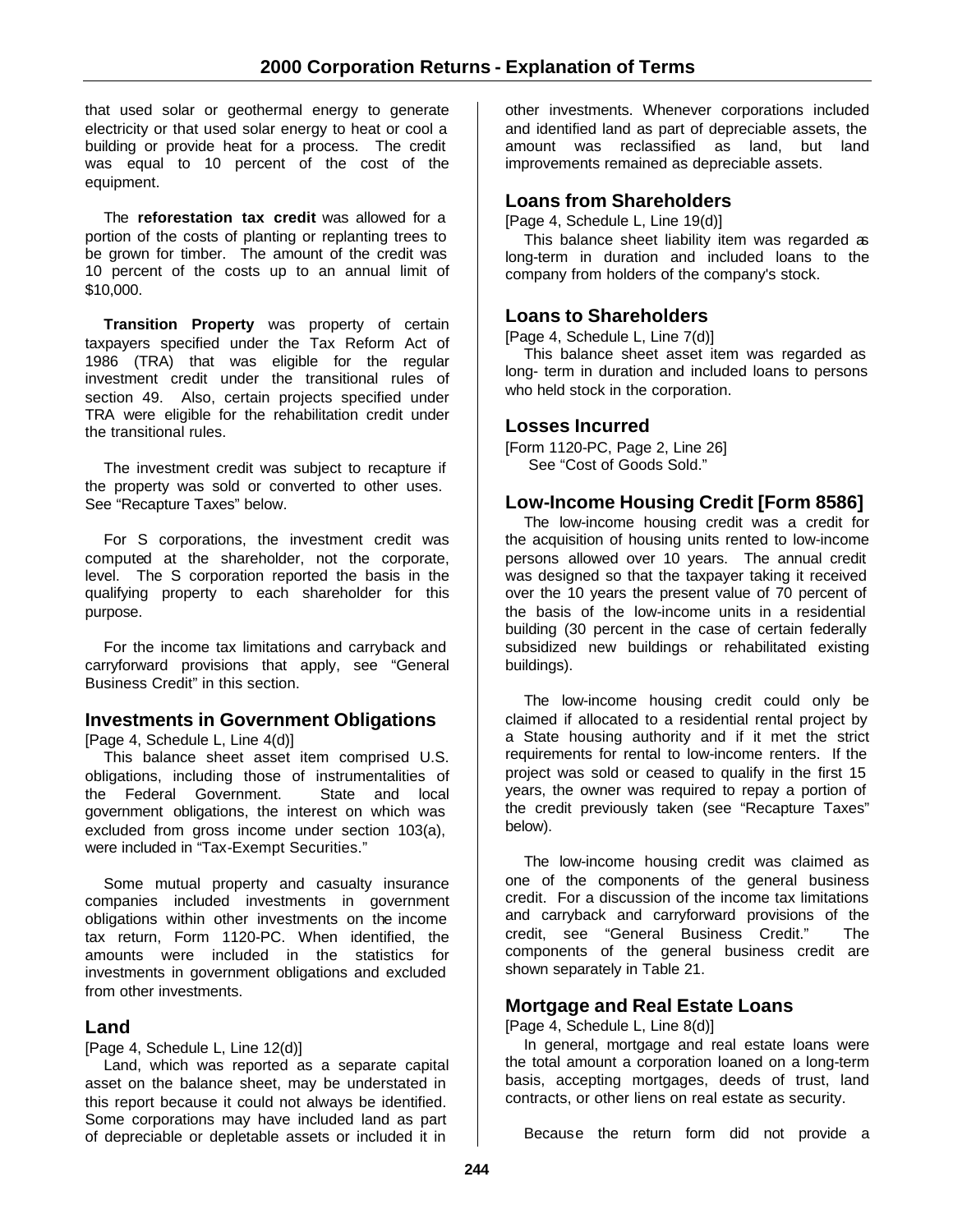separate place for reporting any reserve for uncollectable mortgage and real estate loan accounts, such reserves may have been included in the allowance for bad debts, shown in this report as an adjustment to notes and accounts receivable. If a corporation reported an uncollectable mortgage and real estate loan reserve on a separate schedule, that amount was moved during statistical processing to allowance for bad debts.

# **Mortgages, Notes, and Bonds Payable**

[Page 4, Schedule L, Lines 17(d) and 20(d)]

Mortgages, notes, and bonds payable were separated on the balance sheet according to the length of time to maturity of the obligations. The length of time to maturity was based on the date of the balance sheet rather than on the date of issue of the obligations. Accordingly, long-term obligations maturing within the coming year were reportable with short-term obligations as having a maturity of less than one year. Deposits and withdrawable shares may have been reported in mortgages, notes, and bonds payable by banks and savings institutions. When identified, such amounts were transferred to "other current liabilities."

### **Net Capital Gains**

[Schedule D, Lines 11 and 12]

In the tables in this report, capital gains net of capital losses were presented divided into two data items: "Net Short-Term Capital Gain Reduced by Net Long-Term Capital Loss" and "Net Long-Term Capital Gain Reduced by Net Short-Term Capital Loss." A gain or loss from the sale or exchange of capital assets was short-term if the assets had been held for one year or less and long-term if they had been held for longer than one year. The distinction between long-term and short-term assets was maintained in the Code and in the reporting forms even though it did not affect tax liability.

For corporations, capital losses were generally deductible only from capital gains, so only net gains were included in the statistics. Excess net losses could be carried back as short-term losses to be applied against the net capital gains of the 3 preceding years; any losses remaining after carryback were carried over the 5 succeeding years. A net capital loss for a regulated investment company could be carried forward 8 years instead of 5 years. If the unused capital loss carryover was not eliminated within the prescribed span of years, it could not be taken. Regardless of origin, all carrybacks and carryovers were treated as shortterm capital losses for carryback and carryover purposes.

In general, capital assets for tax purposes meant

property regarded or treated as an investment, such as stocks and bonds. Code section 1221 defined the capital assets as all property held by the corporation except:

- (1) inventory or property held for sale to customers in the ordinary course of business;
- (2) notes and accounts receivable acquired in the ordinary course of business;
- (3) publications of the United States Government not acquired by purchase;
- (4) depreciable or real property used in the trade or business; and
- (5) copyrights, literary, musical, or artistic compositions, or similar properties not acquired by purchase.

Gains from constructive ownership transactions entered into after July 11, 1999 that involved any equity interest in pass-through entities such as partnerships, S corporations, trusts, regulated investment companies, and real estate investment trusts that would otherwise be treated as capital gains could be treated instead as ordinary income. Constructive ownership transactions included gains from notional principal contracts with the right to receive substantially all of the investment yield of an equity interest and the obligation to reimburse substantially all of any decline in value of the interest; a forward or futures contract to acquire an equity interest; and the holding of a call option and writing of a put option at substantially the same strike price and maturity date. A net underlying long-term capital gain had to be established by computing a net capital gain as though the asset were acquired at its fair market value when the transaction was opened and sold at its fair market value when the transaction was closed. If not established, the net underlying long-term capital gain was treated as zero. Any long-term capital gain that exceeded the net underlying long-term capital gain was treated as ordinary income. Gains from constructive ownership transactions that were marked to market were excluded from this provision to be treated as ordinary income.

Although depreciable and real property used in the trade or business was defined as not a capital asset, gain on such property held for more than one year could be treated as long-term capital gain. See "Net Gain (or Loss), Noncapital Assets" below.

The capital gains of S corporations were passed through to their shareholders and not included in the corporations' ordinary income (loss) from trade or business activities but are reported on the Form 1120S, Schedule K, *Shareholder's Shares of Income, Credits, Deductions, etc*. and are not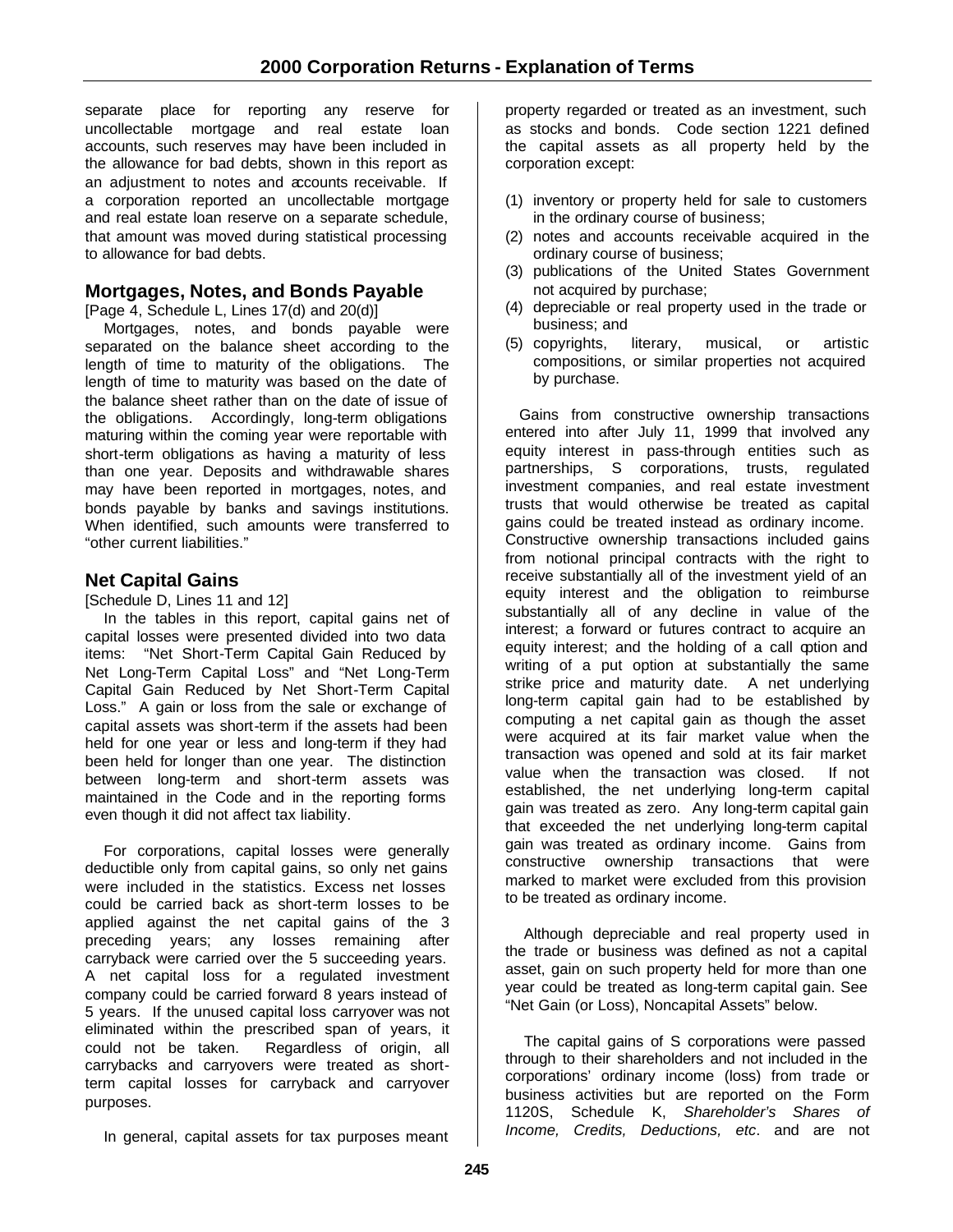included in these statistics. These statistics are presented in Bennett, Kelly, "S Corporation Returns, 2000," *Statistics of Income Bulletin*, Spring 2003, Volume 22, Number 4.

# **Net Gain (or Loss), Noncapital Assets**

[Page 1, Line 9]

This item includes all losses from the sale or exchange of noncapital assets, but only those gains that were not treated as long-term capital gains. Noncapital assets included property used in a trade or business plus certain other transactions given special treatment by statute. The definition of noncapital assets was expanded after December 16, 1999 to include the following categories of assets:

- 1) certain commodities derivative financial instruments held, acquired, or entered into by commodities derivatives dealers;
- 2) any hedging transaction clearly identified as a hedging tansaction before the close of the day on which it was acquired, originated, or entered into; and
- 3) supplies regularly used or consumed in the ordinary course of a trade or business.

A commodities derivative financial instrument is a commodities contract or other financial instrument, with respect to commodities, for which the value or settlement price is calculated or determined by reference to a specified index (as defined in section 1221(b) of the Internal Revenue Code). A commodities derivative dealer is an entity which regularly offers to enter into, assume, offset, assign, or terminate positions in commodities derivative financial instruments with customers in the ordinary course of a trade or business. A hedging transaction is any transaction entered into in the normal course of a trade or business primarily to manage one of the following: 1) risk of price changes or currency fluctuations involving ordinary property held (or to be held) and 2) risk of interest rate or price changes, or currency fluctuations, involving borrowed funds or ordinary obligations incurred (or to be incurred).

Rules governing the computation of a net gain or loss from noncapital assets were provided under Code section 1231. Transactions treated under these special provisions included:

- (1) the sale or exchange of real or depreciable property used in a trade business;
- (2) the cutting or disposal of timber treated as a sale or exchange under Code section 631(a) and (b);
- (3) the disposal of coal or iron ore treated as a sale under Code section 631(c);
- (4) the sale or exchange of livestock (excluding

poultry) used in a trade or business for draft, breeding, dairy, or sporting purposes, if held for at least 12 months (24 months for horses and cattle);

- (5) the sale or exchange of unharvested crops sold with the land; and
- (6) the involuntary conversion of property or capital assets due to partial or total destruction, theft, seizure, requisition, or condemnation.

Long-term gains from section 1231 transactions were treated as long-term capital gains for tax purposes and were included in "Net Capital Gains" in these statistics. Losses under section 1231 were treated as ordinary losses, i.e., fully deductible from ordinary income. Amounts treated as long-term gains were reduced by a number of provisions designed to recapture (as ordinary income) previous benefits. These provisions included: sections 1245 and 1250, recapturing some depreciation taken previously; section 1252, recapturing conservation and land clearing expenses upon the sale of some farmland; section 1254, recapturing certain depletion, intangible drilling, and mine development expenses; and section 1255, recapturing some cropsharing payments if a farm is sold within 20 years of receiving the payments.

Gains and losses resulting from involuntary conversions, due mostly to casualty and theft, received special treatment. Such losses were to be included in the computation of net gain or loss, noncapital assets. However, some corporations reported them in other deductions, in which case, the losses were included in the statistics for other deductions. No attempt was made to recompute the net gain or loss from noncapital assets for such returns.

Although this item was a part of corporate-level income for S corporations, the portion of gain treated as long-term capital gain under section 1231 was not a part of the corporations' ordinary income (loss) from trade or business activities but rather was reported on the Form 1120S, Schedule K, *Shareholders' Shares of Income, Credits, Deductions, etc.*

# **Net Income (or Deficit)**

[Page 1, Line 28]

This was the companies' net profit or loss from taxable sources of income reduced by allowable deductions. It differed from "Total Receipts Less Total Deductions" because it included "Constructive Taxable Income from Related Foreign Corporations" and excluded "Interest on Government Obligations: State and Local." It differed from "Income Subject to Tax" by the "Statutory Special Deductions" allowed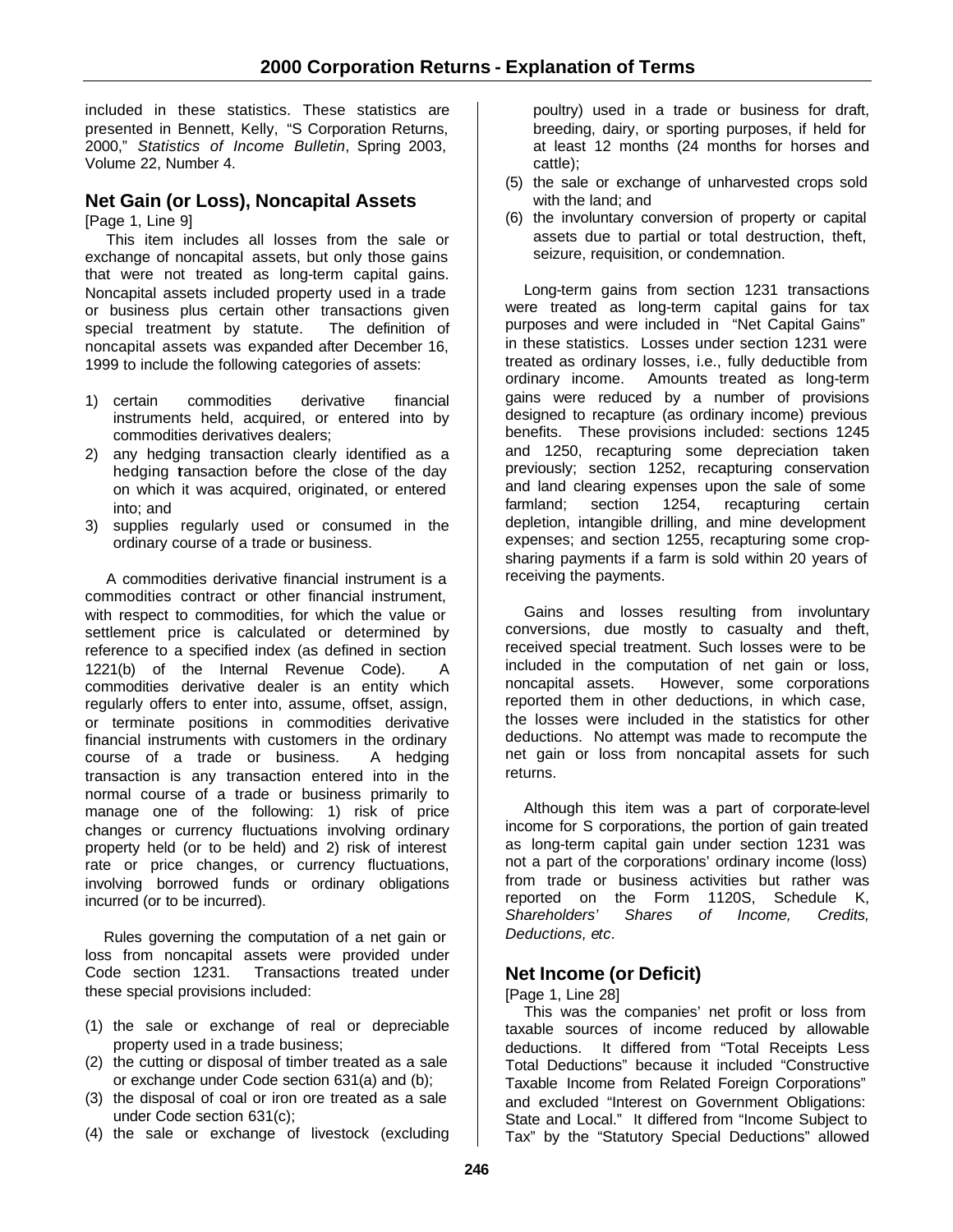corporations. More information can be found under all these headings in this section.

Net income included income from the trade or business activities of S corporations, including ordinary gain from the sale of business property. Although the income was taxable to the shareholders, it was used for the statistics as a measure of corporate business activity for these companies. For tax purposes, net income for S corporations excluded passive income such as rents and portfolio investment income, which was passed through to the shareholders and reported on the Form 1120S, Schedule K, *Shareholders' Share of Income, Credits, Deductions, etc*. Statistics on these items are presented in Bennett, Kelly, "S Corporation Returns, 2000," *Statistics of Income Bulletin*, Spring 2003, Volume 22, Number 4. Although certain long-term capital gains were taxable to S corporations before the gains were passed through to the shareholders, these gains were excluded from net income.

The statistics for net income (or deficit) also included the "effectively connected income" of foreign corporations operating in the United States. Generally, income was considered effectively connected if the foreign corporation conducted a trade or business in the United States and the income was attributable to that business.

Property and casualty insurance companies with premium income of \$1,200,000 or less could elect to compute income tax on their taxable investment income only, deducting only expenses related to that income. Therefore, the statistics for net income included only net investment income for those companies. (Such a company with premiums of \$350,000 or less was exempt from tax and so does not appear in these statistics.)

# **Net Long-Term Capital Gain Reduced by Net Short-Term Capital Loss**

See "Net Capital Gains."

#### **Net Operating Loss Deduction**

See "Statutory Special Deductions."

# **Net Short-Term Capital Gain Reduced by Net Long-Term Capital Loss**

See "Net Capital Gains."

#### **Net Worth**

Net worth represented the shareholders' equity in the corporation (total assets minus the claims of creditors). In the statistics, net worth comprised the net sum of the following items:

- (1) capital stock;
- (2) additional paid-in capital;
- (3) retained earnings, appropriated;
- (4) retained earnings, unappropriated;
- (5) adjustments to shareholders' equity;
- (6) less the cost of treasury stock.

### **Nonconventional Source Fuel Credit**

This credit was allowed for the sale of qualified fuels produced from a nonconventional source. In general, the amount of credit was equal to \$3 (in 1979 dollars) for each quantity of fuel that would yield energy equivalent to that of a barrel of oil, approximately 5.8 million British Thermal Units (BTU's). Only production within the U.S. or a U.S. possession was taken into account.

The credit was available for production and sale of the following:

- (1) fuel produced from shale and tar sands;
- (2) gas produced from geopressured brine, Devonian shale, coal seams, or a tight formation;
- (3) gas produced from biomass;
- (4) liquid, gaseous, or solid synthetic fuel (including alcohol) produced from coal (including lignite), including such fuels when used as feedstocks.

The tax credit was tied to the wellhead price of domestic oil (the reference price), adjusted for inflation, and was to be eliminated when the price of conventional fuels rose high enough to make the nonconventional fuels competitive.

#### **Notes and Accounts Receivable**

[Page 4, Schedule L, Line 2a(c)]

In general, notes and accounts receivable were the gross amounts arising from business sales or services to customers on credit during the ordinary course of trade or business. These current assets would normally be converted to cash within 1 year. This category included commercial paper, charge accounts, current intercompany receivables, property improvement loans, and trade acceptances. Current nontrade receivables were generally included in other current assets.

Certain savings and loan associations reported loans and mortgages as notes and accounts receivable. When identified, such mortgage loans were included in the statistics for mortgage and real estate loans, rather than notes and accounts receivable.

The gross amount of the receivables and the corresponding adjustment account, allowance for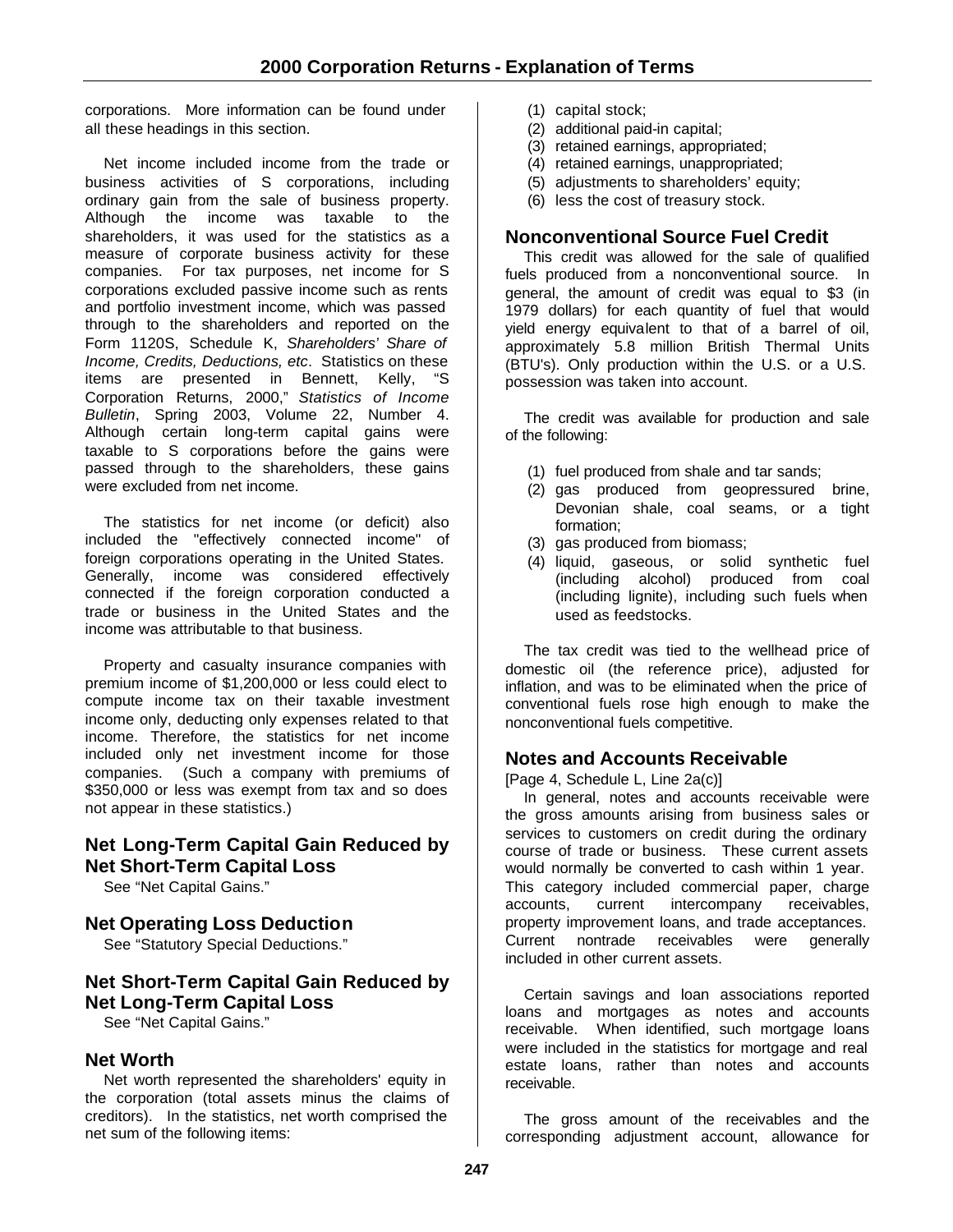bad debts, were reported on the balance sheets of most corporation income tax forms. For an explanation of the adjustment account, see "Allowance for Bad Debts." Some corporations, however, reported only the net amount of the accounts receivable.

# **Notes and Accounts Receivable, Net**

"Notes and accounts receivable, net" were presented in the statistics for Tables 4 and 5. The amount shown was the net sum of "Notes and Accounts Receivable" after the reduction for the "Allowance for Bad Debts." Each of these terms is described separately under its own heading in this section.

# **Number of Returns**

This was a count of the returns filed by active corporations on one of the Form 1120-series returns. It included ordinary for-profit C corporations filing the Form 1120 or its simplified version, Form 1120-A, S corporations electing to be taxed through their shareholders filing Form 1120S, foreign corporations with U.S. source income filing Form 1120-F, life insurance companies filing Form 1120-L, property and casualty insurance companies filing Form 1120-PC, Real Estate Investment Trusts filing Form 1120-REIT, and Regulated Investment Companies filing Form 1120-RIC. It did not include non-profit corporations, exempt farmers cooperatives, and many other incorporated organizations that did not file corporation income tax returns. It also did not include the returns of inactive corporations, defined as those reporting no item of income or deductions; returns of inactive corporations were excluded from the statistical sample. See Section 3, Description of the Sample and Limitations of the Data.

Consolidated groups could file a single return covering many corporations, so the number of returns was not a count of the number of active corporations.

# **Orphan Drug Credit [Form 8820]**

This was a credit for 50 percent of the costs of testing drugs to be used for treating rare diseases, defined as those affecting fewer than 200,000 people or those occurring so infrequently that developing a drug to treat them would not be economical. This had been one of the "sunset" provisions (regularly reviewed and extended), but the Taxpayer Relief Act of 1997 made it a permanent part of the tax law.

The orphan drug credit was claimed as one of the components of the general business credit. For a discussion of the income tax limitations and

carryback and carryforward provisions of the credit, see "General Business Credit." The components of the general business credit are shown separately in Table 21.

### **Other Assets**

[Page 4, Schedule L, Line 14(d)]

In general, other assets comprised noncurrent assets, which were not allocable to a specific account on the balance sheet, and certain assets not identified as current or noncurrent. Both tangible and intangible assets were included in this category. Also included were assets such as: deposits on contracts, interest discounts, and guaranty deposits, when reported as noncurrent assets. Other assets of life insurance companies included the market value of real estate and that portion of stock and bond holdings in excess of book value. For statistical purposes, negative balance sheet asset accounts have been moved to, and included in, the computation of other assets. This procedure was adopted to address the increased usage of negative items being reported on corporate balance sheets. This process may cause other assets to become negative in certain situations.

When identified on the tax return, assets held for investment were not included in other assets.

# **Other Capital Assets Less Reserves**

This item, shown in Tables 4 and 5, consisted of "Depletable Assets" less accumulated depletion, "Land," and "Intangible assets" less accumulated amortization. Each is described separately under its own heading in this section.

# **Other Costs**

[Page 2, Schedule A, Line 5] See "Cost of Goods Sold"

# **Other Credits and Payments**

[Form 1120-PC, Page 1, Line 14i] See "Overpayment or Tax Due."

# **Other Current Assets**

[Page 4, Schedule L, Line 6(d)]

Other current assets included assets not allocable to a specific current account listed on the balance sheet of the tax form and assets reported as shortterm, but without identification of a specific current account.

Marketable securities, prepaid expenses (unless reported as long-term), nontrade receivables, coupons and dividends receivable, and similar items were included in this asset account. Deposits were included here for banks and deposit institutions.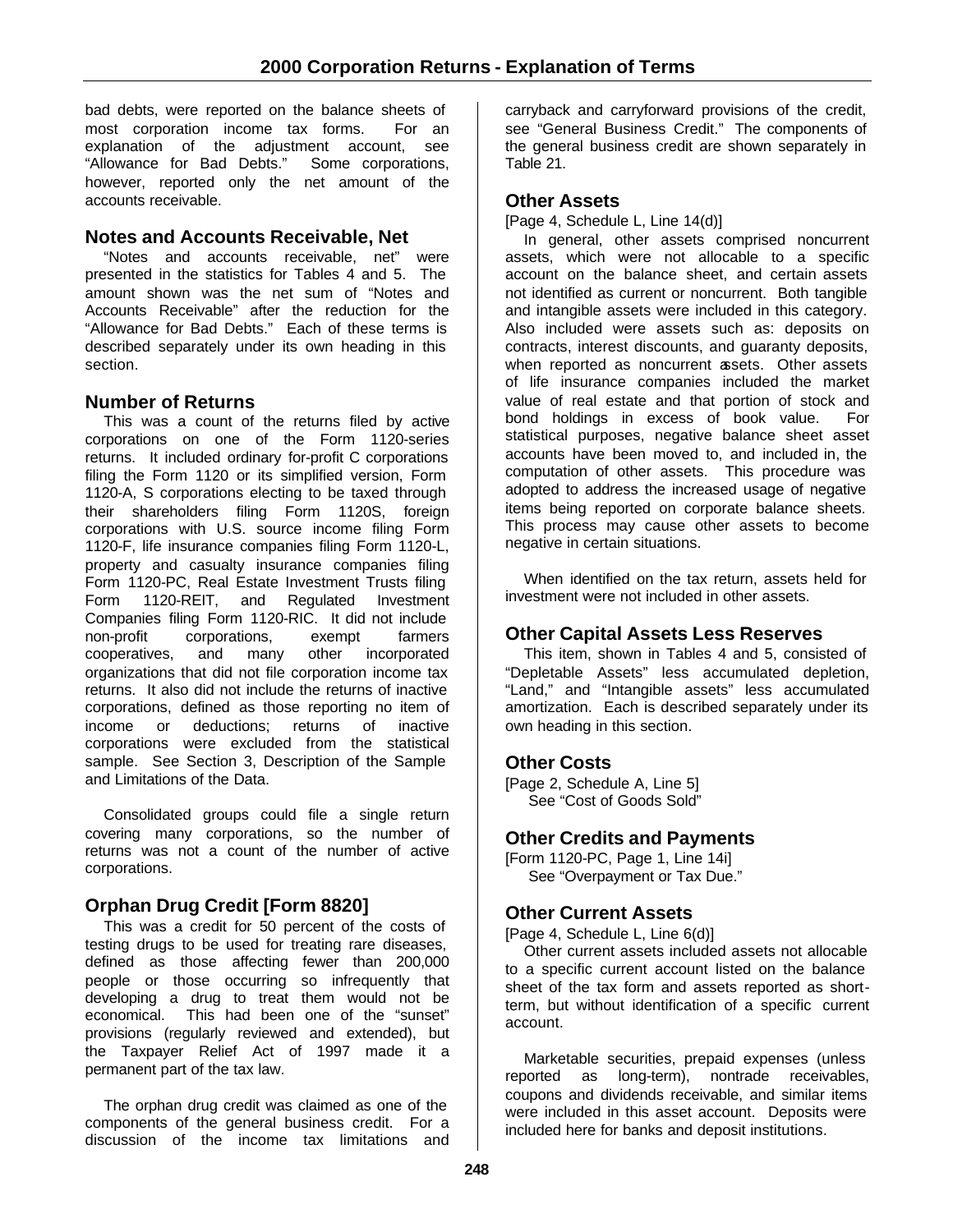Also included were amounts in excess of billings for contract work in progress reported as current by construction corporations.

When reported by certain nonconsolidated financial companies, inventories were included in the statistics for other current assets, rather than for inventories. Those nonconsolidated financial companies included banks, credit agencies, insurance companies, insurance agents, brokers, real estate operators, lessors, and condominium management and cooperative housing associations. Inventories were included in other current assets if reported by bank holding companies, whether a "pure" consolidated or nonconsolidated. However, if consolidated with nonfinancial subsidiaries, then inventories were not moved to other current assets to the extent they were attributable to the nonfinance subsidiaries.

Some property and casualty insurance companies included investments in government obligations and tax-exempt securities with other current assets on the income tax return, Form 1120-PC. When identified, the amounts were included in the statistics for investments in government obligations and taxexempt securities, and excluded for other current assets.

# **Other Current Liabilities**

[Page 4, Schedule L, Line 18(d)]

Other current liabilities included certain amounts due and payable within the coming year. The account was comprised of accrued expenses, as well as current payables not arising from the purchase of goods and services. Examples of other current liabilities were taxes accrued or payable, accrued employee accounts such as for payrolls and contributions to benefit plans, dividends payable, overdrafts, accrued interest or rent, and deposits and withdrawable shares of banking and savings institutions, if not reported as long-term by the corporation. For construction corporations, amounts for uncompleted contracts or jobs in progress were included in this item, if reported as current.

# **Other Deductions**

#### [Page 1, Line 26]

Other deductions comprised: (1) business expenses which were not allocable to a specific deduction item on the tax return, or which were not included elsewhere on the tax return, and (2) certain amounts which were given special treatment in the course of statistical processing. It also included adjustments reported as deductions.

The first category included such items as administrative, general, and selling expenses; commissions (unless reported as cost of goods or salaries and wages); delivery, freight, and shipping expenses; sales discounts; travel and entertainment expenses; utility expenses not reported as part of the cost of goods sold; and similar items. For meal and entertainment expenses, generally only 50 percent was deductible.

The second category included intangible drilling costs, direct pensions (paid by a company to an individual but not to pension plans), employee welfare (but not payments to welfare or benefit plans), moving expenses (for employees), partnership net losses, and patronage dividends paid. Also included were itemized business deductions and other deductions unique to life and property and casualty insurance companies.

Corporations filing the Form 1120-A were required to report amounts for advertising, depletion, and deductions for pension, profit-sharing, and employee benefit plans on an attached schedule. When these were identified on such a schedule, they were moved to the appropriate item.

Losses from involuntary conversions which were reported as ordinary losses on Form 4797, Supplemental Schedule of Gains and Losses, were included in the statistics for Net Gain (or Loss), Noncapital Assets. However, some taxpayers reported such amounts as deduction items; if so, they were included in the statistics for other deductions. Also included were net foreign currency losses for regulated investment companies, life insurance increases in reserves, and policyholder dividends paid by insurance companies on participating policies (after reduction by the section 809 limitation).

The statistics for other deductions excluded amounts for amortization (except amortization of intangible drilling costs and from specified policy acquisition expenses of life insurance companies (IR section 848)), which were moved during statistical processing to "Amortization."

### **Other Investments**

[Page 4, Schedule L, Line 9(d)]

This category generally included long-term nongovernment investments and certain investments for which no distinction could be made as to their current or long-term nature. Examples of nongovernment investments included stocks, bonds, loans to subsidiaries, treasury stock reported as assets, and other types of financial securities.

Real estate not reported as a fixed asset could also be included. In certain instances, land and buildings owned by real estate operators (except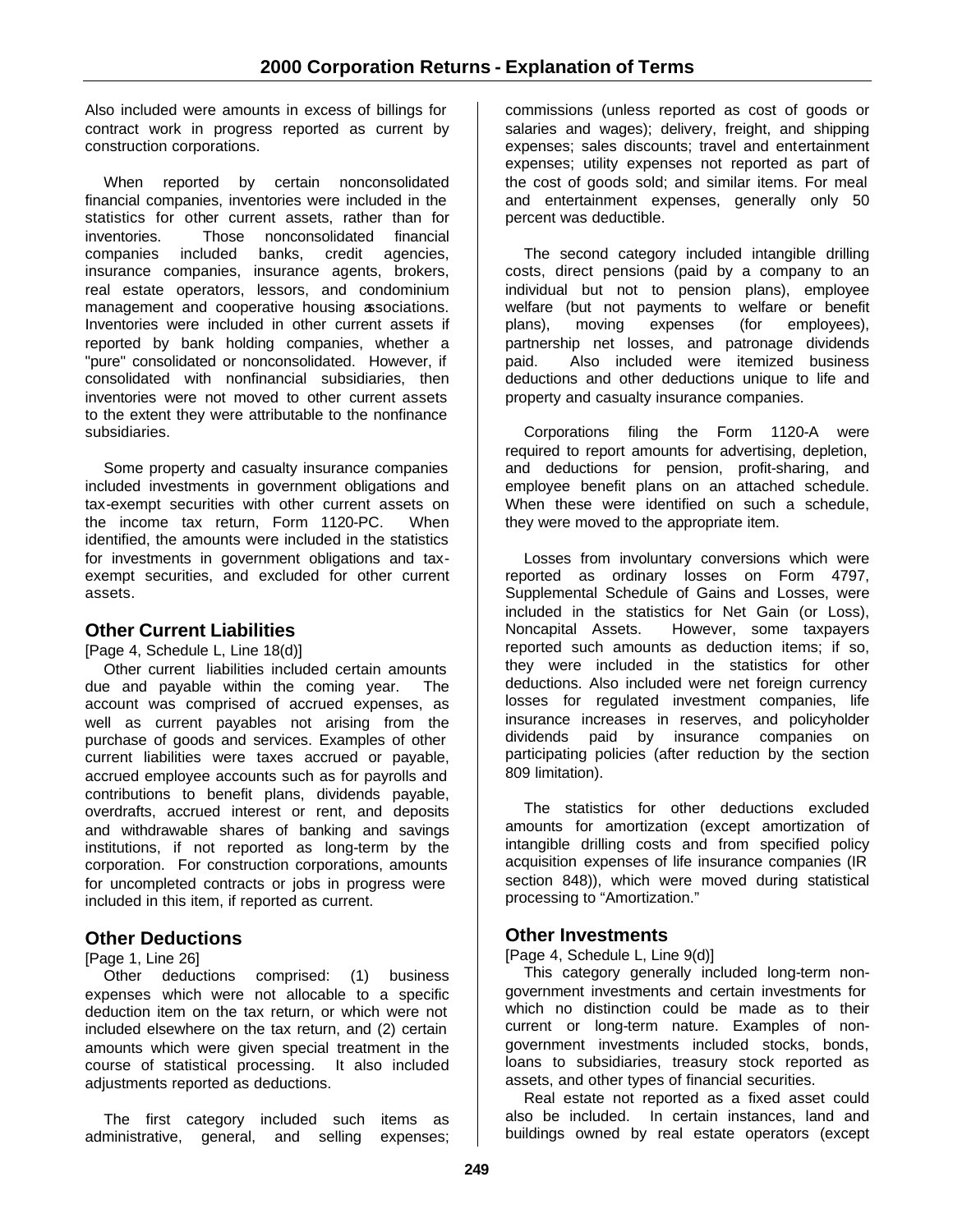lessors of real property other than buildings) were reported as other investments. Certain insurance carriers also included their real estate holdings (other than their home and branch office buildings) in this asset category.

When inventories were reported by companies in certain financial industries, the amounts were included in the statistics for other investments and excluded from inventories. For security brokers and dealers, commodity brokers, dealers, and exchanges, and holding and other investment companies (except bank holding companies), inventories were included in other investments unless the return was consolidated and included nonfinance subsidiaries. Inventories attributable to the nonfinance subsidiaries were not moved to other investments.

The statistics may be somewhat overstated by amounts reported for treasury stock. When treasury stock held for resale or for future distribution was reported as an asset, rather than as an offset to capital stock, the treasury stock was included in the statistics for other investments.

Some property and casualty insurance companies included investments in government obligations and tax-exempt securities in other investments on the income tax return, Form 1120-PC. When identified, these amounts were transferred to the appropriate accounts.

# **Other Investments and Loans**

This item, shown in Tables 4 and 5, was the sum of "Loans to Shareholders," "Mortgage and Real Estate Loans," and "Other Investments." Each is described separately under its own heading in this section.

# **Other Liabilities**

[Page 4, Schedule L, Line 21(d)]

Other liabilities were obligations which were not allocable to a specific account on the balance sheet and which were either noncurrent accounts, in general not due within 1 year, or accounts which could not be identified as either current or long-term. The excess of reserves for amortization, depreciation, and depletion over the respective asset accounts was included in this balance sheet account.

Examples of other liabilities were deferred or unearned income not reported as part of a current account, provisions for future or deferred taxes based on the effects of either accelerated depreciation or possible income tax adjustments, and principal amounts of employee and similar

funds. Accounts and notes payable, borrowed securities, commissions, intercompany accounts, loans, overdrafts, and unearned income were also included. For statistical purposes, negative balance sheet liability accounts have been moved to, and included in, the computation of other liabilities. This procedure was adopted to address the increased usage of negative items being reported on corporate balance sheets. This process may cause other liabilities to become negative in certain situations.

### **Other Receipts**

Other receipts included amounts not elsewhere reported on the return form, such as: income from minor operations; cash discounts; income from claims, license rights, judgments, and joint ventures; net amount earned under operating agreements; profit from commissaries; profit on prior-years' collections (installment basis); profit on the purchase of a corporation's own bonds; recoveries of losses and bad debts previously claimed for tax purposes; refunds for the cancellation of contracts; auto lease inclusion income; and income from sales of scrap, salvage, or waste.

Also regarded as other receipts were unidentified and certain dividends received, such as from Federal Reserve and Federal Home Loan Banks, and from the following special classes of corporations: corporations deriving a large percent of their gross income from sources within a U.S. possession, when they did not provide detailed attachments; and tax-exempt charitable, educational, religious, scientific and literary organizations, and mutual and cooperative societies including farmers' cooperatives. Also included were any adjustment items reported by corporations and listed in other income, payments with respect to security loans, foreign currency gains for regulated investment companies, and life insurance decreases in reserves. See also, "Business Receipts."

# **Overpayment of Tax**

[Page 1, Line 35] See "Overpayment or Tax Due."

# **Overpayment or Tax Due**

All corporations with more than minimal tax liability were required to have settled their liability by the time their returns were due for their accounting year, within specified tolerances. They were required to estimate their liability at the beginning of their tax year and make payments on this estimated tax liability at least quarterly. If estimated tax payments were less than final tax liability for the year, within the allowed tolerances, the corporation was assessed a penalty. The corporation could count as tax payments its "Credit for Tax Paid on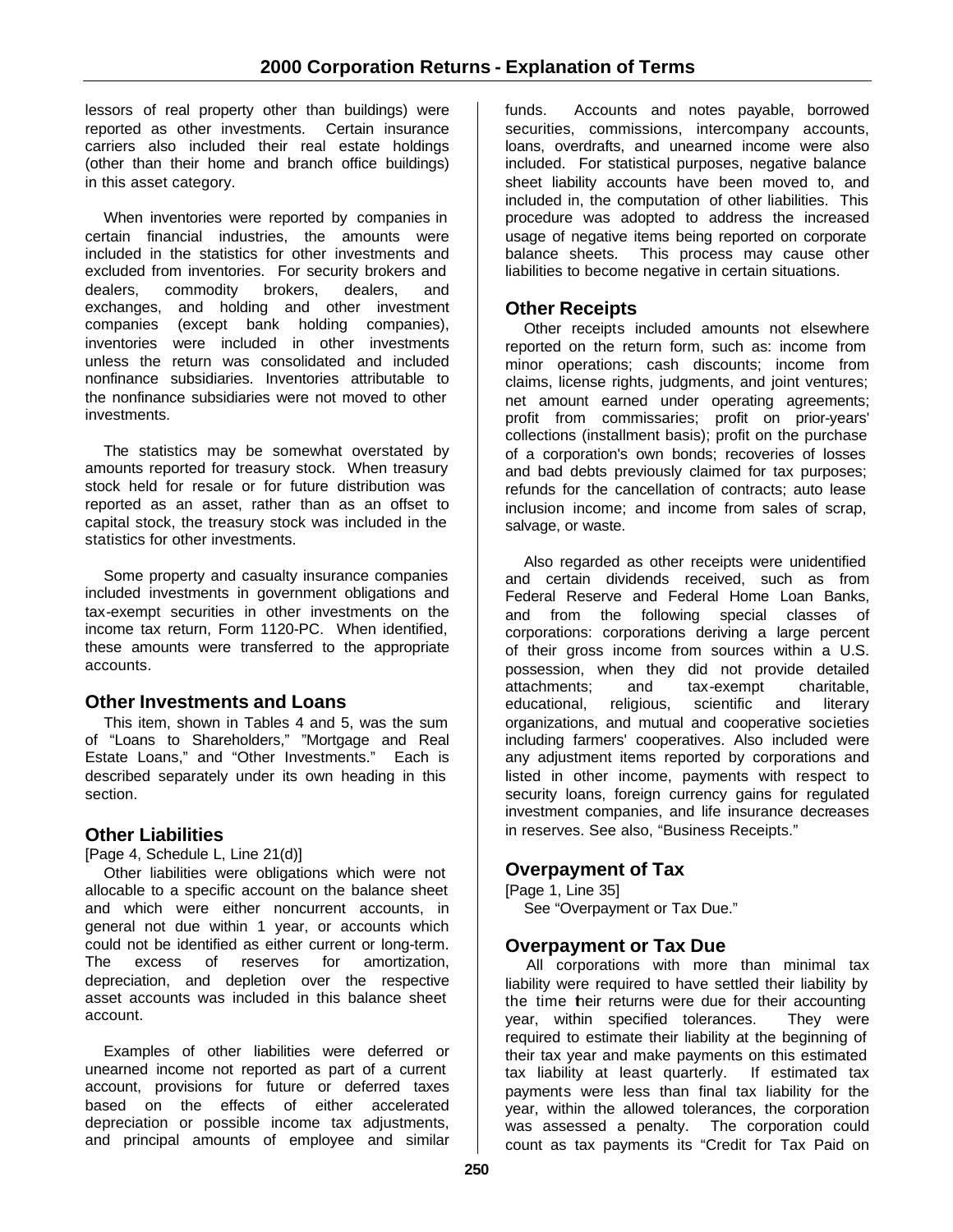Undistributed Capital Gain" and any "Credit for Federal Tax on Fuels" (see these headings, above). A property and casualty insurance company could also claim a credit for taxes paid by a reciprocal (see "Reciprocal Tax") and for certain other payments and credits it could have been required to make. A corporation that requested an extension of time to file its tax return was required to pay any final estimated tax liability not already covered (see "Tax Deposited with Form 7004"). When the corporation finally filed its return for the year, it would seldom have paid exactly the final liability; most corporations would have had either an overpayment or a tax due.

Estimated tax payments were required of any corporation expecting to owe a tax liability of \$500 or more for the year. The payments had to be made quarterly, on the fifteenth day of the fourth, sixth, ninth, and twelfth months of the company's accounting year. If the total payments for the year were greater than the liability shown on the return, the overpayment could be either refunded or applied to next year's estimated tax liability. If a corporation realized before it filed its return that it had overpaid, and the overpayment was at least \$500 and at least 10 percent of tax liability for the year, it could apply for an immediate refund of the excess payment. The application had to be made within 2-1/2 months of the close of its taxable year.

If a corporation had \$500 or more of tax liability on the due date of its return and had not made quarterly estimated tax payments of at least 25 percent (each quarter) of the liability shown on its return or 25 percent of the tax it paid in the previous year, it was liable for a penalty for underpayment of estimated tax. This penalty, which was calculated at the current interest rate prescribed by IRS, became a part of the tax due when the corporation filed its return. However, the penalty did not apply if there was a legitimate reason for the underpayment.

The components of the tax payment schedule are shown in Tables 18 and 20.

# **Overpayments less Refund**

[Page 1, Line 32d]

This was the net estimated tax payments, after deducting any amount previously refunded, remaining to be credited when the corporation's tax return was filed. See "Overpayment or Tax Due."

# **Passive Activity Credits**

(Form 3800, Lines 3 and 5)

The General Business Credit that could be claimed by personal service corporations and closely held corporations was subject to an additional limitation if the component credits were

generated in a passive activity. The total amount of such credits and the amount allowed in 2000 are shown in the computation of the general business credit in Table 21. A personal services corporation was one whose principal activity was the performance of personal services that were substantially performed by employee-owners who owned more than 10% of the fair market value of the corporation's stock. A closely held corporation was a corporation that at any time during the last half of the tax year had 50% or more of the value of its outstanding stock owned directly or indirectly by not more than five individuals and was not an S corporation or a personal service corporation. Passive activities generally included trade or business activities in which the corporation did not materially participate for the tax year and, with exceptions, rental activities regardless of the corporation's participation.

# **Penalty for Underpayment of Estimated Tax**

[Page 1, Line 33] See "Overpayment or Tax Due."

# **Pension, Profit-Sharing, Stock Bonus, and Annuity Plans**

[Page 1, Line 24]

This deduction was the current year's deductible contributions to qualified pension, profit-sharing, or other funded deferred compensation plans. Contributions made by employers to these plans were deductible under Code section 404 subject to limits on contributions for owners, officers, and highly paid employees. For defined-benefit plans, contributions were also limited based on actuarial computations of the amount necessary to fund the promised benefits.

The statistics included amounts from "Cost of Goods Sold" and "Other Deductions" identified as pensions (unless clearly direct pensions), annuity plans, 401(k) plans, profit-sharing plans, retirement plans, and stock bonus or stock option plans. Any amounts identified as part of cost of goods sold or capitalized under section 263A were excluded from cost of goods sold and included in these statistics. The combined amount for companies other than mining companies that reported an amount for a combination of welfare/retirement plans was included in the statistics for contributions to pension and profit-sharing plans.

Amounts found in other deductions on an 1120-A return and identified as pension and profit-sharing, stock bonus, and annuity plans were included in these statistics.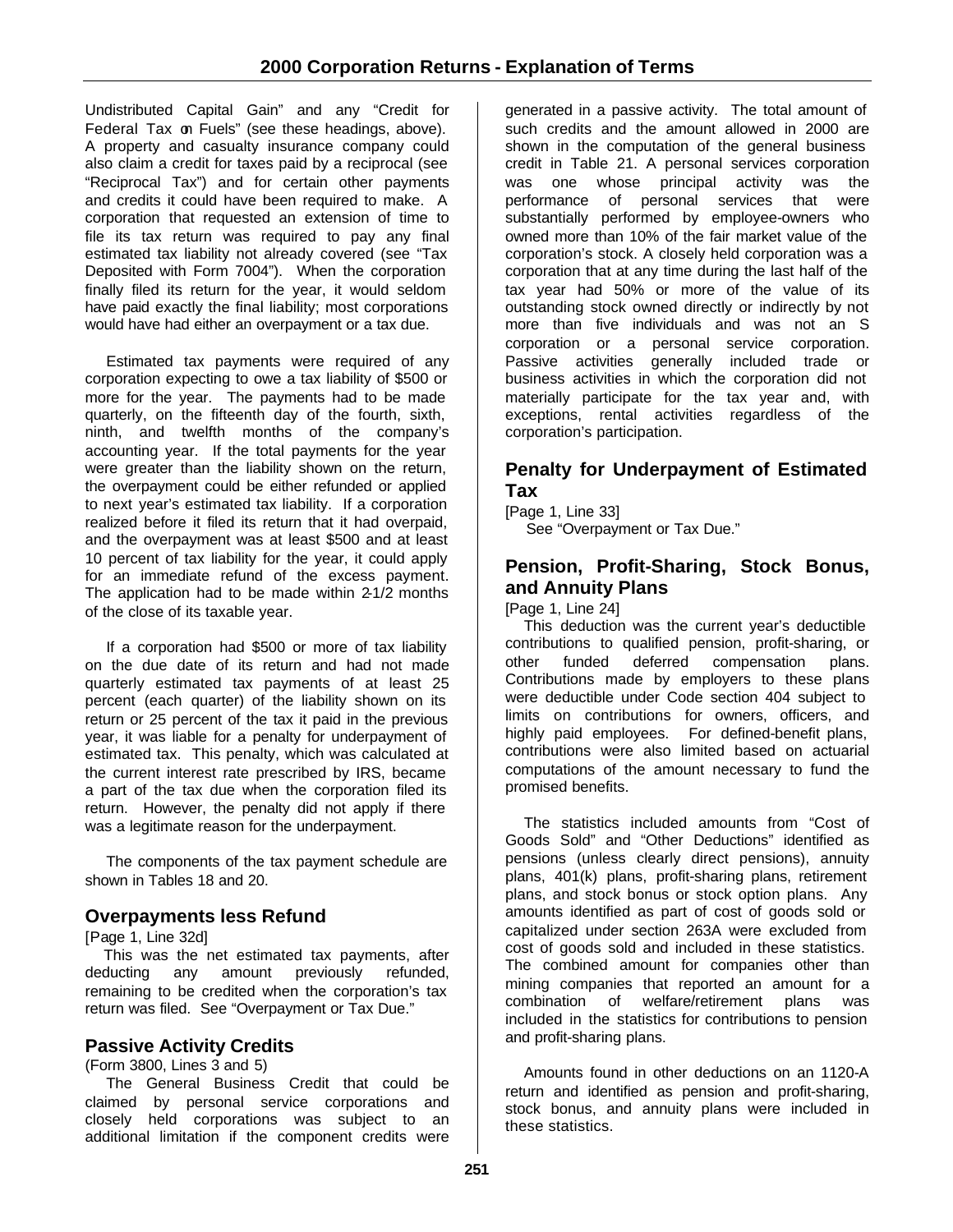This item was not reported for regulated investment companies and real estate investment trusts.

# **Personal Holding Company Tax**

[Page 3, Schedule J, Line 9]

In addition to the regular income tax and the alternative minimum tax, corporations classified as personal holding companies could have been liable for an additional tax on undistributed earnings. The tax was imposed at the top individual income tax rate (39.6 percent) on the personal holding company's undistributed income after certain adjustments less a deduction for dividends paid. Since most personal holding companies distributed all of their income, only a small number were actually liable for the tax.

A corporation was treated as a personal holding company under section 542 if at least 60 percent of its adjusted ordinary gross income for the tax year was personal holding company income and, at any time during the last half of the tax year, more than 50 percent of the value of its outstanding stock was owned directly or indirectly by not more than five individuals. Personal holding company income was, generally, various kinds of investment income and income from personal service contracts.

The tax was included in the statistics for industries other than holding and other investment companies because a personal holding company could have been a subsidiary included in a consolidated return classified in another industry. The following corporations were exempt from personal holding company tax: corporations exempt from income tax, banks, domestic building and loan associations, life insurance companies, certain surety and finance companies, foreign personal holding companies, and small business investment companies.

The statistics could be slightly understated because the personal holding company tax was not always reported separately from the income tax.

# **Prior Year Minimum Tax Credit**

[Form 8827, Line 8]

Corporations received a credit against their regular income tax liability for alternative minimum taxes paid in prior years to prevent double taxation of the same income. The minimum tax was imposed currently on income for which tax liability was only deferred under the regular tax; when the deferral ended and the income became taxable under the regular tax, credit was given for the taxes already paid on that income. The minimum tax credit thus acted as a mechanism to coordinate the two tax

systems. The credit was limited to the excess of regular tax after credits over the current year tentative minimum tax. Any unused portion of the prior year minimum tax credit could be carried forward indefinitely to reduce the regular tax. The credit was not designed to reduce any minimum tax liability. There were no carryback provisions for this tax credit. See also, "Alternative Minimum Tax."

### **Purchases**

[Page 2, Schedule A, line 2]

This is the total of items purchased during the year for resale or to become a part of goods manufactured or prepared for sale. See "Cost of Goods Sold."

# **Qualified Electric Vehicle Credit**

[Form 8834, Line 19]

A qualified electric vehicle was a vehicle with at least four wheels powered by an electric motor and intended for use on public streets, roads, and highways. To receive the credit, original use of the vehicle had to begin with the taxpayer, and it had to be for the taxpayer's own use and not for resale. The credit was equal to the lesser of \$4,000 or 10% of the cost of the vehicle after reduction by any section 179 deduction. The basis of any vehicle for which the credit was allowed was reduced by the amount of the credit. Vehicles qualifying for this credit were not eligible for the deduction for cleanfuel vehicles under section 179A. If the vehicle ceased to qualify within 3 years of the date it was placed in service, some or all of the credit was recaptured. See "Recapture Taxes."

# **Qualified Zone Academy Bond Credit (Form 8860)**

A qualified zone academy bond is a taxable bond issued by a state or local government, the proceeds of which are used to improve certain eligible public schools. In lieu of receiving periodic interest payments, holders of these bonds are entitled to an annual income tax credit while the bond is outstanding. Eligible holders are (certain financial institutions, including banks, insurance companies, and corporations actively engaged in the lending of money). This credit is allowed on bonds issued after December 31, 1997. For calendar years 2000 and 2001 up to \$400 million of qualified zone academy bonds may be issued. Starting with Tax year 2000 the credit is now part of total credits on the tax computation schedule.

### **Recapture Taxes**

[Page 3, Schedule J, Line 10]

This was a special tax, shown in the tables as a component of "Total Income Tax Before Credits" but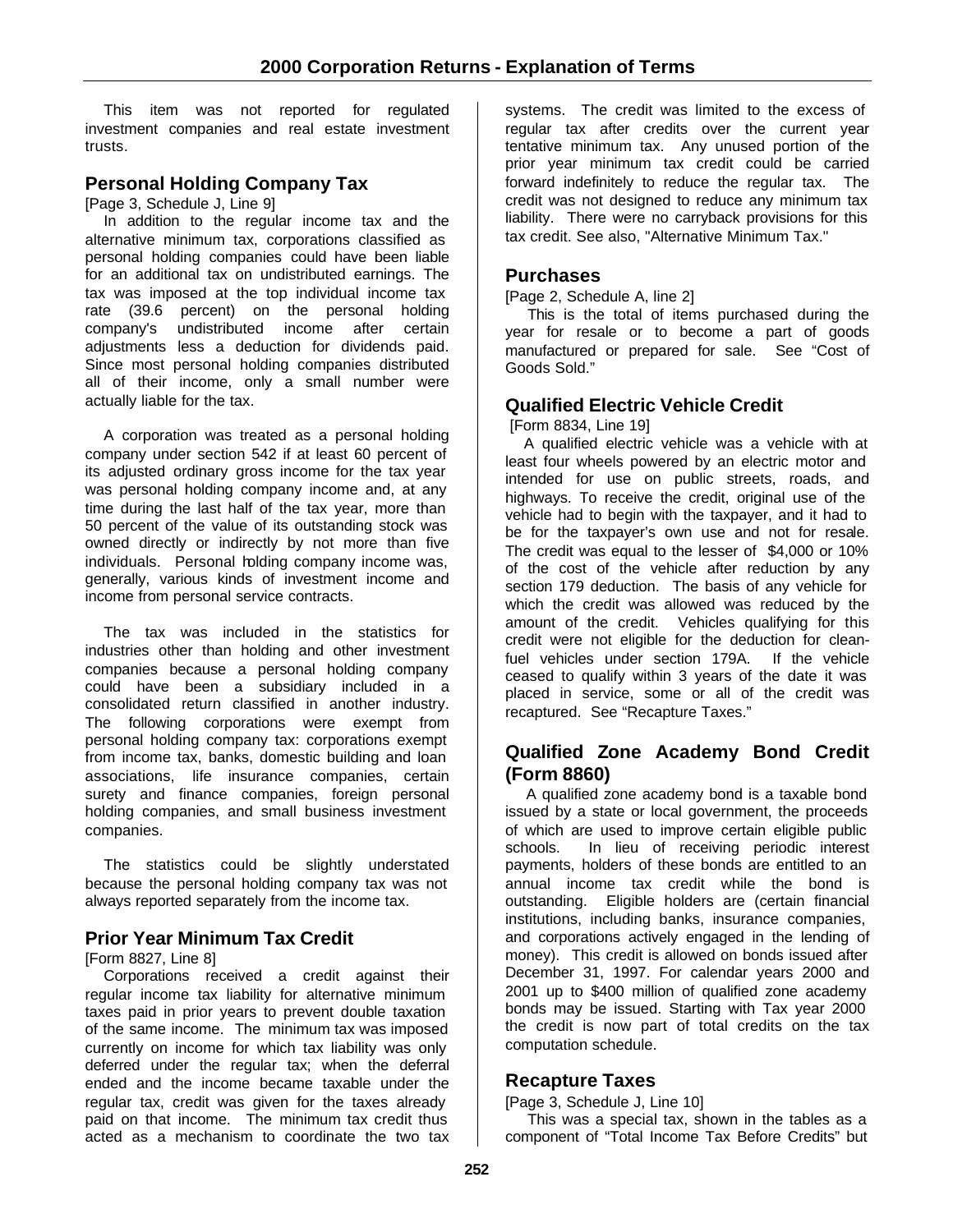not "Income Tax," designed to "recapture" the benefits of certain tax credits when the conditions under which they were originally claimed no longer applied.

The recapture tax applied to the **investment credits** if the properties were sold or converted to a different use within five years. The amount of the credit recaptured depended on when the property was sold or converted: 100 percent the first year; 80 percent the second; 60 percent the third; 40 percent the fourth; and 20 percent the fifth. After the fifth year, there was no recapture tax.

The **low income housing credit** was recaptured to some degree if any part of the property ceased to qualify as low-income housing within 15 years. The credit was recalculated based on the part of the property's basis that did qualify and the difference had to be repaid as a recapture tax. The tax could be avoided if the property was sold to a buyer who intended to keep it as low-income housing and the seller posted a bond to guarantee this for the 15 year limit.

The **qualified electric vehicle credit** was recaptured in total if the vehicle ceased to qualify within 1 year, two-thirds if it ceased to qualify within 2 years, and one-third if it ceased to qualify within the third year. There was no recapture after the third year. A vehicle ceased to qualify if it was modified so that it was no longer powered primarily by electricity, if it was used primarily outside the U.S., if it was used to furnish lodging or in connection with lodging, or if it was used by governmental units, foreign persons or entities, or certain tax exempt organizations.

The **Indian employment credit** was subject to total recapture if the employer terminated the employment in less than one year.

# **Reciprocal Tax**

[Form 1120PC, Page 1, Line 5]

 A property and casualty insurance company with reciprocal or interinsurance arrangements with another entity (an "attorney-in-fact") could elect to allocate to the other entity deductions equal to those actually claimed by the other entity for the allocated insurance. In effect, this caused the net income from the transaction to be taxable to both entities, but since both might not have been taxable at the same rate, section 835 taxed the income to the insurance company at the highest corporate rate and allowed the company to take a credit for any taxes paid by the other entity. The Reciprocal Tax and the Credit by Reciprocal were included in "Total Income Tax After Credits" in the general tables and

were shown separately in Table 20.

### **Renewable Electricity Production Credit [Form 8835]**

This was a credit for the domestic production of electricity from wind or "closed-loop" biomass facilities. A "closed-loop" biomass facility was one that used plants grown for the purpose of generating electricity. The credit was 1.5 cents (in 1992 dollars) per kilowatt-hour of electricity produced during the first ten years of a facility's operation and sold to an unrelated person. The credit amount was adjusted for inflation each year and was 1.7 cents in 2000.

The Tax Relief Extension Act of 1999 extended the time for placing a qualified facility in service until December 31, 2001. However, electricity produced by a qualified wind facility placed in service after June 30, 1999, and sold to a utility under a contract originally entered into before 1987 may not qualify for the credit. The credit was also expanded to include poultry waste facilities placed in service after 1999.

The renewable electricity production credit was included in the general business credit shown in the tables. For a discussion of the income tax limitations and carryback and carryforward provisions of the credit, see "General Business Credit." The components of the general business credit are shown separately in Table 21.

# **Rent Paid on Business Property**

[Page 1, Line 16]

This deduction consisted of rents paid for the use of land, buildings or structures, and rents paid for leased roads, and work equipment for railroad companies. Also included in rents paid was the leasing of vehicles. Auto lease inclusion income, required by law to offset this deduction for businesses that lease luxury automobiles, was reported in other receipts. Some corporations reported taxes paid and other specific expenses with rents paid. When identified, those items were included in the statistics for the respective deductions and excluded from rents paid.

Rent identified as part of the cost of goods sold, or capitalized under section 263A, was excluded from cost of goods sold and included in the statistics as rent paid on business property.

### **Rents**

#### [Page 1, Line 6]

These were the gross amounts received for the use or occupancy of property by corporations whose principal activities did not involve operating rental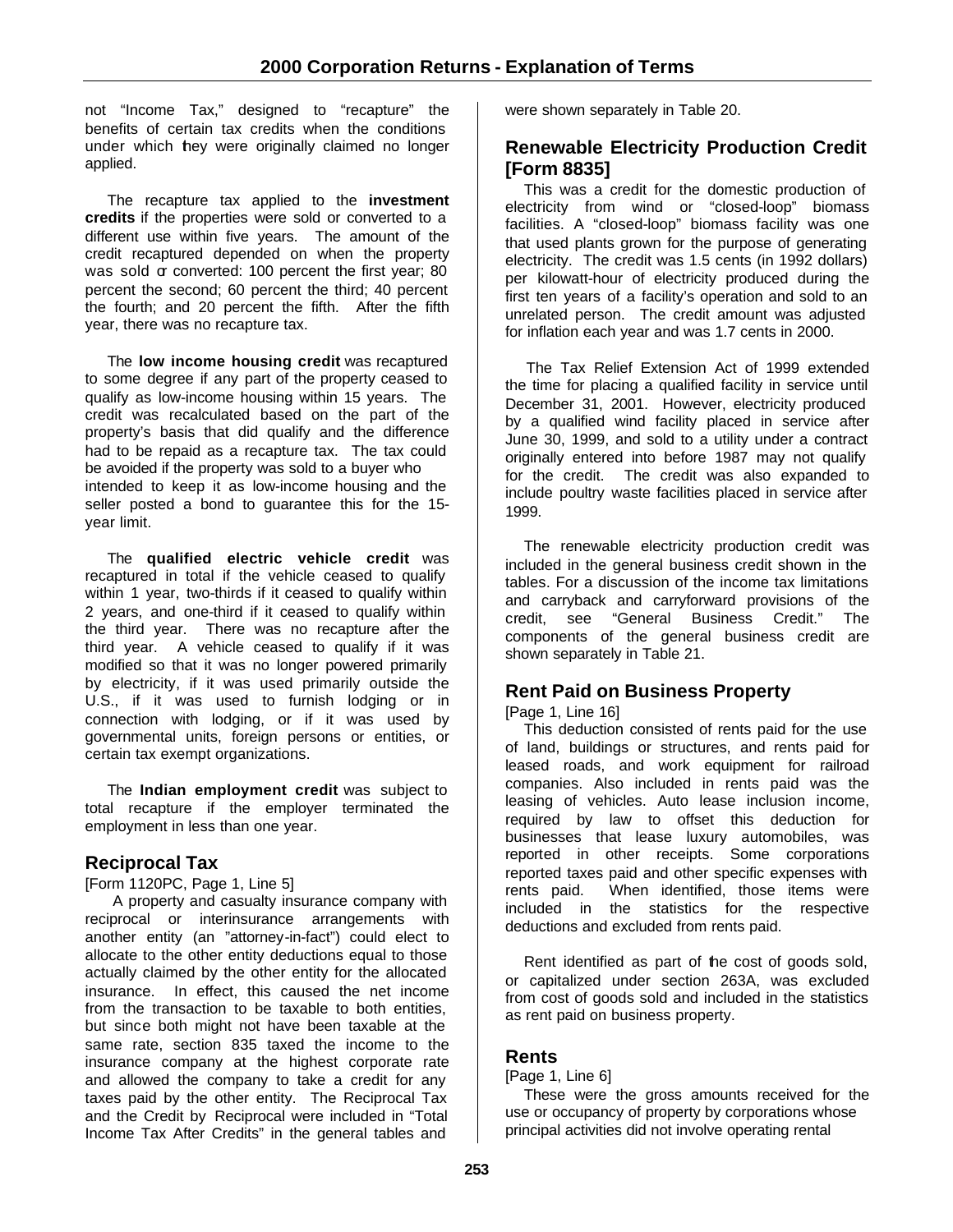properties. Expenses related to rental property, such as depreciation, repairs, interest paid, and taxes paid, were not deducted directly from the rental income, but were reported as business deductions.

When rents were a significant portion of a corporation's operating income, they were included in the statistics for business receipts rather than in rents. These corporations included some manufacturers and public utility companies, as well as businesses whose principal operating income was expected to be rents, such as hotels, motels, and other lodging places. For real estate operators, rental income was included in business receipts if the expense schedule indicated that the owner operated the building rather than leased it. No rent was reported for regulated investment companies. S corporations reported income from rents on the Form 1120S, Schedule K, *Shareholders' Shares of Income, Credits, Deductions, etc*. and are not included in these statistics. These statistics are presented in Bennett, Kelly, "S Corporation Returns, 2000," *Statistics of Income Bulletin,* Spring 2003, Volume 22, Number 4.

# **Repairs**

[Page 1, Line 14]

Repairs reported as an ordinary and necessary business expense were the costs of maintenance and incidental repairs that did not add to the value or appreciably prolong the life of the property. Expenditures for permanent improvements which increased the basis of the property were required to be capitalized and depreciated rather than deducted currently. Regulated investment companies did not report repairs.

# **Research Activities Credit [Form 6765]**

The research activities tax credit was a credit for increased qualified research expenses and basic research payments to universities and other qualified organizations paid or incurred after June 30, 1996. The research credit was, in general, 20 percent of the excess of qualified research expenses for the current year over the average research expenses in the base period (1983-1989), calculated as a percentage of gross receipts. A "start-up" company not in existence during the base period could use a fixed 3 percent of gross receipts as its average base period expenditures. Payments for basic research to universities or research organizations in excess of average contributions for the previous three years and 65 percent (or 75 percent) of payments to others for contract research also qualified. The base period research expenses could never comprise less than half of the qualified research expenses for the current tax year. In the

case of a short taxable year, research expenditures were annualized.

Research was limited to research undertaken to discover information, technological in nature and useful in the development of a new or improved business component. The research had to be conducted within the United States and could not involve the social sciences or humanities. Research funded by another person, by a grant, or by a government agency was ineligible for the credit.

For tax years beginning after June 30, 1996, an alternative incremental credit could have been elected. This calculation used a base period consisting of the previous 4 tax years, fixed percentages of gross receipts for the base period expenditures, and lower, tiered, credit rates. If base period expenditures were at least 1 percent but less than 1.5 percent of receipts, a credit of 1.65 percent of the excess of current expenditures over that amount was allowed. A rate of 2.2 percent was allowed for expenditures exceeding 1.5 percent but less than 2 percent, and a rate of 2.75 percent was allowed for expenditures exceeding 2 percent.

The Tax Relief Extension Act of 1999 extended the credit for amounts paid or incurred through June 30, 2004, increased the alternative incremental credit rates by one percentage point for tax years beginning after June 30, 1999, included research conducted in Puerto Rico or a U.S. possession, and suspended the research credit attributable to periods after June 30, 1999.

The first suspension period covered July 1, 1999 through September 30, 2000, and the second suspension period covered October 1, 2000 through September 20, 2001. Any research credit attributable to the first or second suspension periods may not be claimed or otherwise taken into account before October 1, 2000 for the first suspension period and October 1, 2001 for the second suspension period. The suspended credit may not be claimed as a carryback or carryforward until the day after the end of the suspension period. The current year research activities credit amount, shown in Table 21, does include the suspended amount. Since the research activities credit was one of the components of the general business credit it must be noted that the suspended amount of the research activities credit is not included in the total amount for general business credit, which is carried to the Schedule J.

For a discussion of the income tax limitations and carryback and carryforward provisions of the credit, see "General Business Credit." The components of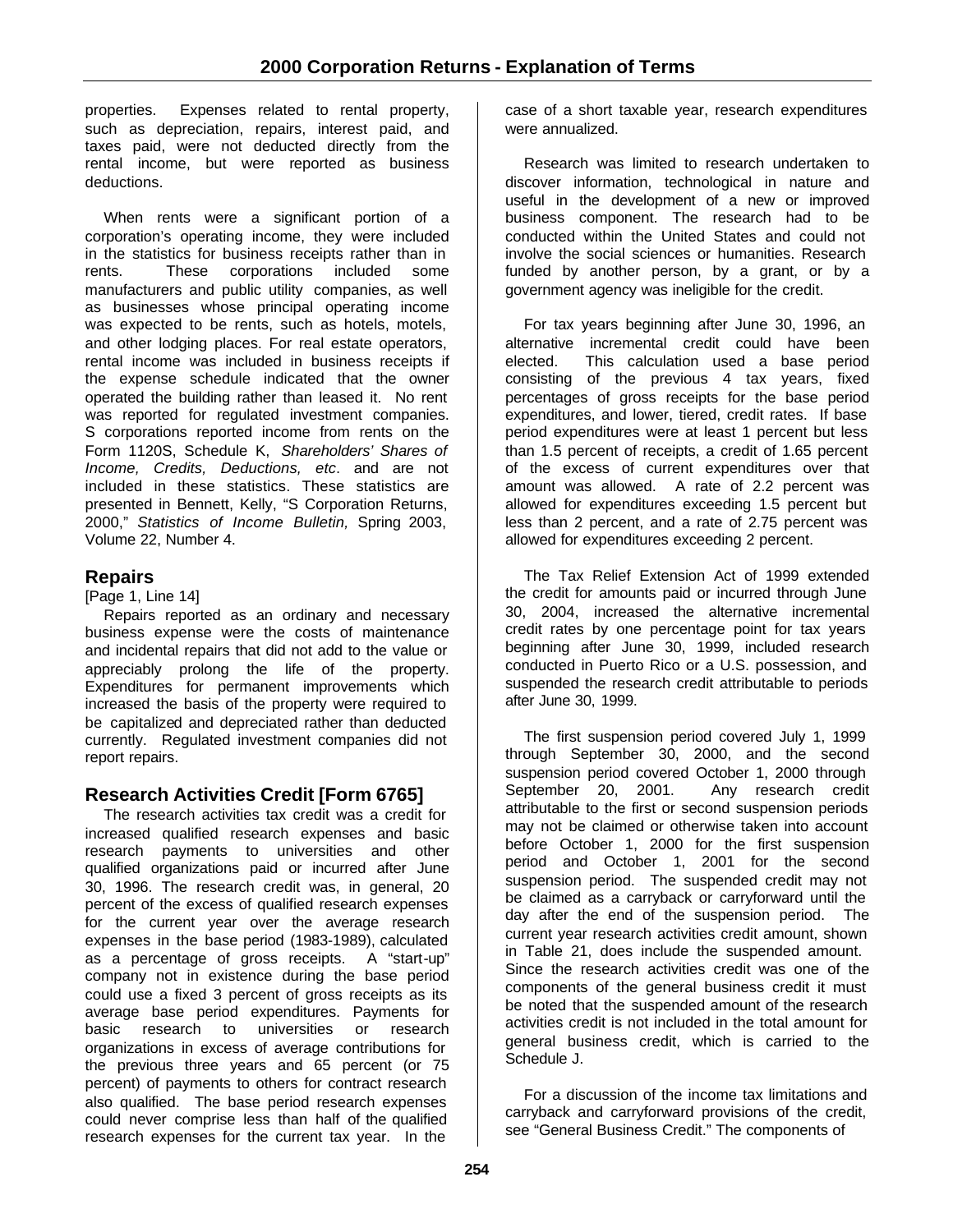the general business credit are shown separately in Table 21.

# **Retained Earnings, Appropriated**

[Page 4, Schedule L, Line 24(d)]

Earnings set aside for specific purposes and not available for distribution to shareholders were included under this heading. Included were guaranty funds (for certain finance companies), reserves for plant expansion, bond retirements, contingencies for extraordinary losses, and general loss reserves. Also included were the total amount of all the companies' reserves not defined as valuation reserves or reserves included in other liabilities. Specifically excluded were the reserves for bad debts, depreciation, depletion, and amortization, which were shown separately in this report. Unrealized appreciation was included in retained earnings unappropriated. Unrealized profits were included in other liabilities. Unearned income, if not current, was also included in other liabilities. Any amount of retained earnings not identified as appropriated or unappropriated was considered unappropriated for purposes of these statistics.

# **Retained Earnings, Unappropriated**

[Page 4, Schedule L, Line 25(d)]

Retained earnings, unappropriated, consisted of the retained earnings and profits of the corporation less any reserves (these reserves were shown in the statistics as Retained Earnings, Appropriated). Dividends and distributions to shareholders were paid from this account. These accumulated earnings included income from normal and discontinued operations, extraordinary gains or losses, and prior period adjustments. Also included were undistributed or undivided earnings (income or profits), and earned surplus. For railroads, unappropriated retained earnings included additions to property and funded debt retired through income and surplus. The statistics presented here are net amounts after reduction for negative amounts reported.

# **Returns of Active Corporations**

These returns were the basis for all financial statistics presented in the report. They comprised the vast majority of the returns filed, and were defined for the statistics as returns of corporations reporting any income or deduction items, including tax-exempt interest. Although corporations in existence during any portion of the taxable year were required to file a return whether or not they had income and deductions (Code section 6012(a)(2)), inactive corporations' returns were excluded from the statistics. See Section 3, Description of the Sample and Limitations of the Data.

### **Returns With Net Income**

See "Net Income (or Deficit)."

### **Royalties**

#### [Page 1, Line 7]

Royalties were gross payments received, generally on an agreed percentage basis, for the use of property rights before taking deductions for depletion, taxes, etc. Included were amounts received from such properties as copyrights, patents, and trademarks; and from natural resources such as timber, mineral mines, and oil wells. Expenses relating to royalties, depletion or taxes, were not deducted directly from this income, but were reported among the various business deductions from total gross income. No royalties were included in the statistics for regulated investment companies and real estate investment trusts. S corporations reported this item on the Form 1120S, Schedule K, *Shareholders' Share of Income, Credits, Deductions, etc* and are not included in these statistics. These statistics are presented in Bennett, Kelly, "S Corporation Returns, 2000," *Statistics of Income Bulletin*, Spring 2003, Volume 22, Number 4.

Excluded from the statistics were certain royalties received under a lease agreement on timber, coal deposits, and domestic iron ore deposits, which were allowed special tax treatment. Under elective provisions of Code section 631, the net gain or loss on such royalties was included in the computation of net gain or loss on sales or exchanges of certain business property under section 1231. If the overall result of this computation was a net gain, it was treated as a long-term capital gain. If the overall result was a net loss, it was fully deductible in the current year as an ordinary noncapital loss. See also, the discussions of "Net Capital Gains" and "Net Gain (or Loss), Noncapital Assets."

# **S Corporation Returns**

Form 1120S, U.S. Income Tax Return for an S Corporation, was filed by corporations electing to be taxed through their shareholders under Code section 1362. These companies reported corporate income and deductions from their conduct of trades or businesses, but generally allocated any income or loss to their shareholders to be taxed only at the individual level. Portfolio income (loss), net rental real estate income (loss), net income (loss) from other rental activities, and other income (loss) were not included in net income (loss) from ordinary trade or business but were allocated to shareholders to be reported on their individual returns.

Only corporate-level income of S corporations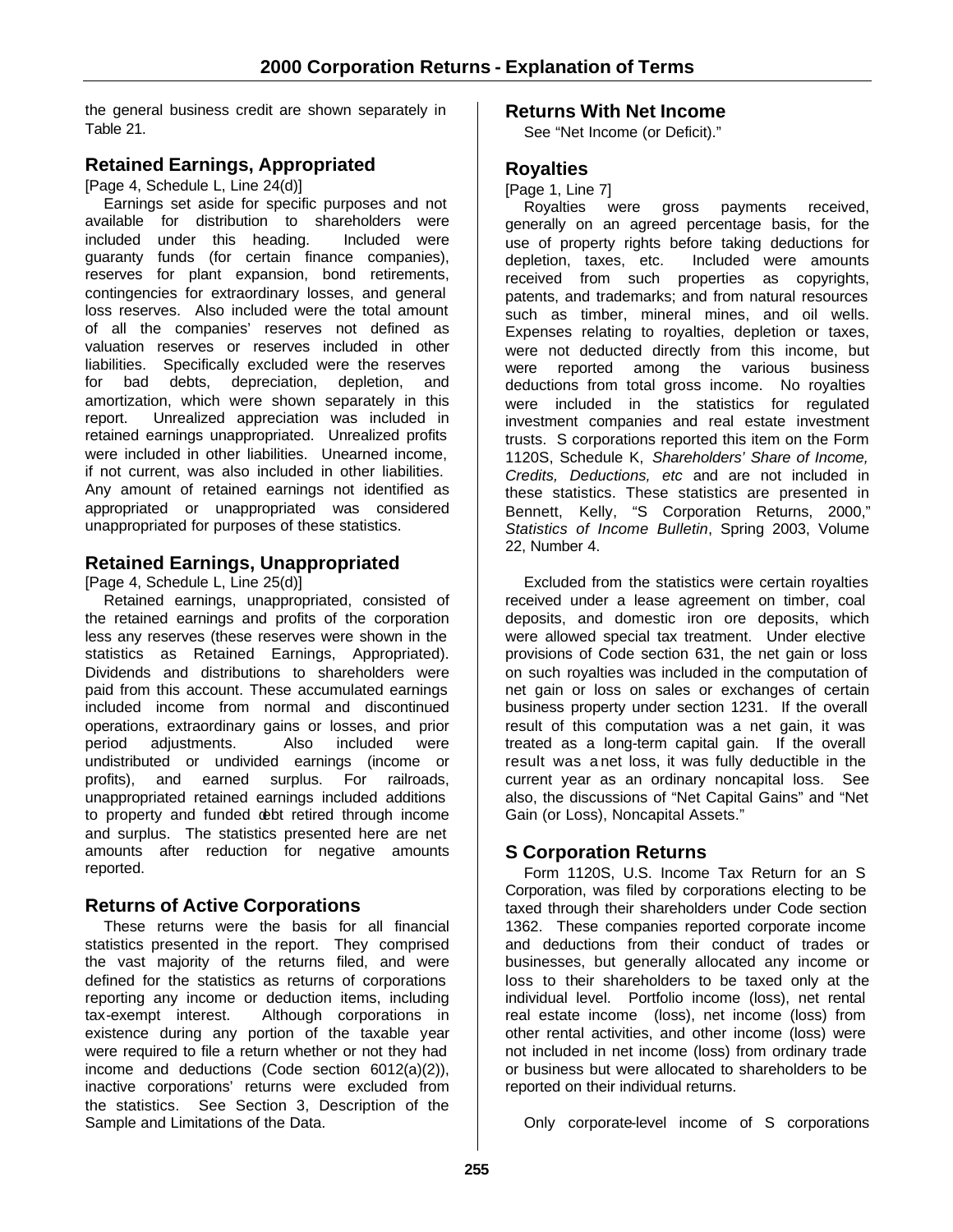was included in the statistics in this report. S corporation trade or business income and deductions were included in the general tables and also shown separately in Tables 14 and 15. Data on rental and investment income allocated to shareholders is published annually in the *SOI Bulletin* (Publication 1136) and is also available in the *Corporation Source Book* .

Subchapter S of the Internal Revenue Code--from which these corporations take their name--provided a set of restrictive criteria which a company had to meet in order to qualify. For tax years beginning after 1996, S corporations had to meet the following criteria:

- (1) no more than 75 shareholders;
- (2) only individuals as shareholders (with an exception for estates and trusts, including charitable remainder trusts);
- (3) no nonresident alien shareholders; and
- (4) only one class of stock.

For tax years beginning after 1997, exempt organizations described in section 401(a) or 501 (c)(3) are permitted to be shareholders.

Corporations that were ineligible to be treated as S corporations were:

- (1) banks or similar financial institutions using the reserve method of accounting for bad debts under section 585;
- (2) life insurance companies;
- (3) corporations electing to take the U.S. possessions tax credit;
- (4) Interest-Charge Domestic International Sales Corporations (IC-DISC) or former DISCs; or
- (5) affiliated group members eligible for inclusion on a consolidated return.

The Small Business Job Protection Act of 1996 provided significant reform for S corporations. This legislation contained 17 provisions relating to S corporations. For more information on the impact of this legislation on S corporations see Wittman, Susan, "S Corporation Returns, 1997," *Statistics of Income Bulletin,* Spring 2000, Volume 19, Number 4.

Some S corporations were subject to certain special taxes at the corporate level. See "Excess Net Passive Income Tax" and "Income Tax" in this section.

### **Salaries and Wages**

[Page 1, Line 13] Salaries and wages included the amount of salaries and wages paid by the corporation for the tax year, less the amount of any work opportunity credit, empowerment zone employment credit, Indian employment credit, or welfare-to-work credit. Expenses such as bonuses, directors' fees, wages, payroll, and salaries listed in the other deductions schedule were included with the statistics for salaries and wages. Salaries and wages did not include items deductible elsewhere on the return, such as contributions to a 401(k) plan, amounts contributed under a salary reduction agreement, or amounts included in cost of goods sold. In addition, compensation of officers was not included with salaries and wages since it was listed as a separate deduction item on the return.

### **Section 857(b)(5) Tax**

[Form 1120-REIT, Page 3, Schedule J, Line 3(c)]

 Real estate investment trusts were required to derive at least 95 percent of their income from portfolio investments (dividends, interest, capital gains) and real estate and at least 75 percent of their income from real estate investments (rents, interest on mortgage bonds, sales of rental or foreclosure property, and the like). If these limits were not met, the shortfall was subject to a special tax under Code section 857(b)(5). This tax is a component of "Total Income Tax Before Credits" and is shown separately in Table 20.

### **Size of Business Receipts**

Returns for nonfinance industries were classified by size of gross receipts from sales and operations. Returns of industries within the "Finance and Insurance" and "Management Holding Companies" sectors were classified by size of total receipts (the sum of business receipts and investment income). See also, "Business Receipts" and "Total Receipts."

### **Statutory Special Deductions**

[Page 1, line 29c]

Statutory special deductions in the tables was the sum of the deductions for net operating loss carryovers from prior years and the special deductions for dividends and other corporate attributes allowed by the Code. These deductions were in addition to ordinary and necessary business deductions and were shown in the statistics as deductions from net income. In general, net income less statutory special deductions equaled income subject to tax. The following components of Statutory Special Deductions are shown separately in Table 20.

**Net operating loss deduction.** This deduction was the result of prior-year net operating losses. For most corporations, net operating losses (NOLs)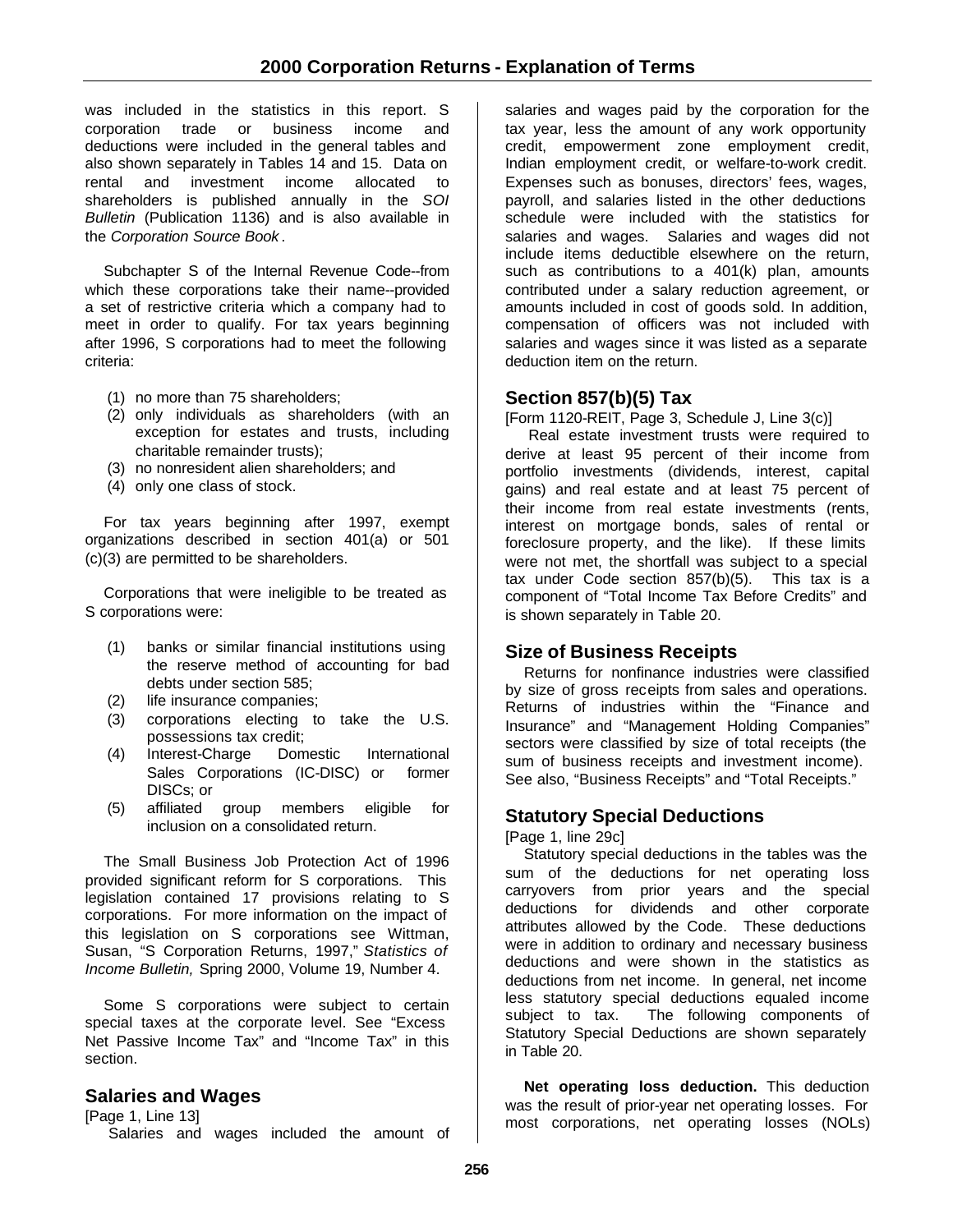could have been carried back to reduce any taxes paid in the 3 years previous to the loss year (2 years for NOLs incurred in tax years beginning after August 5, 1997), and any remaining amounts carried forward for 15 years (20 years for NOLs incurred in tax years beginning after August 5, 1997). Amounts carried back, however, would not have appeared on the returns used for the statistics in this report. This item represents amounts carried forward from previous years and applied to reduce taxable income in the current year.

**Total special deductions** was the sum of the following deductions:

(1) **Dividends received deduction.** This deduction was based on the type of stock owned and the extent of ownership. Generally, dividends from other domestic members of a company's affiliated group were deducted 100 percent, those from other domestic companies owned 20 percent or more were allowed an 80 percent deduction, and those owned less than 20 percent were allowed a 70 percent deduction. These percentages were reduced if the stock was debt-financed or if it was preferred stock of public utilities that were allowed a deduction for dividends paid.

> In the case of life insurance companies, the dividend received deduction (other than the 100-percent deduction) was further reduced by the share of the company's investment income attributed to policyholders.

 A deduction for dividends received from a foreign corporation was allowed if the foreign corporation had been engaged in a trade or business within the United States for at least 3 years and if at least 50 percent of its gross income was effectively connected U.S. trade or business income. The deduction was allowed only for dividends attributable to income earned in the United States, and only if the U.S. corporation owned at least 10 percent of the stock of the foreign corporation.

The total dividends received deduction was further limited based on net income. Generally, the 70- and 80-percent deductions could not exceed 70 and 80 percent of net income less the 100-percent deductions for dividends received from affiliated groups, foreign sales corporations, and small business investment companies. This limitation did not apply if the corporation had a net operating loss (even if the loss

was caused by the dividends received deduction).

The various categories of stock ownership and the percentages that were deductible are shown on Form 1120, Schedule C (reproduced in Section 6). See also, "Dividends Received from Domestic Corporations" and "Dividends Received from Foreign Corporations" in this section.

- (2) **Deduction for dividends paid on certain public utility stock.** This special deduction was for dividends paid on preferred stock issued by regulated telephone, electric, gas, or water companies before October 1, 1942, or issued to replace such stock. Companies were allowed to deduct 40 percent of the smaller of such dividends or taxable income computed without this deduction.
- (3) **Deduction for dividends paid (Forms 1120-RIC and 1120-REIT).** Regulated investment companies (RICs) and real estate investment trusts (REITs) were required to distribute virtually all (90 and 95 percent, respectively) of their taxable income to their shareholders in the form of dividends to qualify for their special status. Their taxable income was reduced by the dividends they paid (which were taxable to the recipients), and they generally paid no corporate tax. This special deduction represented those required distributions.
- (4) **Section 857(b)(2)(E) deduction (Form 1120-REIT).** This deduction was equivalent to the tax imposed on real estate investment trusts (REITs) that failed to meet the restrictions imposed on their sources of income. Generally, at least 75 percent of their income had to come from real estate investments and at least 95 percent from investment sources of all kinds. A tax of 100 percent was imposed on the net income attributable to the greater of the amounts by which the trust failed to meet the 75 or 95 percent income test, and a deduction was allowed to prevent the same income from being taxed under the income tax.
- (5) **Section 806(a) small life insurance company deduction.** A deduction equal to 60 percent of life insurance company taxable income not exceeding \$3,000,000 was allowed for a "small" life insurance company, defined as one with assets less than \$500,000,000. This item is included in "Statutory Special Deductions, Total," but is not shown separately in Table 20.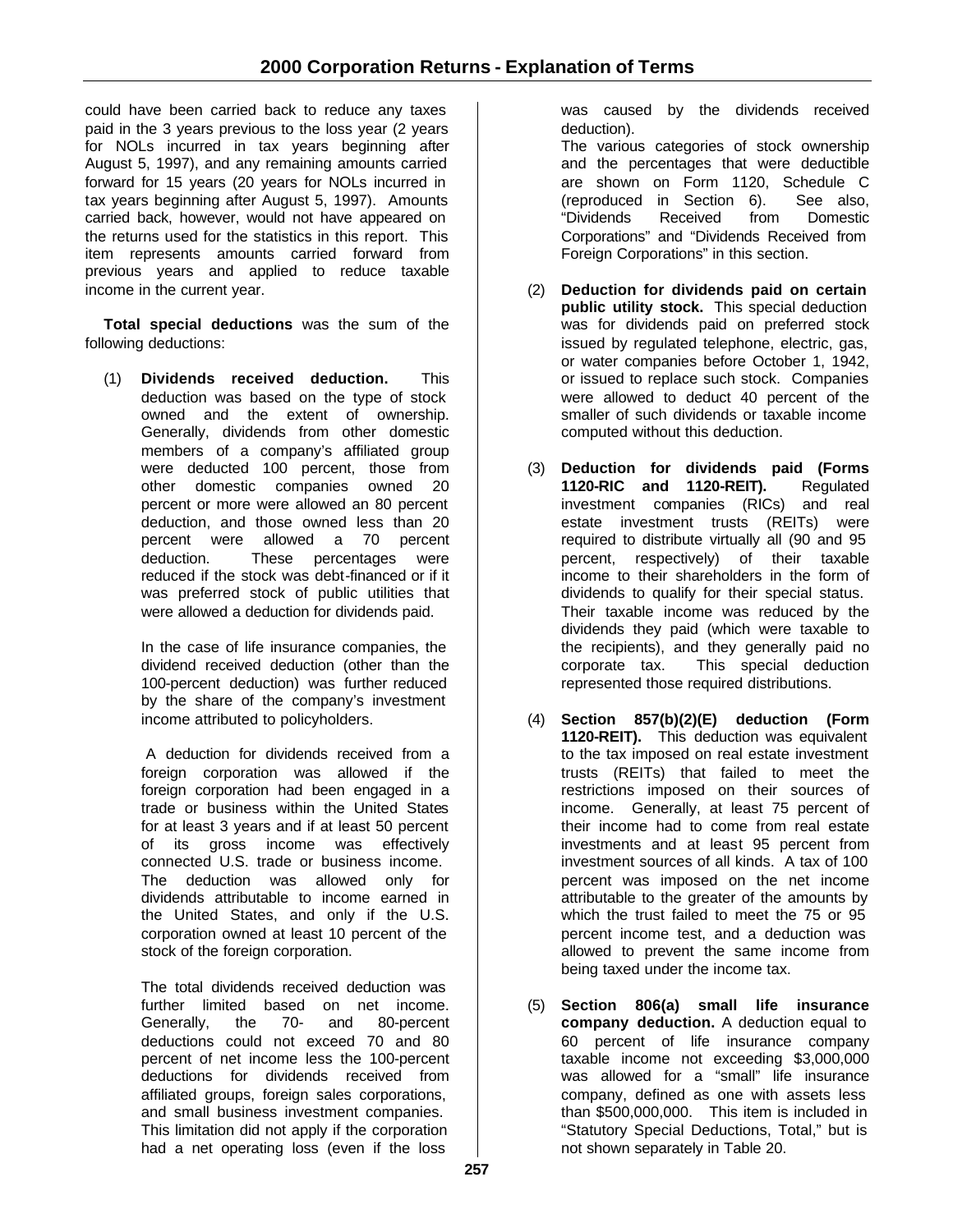# **Tax Deposited with Form 7004**

[Page 1, Line 32e]

This is the amount of the corporation's estimated tax liability deposited with the filing of Form 7004, Application for Automatic Extension of Time to File Corporation Income Tax Return, as reported on the corporation's income tax return for the year. The automatic extension of time to file a corporate tax return was 6 months, and any remaining tax liability was required to be paid with the request for an extension. See "Overpayment or Tax Due."

# **Tax Due at Time of Filing**

[Page 1, Line 34]

See "Overpayment or Tax Due."

# **Tax-Exempt Securities**

[Page 4, Schedule L, Line 5(d)]

This balance sheet asset item comprised: (1) state and local government obligations, the interest on which was excludable from gross income under section 103(a); and (2) stock in a mutual fund or other regulated investment company that distributed exempt-interest dividends during the tax year of the corporation. Examples included bond anticipation notes, project notes, Public Housing Authority bonds, and state and local revenue bonds.

# **Tax from Section I and Tax from Section II**

[Form 1120-F, Page 1, Lines 1 and 2] Foreign corporations with income effectively connected to a trade or business conducted in the U.S. were taxable at U.S. corporation income tax rates on that income, but they could also have been taxable on income not "effectively connected" with a U.S. trade or business (generally, portfolio investment and certain transportation income) just as nonresident foreign corporations were. On the Form 1120-F, the tax on income not effectively connected with a U.S. trade or business was called "Tax from Section I" and the tax on effectively connected income was called "Tax from Section II." Only the "Tax from Section II" is included as a component of "Income Tax" and "Total Income Tax " in the general tables in this report. It is also shown as a separate item in the tables devoted to foreign corporations, Tables 10 and 11.

"Tax from Section II" included income tax calculated at the U.S. corporate tax rates on effectively connected income, recapture taxes, and alternative minimum tax, and was reduced by the foreign tax credit, the nonconventional source fuel credit, the qualified electric vehicle credit, the general business credit, and the credit for prior year minimum tax.

The "Tax from Section I" from returns that also had effectively connected income is shown as a separate item in Tables 10 and 11, but is excluded from all other tables in the report. (Returns of foreign corporations that had no income effectively connected with a U.S. trade or business were excluded from the statistical sample.)

# **Tax on Net Income from Foreclosure Property**

[Form 1120-REIT, Page 3, Schedule J, Line 3(b)]

 Real estate investment trusts that met the income requirements to qualify as REITs (see "Section 857(b)(5) Tax") were generally taxable at the shareholder rather than the corporate level. An exception was sales of certain property they had acquired by foreclosure; the REIT could elect to be taxed at the top corporate rate of 35 percent on any gain from such transactions. This tax is included as a component of "Total Income Tax" (before and after credits) and is also shown separately in Table 20.

# **Tax on Net Income from Prohibited Transactions**

[Form 1120-REIT, Page 3, Schedule J, Line 3(d)]

Real estate investment trusts were forbidden to engage in real estate development or sales (except in the course of their rental or financing business). Any profit made in such transactions was subject to a 100 percent tax. This tax is included as a component of "Total Income Tax" (before and after credits) and is also shown separately in Table 20.

# **Tax Year**

Tax year (income year) in this publication refers to the year covering accounting periods ended July 2000 through June 2001. The corporation returns included span over 23 months between the firstincluded accounting period, which began on August 1, 1999, and closed on July 31, 2000, and the end of the last–included accounting period, which began on July 1, 2000, and closed on June 30, 2001. Therefore, this report shows income received or expenses incurred during any or all of the months in the 23-month span. This span, in effect defines the tax year in such a way that the noncalendar year ended accounting periods are centered by the calendar year ended accounting period. The calendar year made up 82.1 percent of the number of returns for Tax Year 2000. (see "Introduction" in Section I)

# **Tax Refund**

[Page 1, Line 36] See "Overpayment or Tax Due."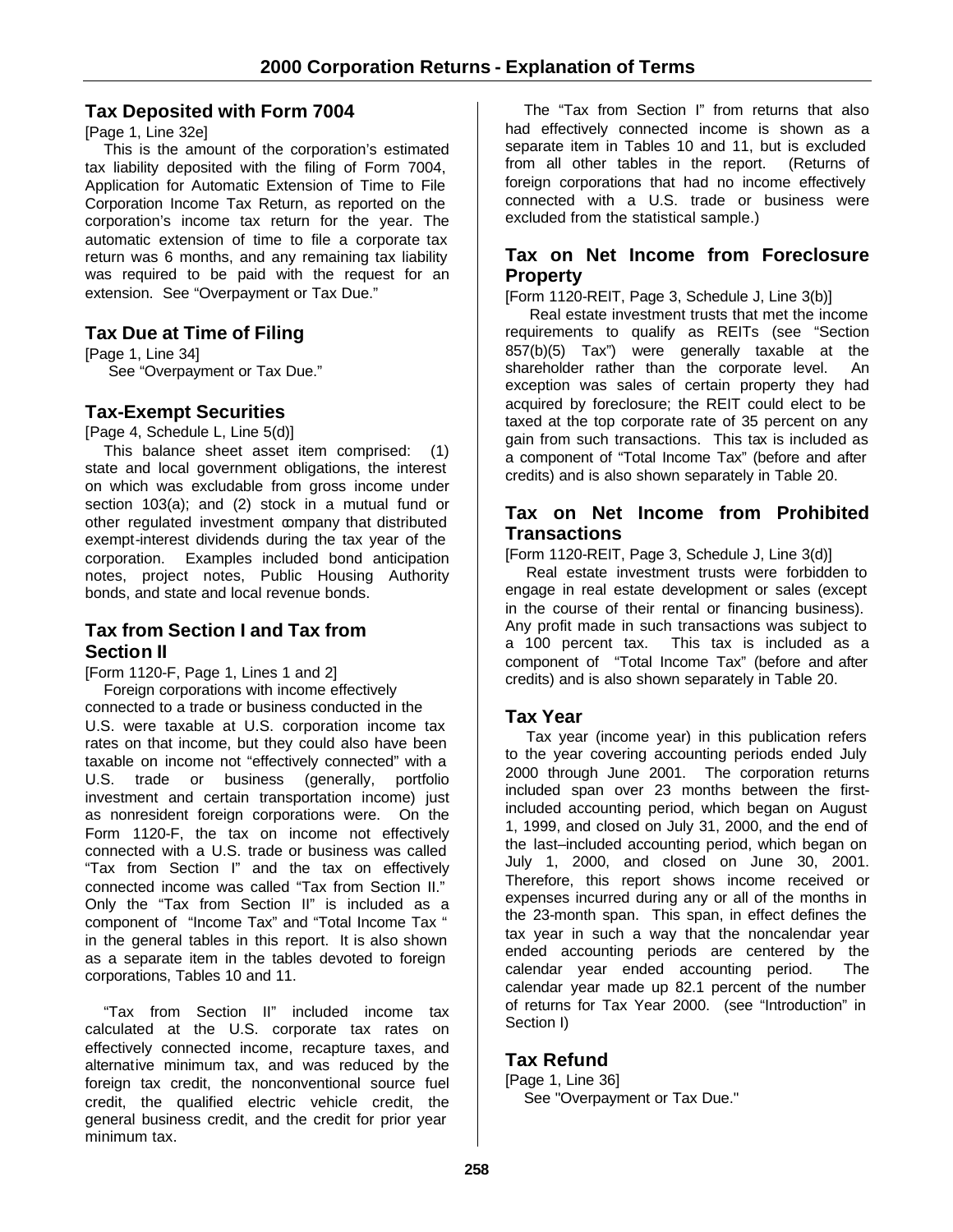# **Taxable Income**

[Page 1, Line 30] This line item from Form 1120 is called "Income Subject to Tax" in this report.

# **Taxes Paid**

[Page 1, Line 17]

Taxes paid included the amounts reported as an ordinary and necessary business deduction as well as identifiable amounts reported in the cost of goods sold schedules or capitalized under section 263A. Included among the deductible taxes were ordinary state and local taxes paid or accrued during the year; social security and payroll taxes; unemployment insurance taxes; excise taxes, import and tariff duties; and business, license and privilege taxes. Income and profit taxes paid to foreign countries or U.S. possessions were also deductible unless claimed as a credit against income tax. However, S corporations excluded any foreign taxes from the deduction for taxes paid, instead allocating them to their shareholders (who might either deduct them or take a foreign tax credit for them). Regulated investment companies also had to exclude those foreign taxes from the deduction for taxes when they elected under Code section 853 to allow their shareholders to claim a foreign tax credit (or a deduction) for the foreign taxes paid. See also, "Foreign Tax Credit."

Taxes not deductible generally included Federal income and excess profits taxes, gift taxes, taxes assessed against local benefits, taxes not imposed on the corporation, and certain other taxes, including state or local taxes that were paid or incurred in connection with an acquisition or disposition of property. Taxes related to the acquisition of property were to be treated as part of the cost of the property, while taxes related to the disposition of property were to be treated as a reduction in the amount realized from the disposition.

Some corporations included sales taxes and excise and related taxes, which were part of the sales price of their products, as receipts. When this occurred, an equal and offsetting amount was usually included in the cost of goods sold or as part of the separate deduction for taxes paid. When included in the cost of goods sold, these taxes were included in the statistics for taxes paid when they could be identified.

### **Tentative Minimum Tax**

[Form 4626, Line 13]

The tentative minimum tax was determined by applying a 20 percent rate of tax to the alternative minimum taxable income after the reduction for the

alternative tax NOLD and the income exemption. The tentative minimum tax could be reduced by an AMT foreign tax credit and carryover of unused empowerment zone credit. The foreign tax credit was computed under the AMT system and could not become part of that credit allowed under the regular tax system. Up to 25 percent of the tentative minimum tax remaining after the AMT foreign tax credit could be reduced by the carryover of empowerment zone credit.

The amount by which the remaining tentative minimum tax exceeded the regular tax after reduction by the foreign tax credit (under the regular system) and the possessions tax credit was the alternative minimum tax.

# **Total Assets and Total Liabilities**

[Page 4, Schedule L, Lines 15(d) and 28(d)]

Total assets and total liabilities were those reported in the end-of-year balance sheet in the corporations' books of account. Total assets were net amounts after reduction by accumulated depreciation, accumulated amortization, accumulated depletion, and the reserve for bad debts. If these reserve accounts were reported as liabilities, they were treated as reductions from the asset accounts to which they related and total assets and liabilities were adjusted accordingly. When used in this report, the term total liabilities included both the claims of creditors and shareholders' equity (see also, "Net Worth"). In addition, total liabilities were net amounts after reduction by the cost of treasury stock. See also, "Balance Sheets" in this section.

### **Total Deductions**

As presented in this publication, total deductions comprised: (1) the cost of goods sold; (2) the ordinary and necessary business deductions from gross income; and (3) net loss from sales of noncapital assets. Components of total deductions were shown in the income statement segment of various tables throughout this report. See also, "Total Receipts."

### **Total Income Tax After Credits**

[Page 3, Schedule J, Line 11]

Income tax after credits in the statistics equals "Total Income Tax Before Credits" less the sum of the "Foreign Tax Credit," "U.S. Possessions Tax Credit," "Nonconventional Source Fuel Credit," "Qualified Electric Vehicle Credit," "General Business Credit," "Prior Year Minimum Tax Credit," and "Qualified Zone Academy Bond Credit". Each of these items is discussed under its own heading in this section.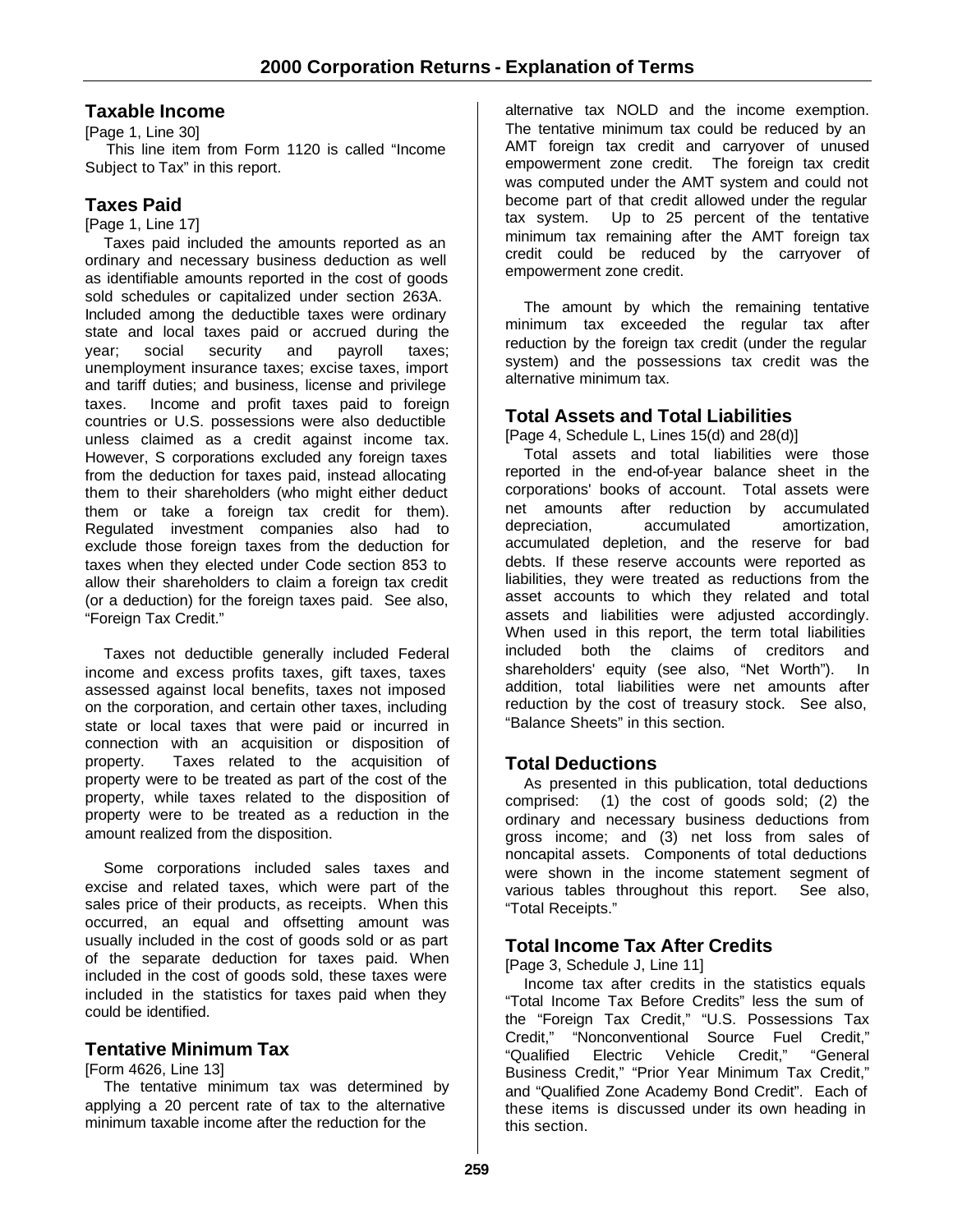# **Total Income Tax Before Credits**

Total income tax before credits was the sum of the following taxes, each discussed under its own heading:

- (1) Income Tax;
- (2) Personal Holding Company Tax;
- (3) Recapture Taxes;
- (4) Alternative Minimum Tax:
- (5) Excess Net Passive Income Tax;
- (6) Capital Gains Tax of regulated investment companies;
- (7) Tax on Net Income from Foreclosure Property;
- (8) Section 857(b)(5) Tax;
- (9) Tax on Net Income from Prohibited Transactions;
- (10) Branch Tax of Foreign Corporations; and
- (11) Reciprocal Tax.

Other tax and interest amounts were included in or subtracted from the total income tax. Amounts included were tax and interest on a nonqualified withdrawal from a capital construction fund (section 7518), interest on deferred tax attributable to installment sales of certain timeshares and residential lots (section 453(l)(3)), certain nondealer installment obligations (section 453A(c)), interest due under the look-back method, and deferred tax due upon the termination of a section 1294 election for shareholders in qualified electing funds. Amounts subtracted were deferred tax on the corporations share of the undistributed earning of a qualified electing fund, and deferred LIFO recapture tax (section 1363(d)). These amounts were included in the statistics as adjustments to total income tax.

# **Total Income Tax (S Corporations)**

Total income tax for S corporations (Tables 14 and 15) was the sum of the following taxes, each discussed under its own heading:

- (1) Income Tax;
- (2) Income Tax Adjustments;
- (3) Excess Net Passive Income Tax;
- (4) Recapture Taxes; and
- (5) Adjustments to Total Tax.

# **Total Receipts**

Total receipts was the sum of the following items, each discussed under its own heading:

- (1) Business Receipts;
- (2) Interest;
- (3) Interest on Government Obligations: State and Local;
- (4) Rents;
- (5) Royalties;
- (6) Net Capital Gains (excluding long term gains from regulated investment companies);
- (7) Net Gain, Noncapital Assets;
- (8) Dividends Received from Domestic Corporations;
- (9) Dividends Received from Foreign Corporations (excluding certain taxable income from related foreign corporations only constructively received); and
- (10) Other Receipts.

Total receipts for S corporations was the sum of the following items, each discussed under its own heading:

- (1) Business Receipts;
- (2) Interest on Government Obligations: State and Local;
- (3) Net Gain, Noncapital Assets; and
- (4) Other Receipts.

S corporations reported receipts for Interest, Rents, Royalties, Net Capital Gains, and Dividends on the Form 1120S, Schedule K, Shareholders' Shares of Income, Credits, Deductions, etc. and are not included in these statistics. These statistics are presented in Bennett, Kelly, "S Corporation Returns, 2000," *Statistics of Income Bulletin,* Spring 2003, Volume 22, Number 4.

### **Total Receipts Less Total Deductions**

This item differed from net income (less deficit) for tax purposes in that it included nontaxable interest on state and local government obligations and excluded constructive taxable income from related foreign corporations.

# **Total Special Deductions**

[Page 1, line 29b] See "Statutory Special Deductions."

# **Trans-Alaska Pipeline Liability Fund Credit**

 This component of the general business credit refunds certain unused environmental tax payments under section 4612(e). See "General Business Credit" for limitations and carryover provi sions. The components of the general business credit are shown in Table 21.

# **U.S. Government Obligations**

[Page 4, Schedule L, Line 4(d)] See "Investments in Government Obligations."

# **U.S. Possessions Tax Credit**

[Page 3, Schedule J, Line 6b] Before August 20, 1996, a U.S. corporation